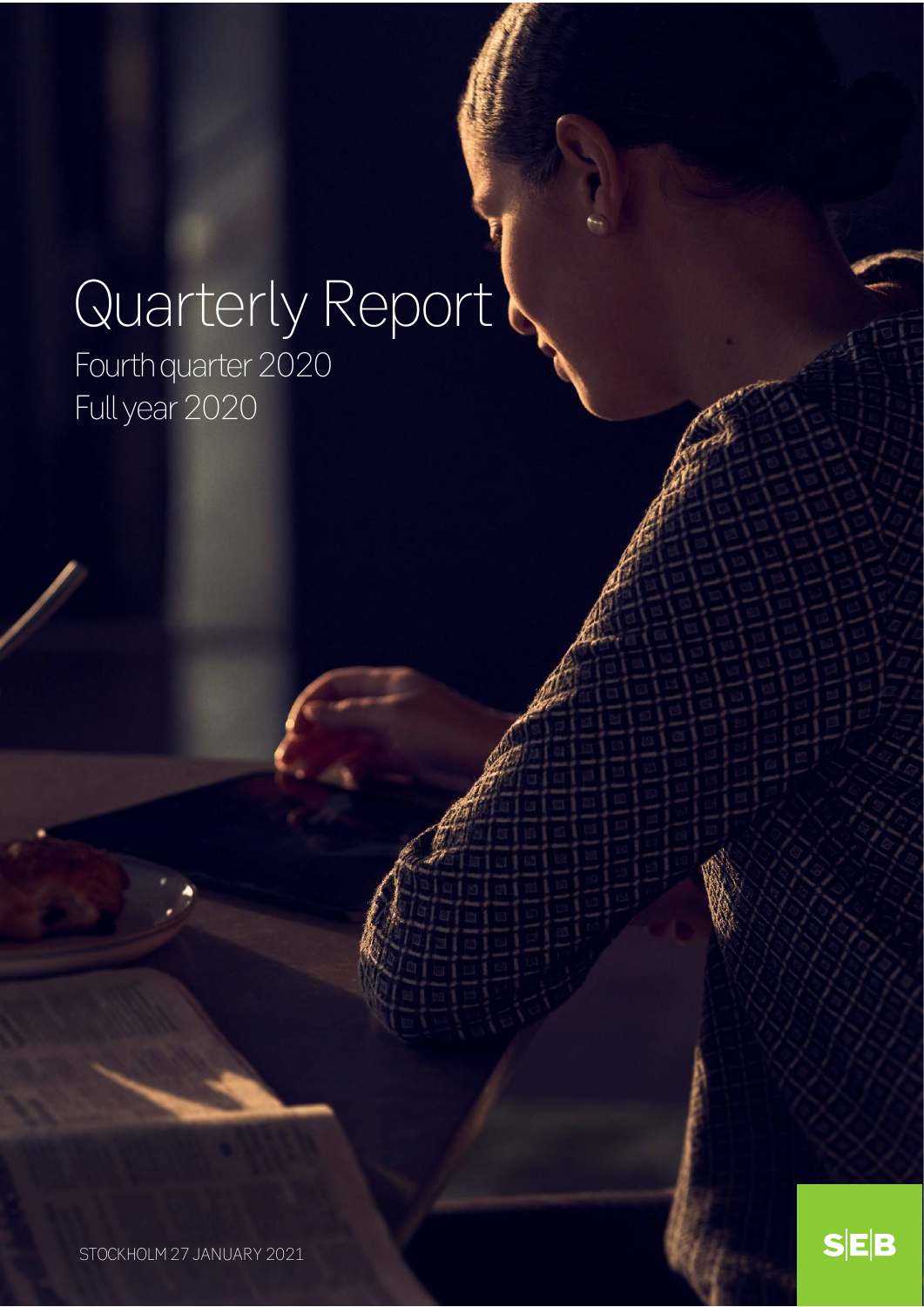# "Our strategic decision to invest in our business increased the transformational pace"

# Statement from Johan Torgeby

#### **Economic recovery temporarily interrupted**

As many countries re-imposed restrictive measures to tackle the pandemic, the recovery in global real economic activity slowed down during the fourth quarter. Nevertheless, the upcoming distribution of the Covid-19 vaccine, combined with the persistent support from governments, central banks and financial supervisory authorities – with crisis relief measures amounting to 24 per cent of global GDP and a corresponding number of 34 per cent in Sweden – drove asset prices higher. This development was further boosted by events such as the US presidential election and the Brexit deal, and resulted in the broad-based US equity index, S&P 500, reaching new record highs. This optimism was contrasted by the macroeconomic challenges experienced globally, which once again demonstrated the perceived disconnect between financial markets and the real economy.

During the pandemic, the strength in global manufacturing in relation to the weakness in global services has demonstrated the unique nature of this economic downturn caused by Covid-19. In Sweden, which is more dependent on manufacturing industries than service sectors, this has been reflected in the development of the Purchasing Managers' Index, indicating stronger recovery in manufacturing industries. Another relative strength of the Swedish economy in the economic recovery is the digital infrastructure, with Sweden having a higher degree of digital connectivity, skills and public services than the EU average according to the EU Commission, thus enabling businesses and people to easier adapt to a digital way of living and in turn upholding overall economic activity.

Another sign of light at the end of the tunnel during the quarter was the increasing optimism among Swedish CFOs measured in the Deloitte/SEB CFO survey in October. However, recovery is still fragile with many uncertainties prevailing such as the effectiveness of policy responses and the outcome of the global vaccine rollout. Furthermore, Sweden is a small and export-oriented country and hence dependent on the global economic recovery. Thus, continued collaboration both within and across countries will be key in reaching an end to the pandemic.

#### **SEB's response to the pandemic**

Throughout the year, our financial strength has enabled us to support our customers. Late spring, customer interactions started to normalise which was also reflected in a reduced inflow of



Covid-19-related credit requests and in the number of requests for grace periods on lending amortisation and pension contributions. Nonetheless, throughout the year, SEB processed pandemic-related credit requests corresponding to an amount of approximately SEK 139bn and granted grace periods on lending amortisation and pension contributions for around 40,000 customers in need of additional liquidity.

Moreover, SEB acted as arranger of several pandemicrelated transactions, both in the private and the public sector, supporting people, companies and societies affected by Covid-19. In addition, we cooperated with governmental authorities and agencies to extend liquidity to corporates. Cinder Invest, a company jointly owned by SEB and a group of Swedish institutional investors, was also established during the year, supporting Swedish non-listed companies in need of capital to make it through the crisis.

#### **Financial results remained resilient**

Despite the challenging economic environment, SEB's business model proved resilient during the year, delivering an operating income in local currencies that was broadly unchanged compared to 2019. However, the pandemic affected the income composition, weighing negatively on SEB's debit and credit card business, while at the same time the increase in volatility supported the Fixed Income, Currencies and Commodities business. The return on equity for the full year reached around 10 per cent, supported by net interest income increasing by 10 per cent during the year.

SEB has been able to make necessary investments in business development and regulatory compliance, while at the same time remaining in line with our 2021 cost target.

Net expected credit losses amounted to 26 basis points for the year due to allowances related to the oil portfolio and mainly the offshore segment (rigs, accommodation rigs and platform support vessels), as well as model overlays for potential Covid-19-related effects. The effects from the pandemic on the overall credit quality of SEB remained limited throughout the year. Based on the macroeconomic outlook stated in Nordic Outlook, we expect 2021 to be a transitional year towards a more normalised level of net expected credit losses in 2022.

The capital buffer above the regulatory requirement amounted to 840 basis points, an elevated level stemming from a strong earnings generation, a lower dividend for 2019-2020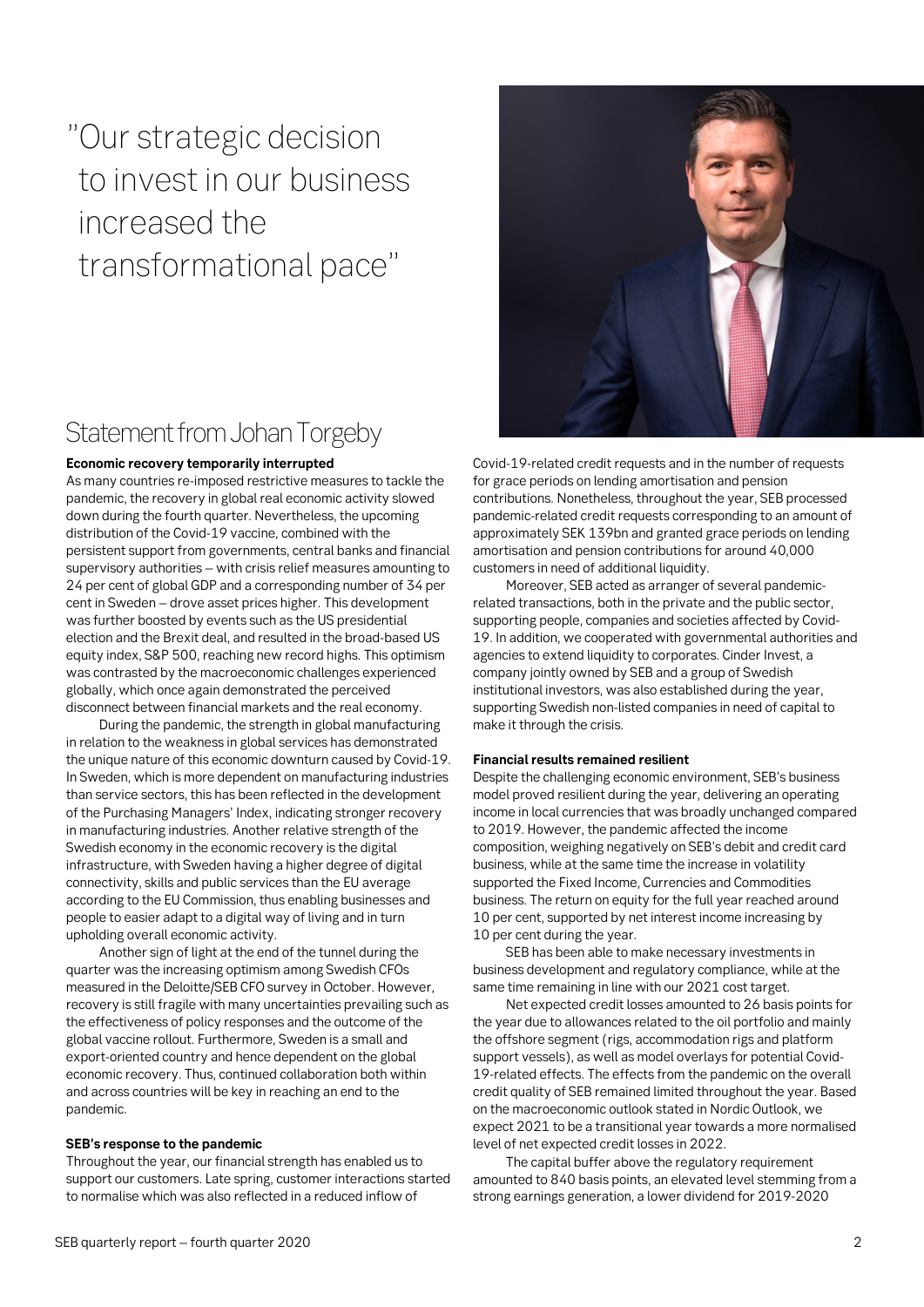than previously accrued for and lower regulatory requirements. For more details, see page 11.

The Board of Directors proposes to the Annual General Meeting a dividend of SEK 4.10 per share, corresponding to 25 per cent of the 2019 and 2020 net profit. The proposal shall be seen in light of the Swedish FSA's press release that banks should be restrictive with respect to dividends and share repurchases up until 30 September 2021.

#### **Two years into the business plan 2019-2021**

As we now close the books for the year, we can also conclude the second year of our 2019-2021 business plan. Since the start of this business plan period, the wheels in the banking industry and society at large have turned at an ever-increasing speed. Embracing change and adapting to current market conditions is more important than ever and was further emphasized during 2020 as the Covid-19 pandemic unfolded.

During the year, our activities have been concentrated to the focus areas of *advisory leadership, operational excellence* and *extended presence*, including our strategic initiatives through which we aim to accelerate transformation by leveraging new adjacent business opportunities. We are progressing in line with plan across all areas and we remain committed to deliver on our cost target of SEK 23bn for 2021 (+/- 200m), assuming 2018 FX rates.

Within the area of *advisory leadership*, the need for advisory services, digital solutions and support in the transition to a lowcarbon society accelerated during the year. In response to the growing demand for sustainability products and services, we established a dedicated group-wide sustainability organisation. We were involved in several sustainability-related transactions while also continuing the work to classify our credit portfolio, enabling more tailored customer advice and more transparent stakeholder reporting.

In terms of *operational excellence*, we continued to digitalise and automate services and processes, while also adding new functionality to our digital channels. Among other things, we enabled private customers to buy and sell mutual funds in our mobile app, and we plan for further functionality to be developed in 2021. We also improved our transaction monitoring through automation, aiming to identify and prevent fraud, money laundering or other financial crime.

As part of our efforts within *extended presence*, we partnered with leading providers of new technology and new financial services to further strengthen our customer offering by being available on our customers' terms. As an example, we continued to develop digital ecosystems for our small- and medium-sized enterprises, together with fintechs such as Capcito, PE Accounting and Oxceed. In terms of Open Banking, new APIs were launched to support the transformation towards a modern technology architecture. Also, our bank within the bank – SEBx – launched its first business concept targeting the self-employed while continuing to explore new technology and sharing its insights with the Group.

I am pleased to see that our decision to invest in our business through the strategic initiatives increased the transformational pace and improved customer satisfaction. Yet, our ambitions remain high for 2021. Digitalisation, sustainability, regulatory compliance, as well as savings and investments will be key areas in this year's business plan.

During 2021 we will update the long-term strategy for SEB. Although a lot of work still remains to be done, the mega trends of digitalisation and sustainability are expected to remain drivers of transformation and hence continue to require investments. The ongoing green transition affects SEB as well as our customers and as a bank we believe that we have a key role in enabling them to contribute to a low-carbon society. Similarly, speed and simplicity will remain key in terms of the digital customer experience, requiring continued focus on connectivity, automation and analytics. By continuing to invest in our future we strive to become the leading Nordic bank for corporates and institutions, and the top universal bank in Sweden and the Baltic countries.

In order to ensure progress and create shareholder value, SEB has established long-term aspirations for our business divisions in terms of profitability and cost efficiency.

With the objective to create further financial flexibility to better support our customers over time, we have also revised our financial targets for the Group, targeting a yearly dividend of around 50 per cent of earnings per share and a Common Equity Tier 1 (CET 1) capital ratio of 100-300 basis points above the requirement from the Swedish Financial Supervisory Authority.

Share repurchases will be the main form of capital distribution when SEB's capital buffer exceeds, and is projected to remain above, the targeted range of 100-300 basis points. Once regulators revise their stance regarding restrictions for dividends and share repurchases, SEB will revert with the timing of such actions.

The target of having a return on equity competitive with peers, currently resulting in a long-term aspiration of 15 per cent, remains unchanged.

For more details on the group targets and divisional aspirations, see page 13.

#### **Committed to long-term relationships**

Our resilient financial performance is a result of the hard work done by the dedicated and skilled people working at SEB across the globe. Despite an in many ways challenging year we continued to deliver on our customers' needs. Looking back at SEB's long history, this is not the first crisis where we have helped our customers weather the storm – and it will not be the last. We aim to do this with knowledge, experience and foresight, which is how we believe that SEB can create long-term value for all our stakeholders.

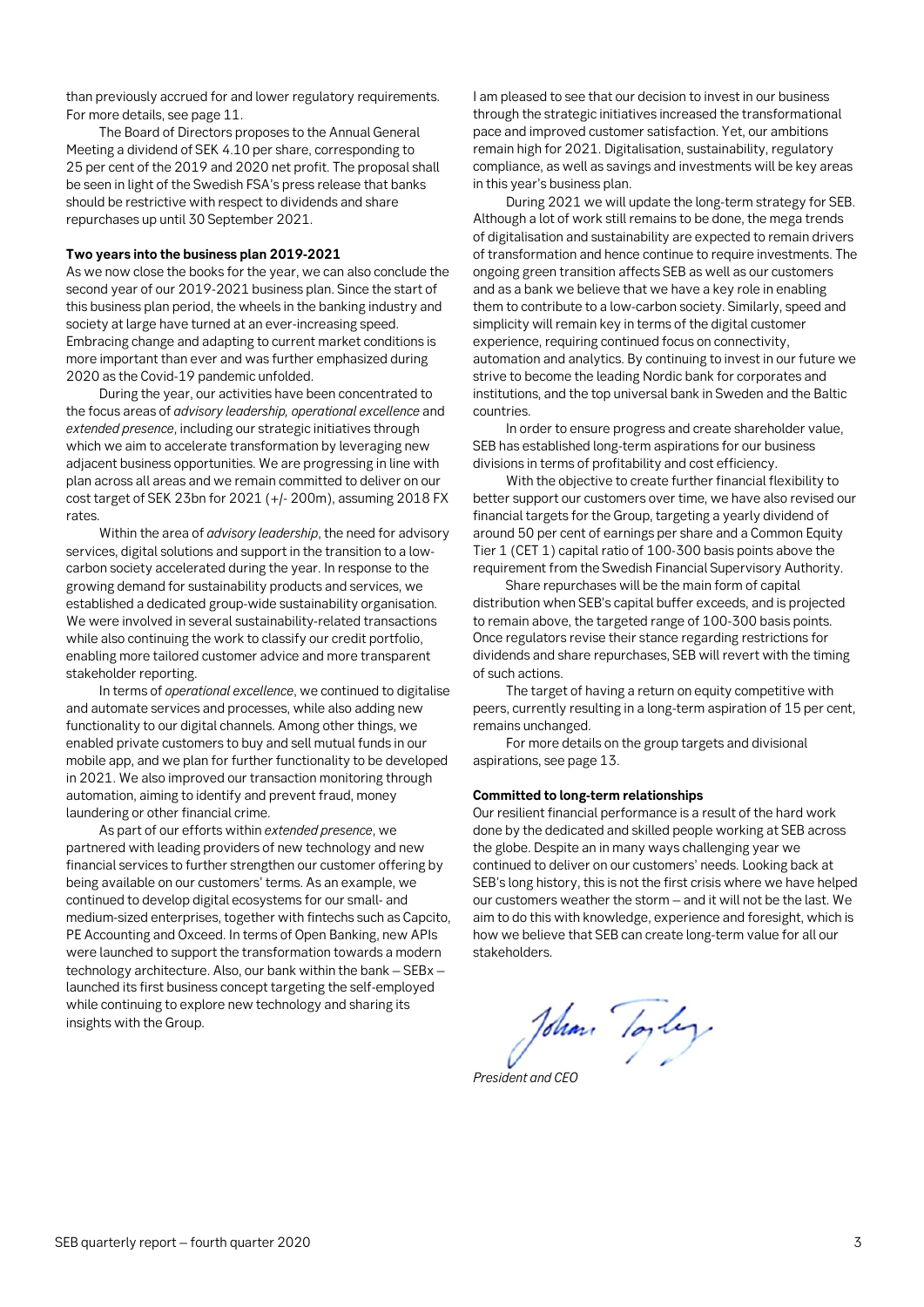# Fourth quarter 2020

# The quarter in brief

- Return on equity increased to 12.2 per cent on a CET1 ratio of 21.0 per cent
- Net expected credit losses decreased to 14 basis points
- Revised group financial targets to support customers through increased financial flexibility

# Dividend

• The Board of Directors proposes to the Annual General Meeting a dividend of SEK 4.10 per share, 25 per cent of the 2019 and 2020 net profit, in line with the recommendation from the Swedish FSA

# **Summary**

SEK bn

|                                                                   | Q <sub>4</sub><br>Q <sub>3</sub> |         | Q <sub>4</sub> |         | Jan-Dec |          |          |       |
|-------------------------------------------------------------------|----------------------------------|---------|----------------|---------|---------|----------|----------|-------|
| <b>SEK m</b>                                                      | 2020                             | 2020    | %              | 2019    | %       | 2020     | 2019     | $\%$  |
| Total operating income                                            | 13066                            | 12563   | 4              | 14089   | $-7$    | 49717    | 50134    | $-1$  |
| Total operating expenses                                          | $-5842$                          | $-5547$ | 5              | $-6026$ | -3      | $-22747$ | $-22945$ | $-1$  |
| Net expected credit losses                                        | $-835$                           | $-1098$ | $-24$          | $-997$  | -16     | $-6118$  | $-2294$  | 167   |
| Operating profit before                                           |                                  |         |                |         |         |          |          |       |
| items affecting comparability                                     | 6382                             | 5916    | 8              | 7063    | -10     | 20846    | 24894    | -16   |
| Items affecting comparability $^{1)}$                             |                                  |         |                |         |         | $-1000$  |          |       |
| <b>Operating profit</b>                                           | 6382                             | 5916    | 8              | 7063    | -10     | 19846    | 24894    | $-20$ |
| <b>NET PROFIT</b>                                                 | 5123                             | 4766    | 7              | 5831    | $-12$   | 15746    | 20 177   | $-22$ |
| Return on equity, %<br>Return on equity excluding items affecting | 12.2                             | 11.7    |                | 15.5    |         | 9.7      | 13.7     |       |
| comparability, %                                                  | 12.1                             | 11.6    |                | 15.5    |         | 10.3     | 13.8     |       |
| Basic earnings per share, SEK                                     | 2.37                             | 2.21    |                | 2.70    |         | 7.28     | 9.33     |       |

1) Administrative fine issued by the Swedish FSA. See note 8.







**Liquidity coverage & leverage ratios**



#### **CET 1 capitalratio & return on equity** Per cent



SEB quarterly report – fourth quarter 2020  $\frac{4}{3}$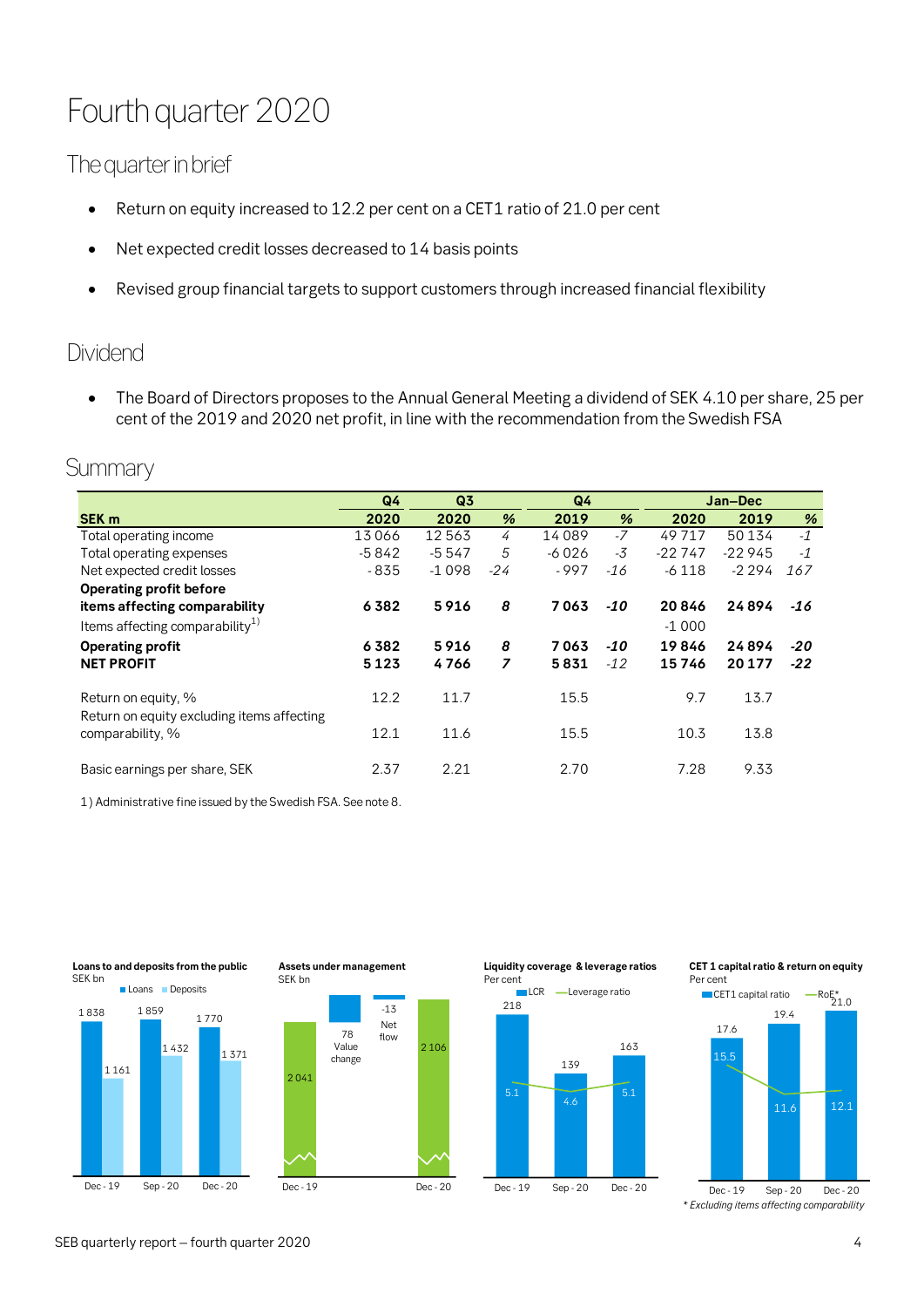# Table of contents

| <b>SEB Group</b>                                                                                                            |       |
|-----------------------------------------------------------------------------------------------------------------------------|-------|
|                                                                                                                             | $= 6$ |
|                                                                                                                             |       |
|                                                                                                                             |       |
|                                                                                                                             |       |
|                                                                                                                             |       |
|                                                                                                                             |       |
|                                                                                                                             | 13    |
| Financial statements - SEB Group                                                                                            | 15    |
|                                                                                                                             | 15    |
|                                                                                                                             |       |
|                                                                                                                             |       |
|                                                                                                                             |       |
|                                                                                                                             | 18    |
|                                                                                                                             |       |
| Other financial information - SEB Group                                                                                     | 19    |
|                                                                                                                             | 19    |
|                                                                                                                             | -20   |
| Business segments - SEB Group                                                                                               | 21    |
|                                                                                                                             | 21    |
|                                                                                                                             |       |
|                                                                                                                             |       |
|                                                                                                                             |       |
| $\sim$ 25<br>Life in the contract of the contract of the contract of the contract of the contract of the contract of the co |       |
|                                                                                                                             | 26    |
| Notes to the financial statements - SEB Group                                                                               | 27    |
|                                                                                                                             |       |
|                                                                                                                             |       |
|                                                                                                                             |       |
|                                                                                                                             |       |
| Note 5 Staff costs _______________<br><u>30</u>                                                                             |       |
|                                                                                                                             |       |
|                                                                                                                             |       |
|                                                                                                                             | 32    |
|                                                                                                                             |       |
|                                                                                                                             |       |
|                                                                                                                             |       |
| Note 12 Exposure and expected credit loss (ECL) allowances by stage                                                         | -36   |
|                                                                                                                             |       |
| Note 14 Loans and expected credit loss (ECL) allowances by industry ___________________                                     | 40    |
| SEB consolidated situation                                                                                                  | 41    |
|                                                                                                                             | 41    |
|                                                                                                                             |       |
|                                                                                                                             |       |
|                                                                                                                             |       |
|                                                                                                                             |       |
| Skandinaviska Enskilda Banken AB (publ) - parent company                                                                    | 45    |
| Income statement                                                                                                            |       |
|                                                                                                                             |       |
|                                                                                                                             |       |
|                                                                                                                             |       |
|                                                                                                                             |       |
|                                                                                                                             |       |
|                                                                                                                             |       |
|                                                                                                                             |       |
|                                                                                                                             |       |
|                                                                                                                             |       |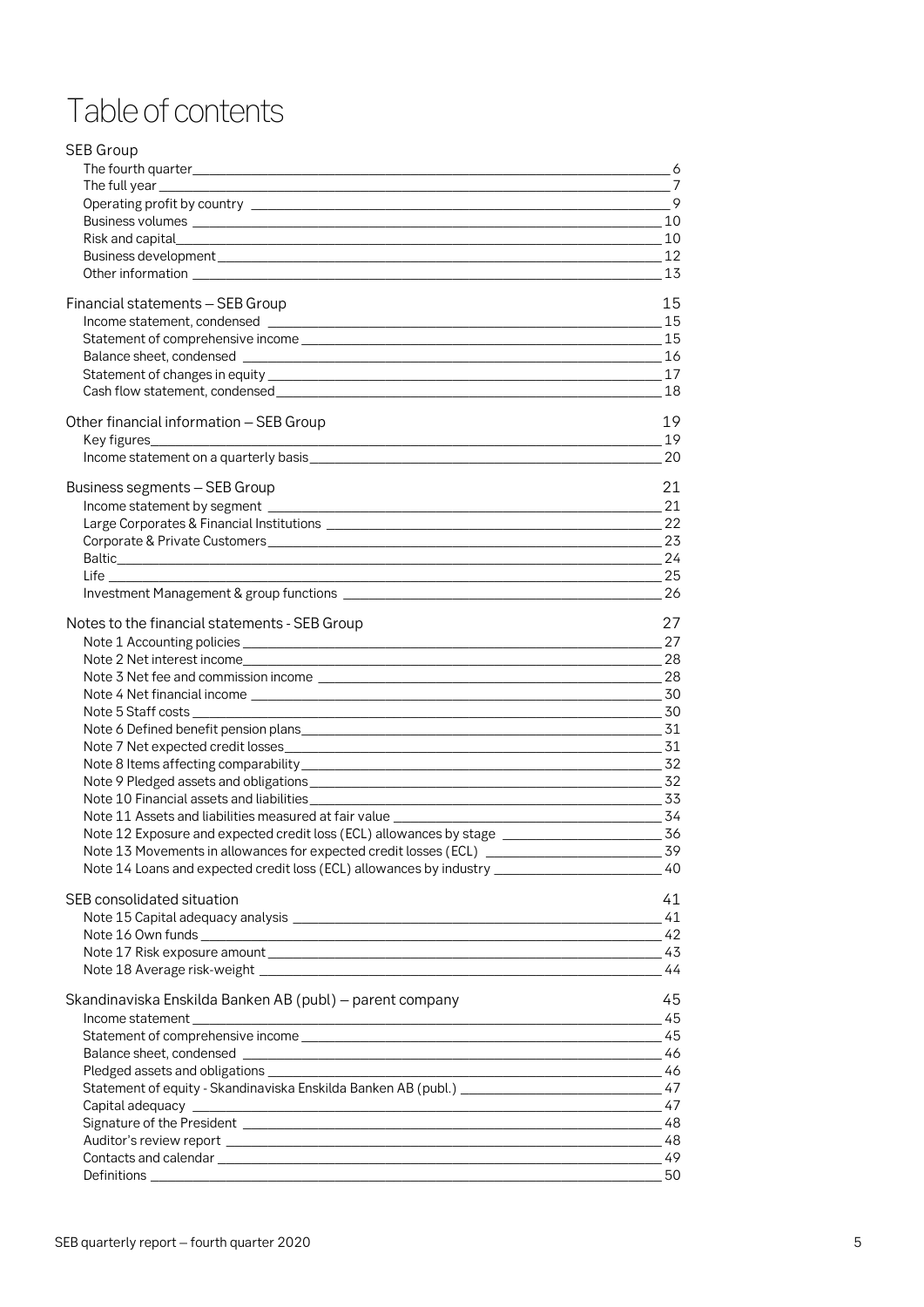# SEB Group

### <span id="page-5-0"></span>**The fourth quarter**

*Operating profit* increased by 8 per cent to SEK 6,382m (5,916). The strengthening of the Swedish krona had a negative effect of SEK 19m. *Net profit* amounted to SEK 5,123m (4,766).

#### **Operating income**

*Total operating income* increased by SEK 503m, 4 per cent, compared with the third quarter and amounted to SEK 13,066m (12,563). Compared with the fourth quarter 2019, total operating income decreased by 7 per cent.

*Net interest income* amounted to SEK 6,559m, which represented an increase of 4 per cent compared with the third quarter (6,336) and an increase of 11 per cent year-on-year.

|                           | Q4     | Q3     | Q4     |
|---------------------------|--------|--------|--------|
| SEK <sub>m</sub>          | 2020   | 2020   | 2019   |
| Customer-driven NII       | 6973   | 6931   | 6454   |
| NII from other activities | $-414$ | $-595$ | $-524$ |
| Total                     | 6559   | 6336   | 5930   |

Customer-driven net interest income increased by SEK 42m compared with the third quarter. Lending margins and deposit volumes affected net interest income positively while lending volumes affected negatively driven by a strengthening Swedish krona.

The negative effect on net interest income from other activities (including for instance funding and other Treasury activities, trading and regulatory fees) improved by SEK 181m to SEK -414m compared with the third quarter 2020 driven by an elevated net interest income within our Markets business.

The total resolution and deposit guarantee fees recognised in the fourth quarter amounted to SEK 274m (329).

*Net fee and commission income* increased by 11 per cent from the third quarter and amounted to SEK 4,774m (4,301). Year-on-year, net fee and commission income decreased by 4 per cent. The currency effect was marginally negative.

Corporate customers were more active than in the third quarter and there was an increase in corporate transactions. Gross fees from the issuance of securities and advisory services increased by SEK 153m to SEK 356m in the fourth quarter. The gross lending fees increased by 16 per cent to SEK 776m. Even though net payments and card fees increased by 3 per cent to SEK 846m in the fourth quarter, the Covid-19-related decline was made evident by the year-onyear decrease of SEK 234m.

On the back of the positive development of the equity markets during the quarter, the gross fee income from custody and mutual funds, excluding performance fees, increased by

SEK 72m to SEK 1,989m compared with the third quarter. Performance fees amounted to SEK 98m and increased by SEK 12m compared with the third quarter. Year-on-year performance fees increased by SEK 56m.

The net life insurance commissions related to the unitlinked insurance business increased to SEK 282m (272). *Net financial income* increased by SEK 30m to

SEK 1,784m compared with the third quarter. Year-on-year, net financial income decreased by SEK1,038m, driven mainly by lower income in Treasury.

The market value of certain strategic holdings decreased the net financial income by SEK 56m quarter-on-quarter. The fair value credit adjustment<sup>[1](#page-5-1))</sup> amounted to SEK 302m as credit spreads continued to tighten and increased by SEK 113m compared with the third quarter.

Net financial income in both Treasury and Market operations was lower quarter-on-quarter driven by lower market volatility and lower customer activity levels.

Other life insurance income, net, primarily related to the traditional portfolios in Sweden and the Baltic countries improved to SEK 301m from SEK 245m in the third quarter.

*Net other income* amounted to SEK -51m (172). Unrealised negative valuations and hedge accounting effects were included in this line item. Certain Covid-19 related insurance disbursements also decreased the net other income.

#### **Operating expenses**

*Total operating expenses* increased by 5 per cent to SEK 5,842m (5,547). Operating expenses decreased by 3 per cent year-on-year.

Staff costs increased by 7 per cent compared with the third quarter. Long-term incentive costs, pensions and other staff-related expenses rose. Other expenses increased by 3 per cent quarter-on-quarter.

Supervisory fees amounted to SEK 39m (37).

#### **Net expected credit losses**

*Net expected credit losses* decreased by 24 per cent to SEK 835m in the fourth quarter (1,098), corresponding to a net expected credit loss level of 14 basis points (19).

Asset quality of the vast majority of the credit portfolio continued to be robust and the effect of revised macroeconomic assumptions used for modelling the expected credit losses in the fourth quarter was limited. In line with expectations, as the situation in the oil sector continued to

<span id="page-5-1"></span> *-the result for the reporting quarter is compared with the prior quarter -the full-year 2020 result is compared with 2019*

 *-business volumes are compared with the balances in the prior quarter*

**Comparative numbers** *(in parenthesis throughout the report) Unless otherwise stated:*

<sup>1</sup> *Unrealised valuation change from counterparty risk (CVA) and own credit risk standing in derivatives (DVA). Own credit risk for issued securities (OCA) is reflected in Other comprehensive income.*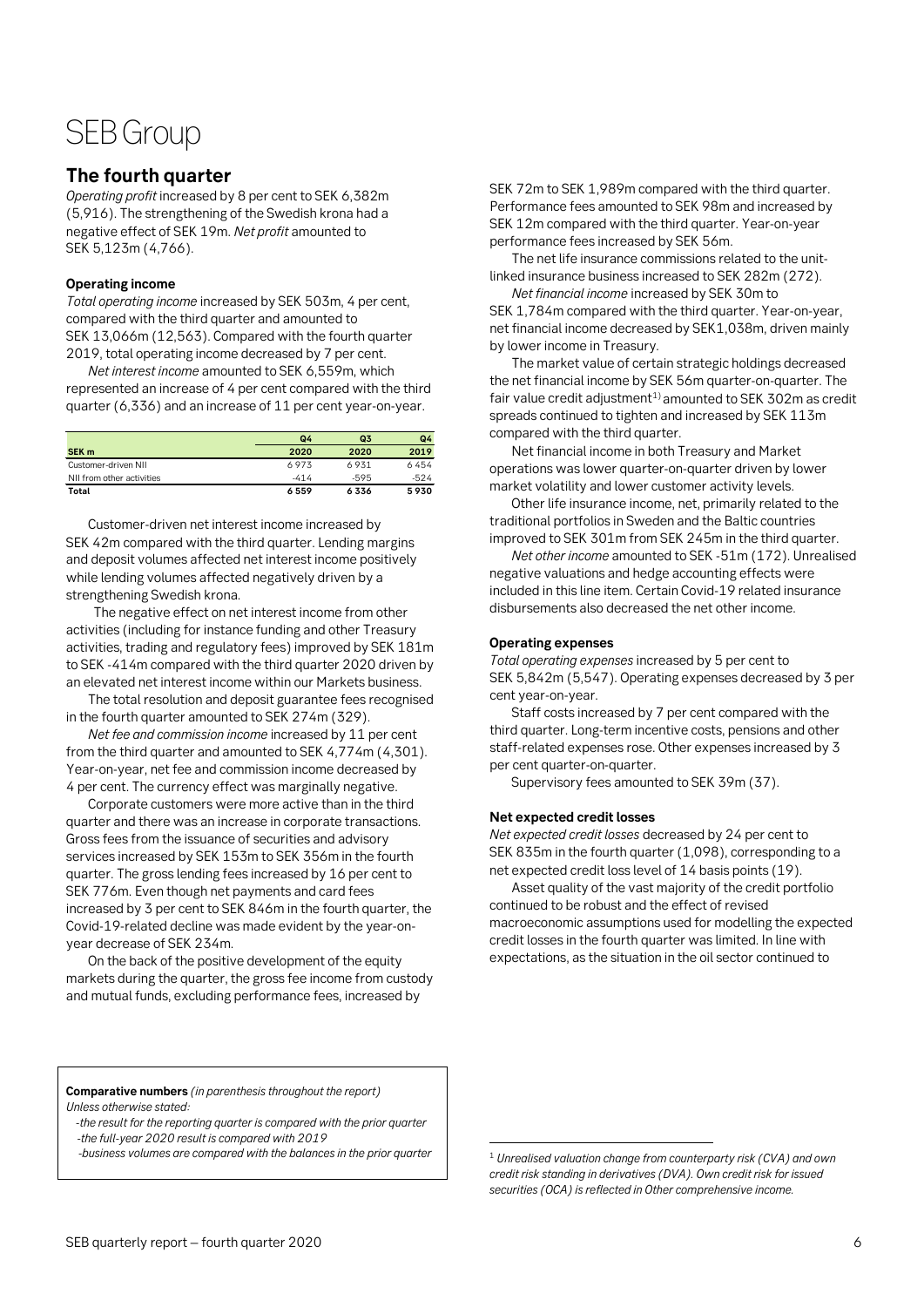become more clear, SEK 350m of the oil-related model overlay on portfolio-level, that was made in the first half of the year, was released and offset by an increase in ECL allowances on specific counterparties in the offshore $1$ segment. The Covid-19-related model overlay was further increased for the Corporate & Private Customers and Baltic divisions, where prolonged government support measures may be delaying the impact from the economic downturn on asset quality.

The main part of the net expected credit losses in the fourth quarter related to the Large Corporates & Financial Institutions division, SEK 632m or 21 basis points, and was mainly driven by the continued challenges in the offshore1 segment.

See further comments on Credit risk and asset quality and Uncertainties on page 10 and 14 and notes 12-14.

#### **Items affecting comparability**

There were no *items affecting comparability* in the fourth quarter.

#### **Income tax expense**

In line with the increase in the operating profit, the *income tax expense* rose to SEK 1,259m (1,150) with an effective tax rate of 20 per cent (19).

#### **Return on equity**

*Return on equity* for the fourth quarter improved to 12.2 per cent (11.7). Return on equity excluding items affecting comparability was 12.1 per cent (11.6).

#### **Other comprehensive income**

*Other comprehensive income* amounted to SEK 981m (1,190). The value of SEB's pension plan assets continued to exceed the defined benefit obligations to the employees.

The net effect from the valuation of balance sheet items that may subsequently be reclassified to the income statement, i.e. cash flow hedges and translation of foreign operations amounted to SEK -748m (-129). The Swedish krona strengthened during the quarter which had a negative effect on the translation of foreign operations in the consolidation.

#### <span id="page-6-0"></span>**The full year**

*Operating profit before items affecting comparability* decreased by 16 per cent to SEK 20,846m for the full year 2020 (24,894). In the same period, *operating profit* decreased by 20 per cent to SEK 19,846m (24,894). *Net profit* amounted to SEK 15,746m (20,177).

#### **Operating income**

*Total operating income* amounted to SEK 49,717m, 1 per cent lower than 2019 (50,134).

*Net interest income* amounted to SEK 25,143m, representing an increase of 10 per cent year-on-year (22,950).

|                           |          | Jan-Dec |         |  |  |
|---------------------------|----------|---------|---------|--|--|
| SEK <sub>m</sub>          | 2020     | 2019    | %       |  |  |
| Customer-driven NII       | 27585    | 25356   | $\circ$ |  |  |
| NII from other activities | $-2442$  | $-2406$ |         |  |  |
| Total                     | 25 1 4 3 | 22950   | 10      |  |  |

Customer-driven net interest income increased by SEK 2,229m compared with 2019. The positive effect from lending volumes was to a large extent offset by lower lending margins. The repo rate increase in the beginning of 2020 contributed positively to deposit margins and there was a positive internal transfer pricing effect.

The negative effect on net interest income from other activities (including for instance funding and other Treasury activities, trading and regulatory fees) increased by SEK 36m compared with 2019. A negative internal transfer pricing effect was partly offset by lower costs for regulatory fees. In total, the resolution fund and deposit guarantee fees amounted to SEK 1,248m (2,129). The resolution fund fee amounted to SEK 918m (1,725). In 2020, the resolution fund fee was lowered to 5 basis points calculated on applicable balance sheet volumes versus 9 basis points in 2019. This fee rate will remain unchanged until the resolution fund target of 3 per cent of guaranteed deposits in Sweden is met.

*Net fee and commission income* decreased by 3 per cent compared with 2019 and amounted to SEK 18,063m (18,709).

Due to the Covid-19 restrictions, payment and card fees were significantly affected by lower activity since the first quarter, leading to a decrease of SEK 823m to SEK 3,273m, year-on-year.

Since corporate transaction activity was lower, gross fees from the issuance of securities and advisory services decreased by 15 per cent to SEK 1,111m compared with 2019. On the other hand, higher lending activity generated an increase in gross lending fees of 5 per cent to SEK 3,004m.

<span id="page-6-1"></span><sup>1</sup> *Rigs, accommodation rigs and platform support vessels*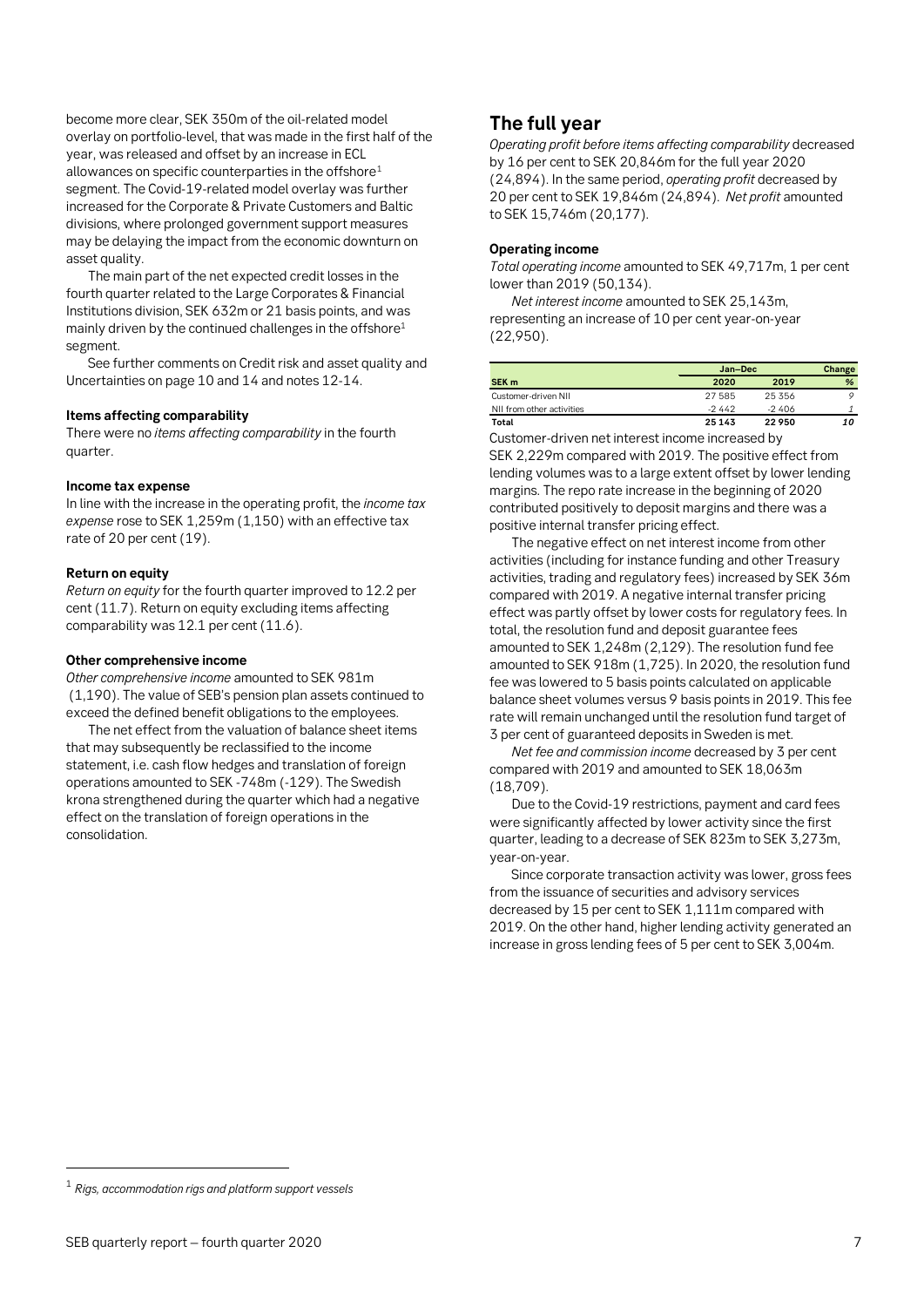Gross fee income from custody and mutual funds, excluding performance fees, increased by SEK 11m to SEK 7,672m year-on-year. Performance fees amounted to SEK 304m, an increase of SEK 183m compared with 2019.

Net life insurance commissions decreased by 10 per cent compared with 2019, to SEK 1,084m, mainly related to the unit-linked insurance and margin pressure from a shift towards more index products.

*Net financial income* decreased by 18 per cent to SEK 6,275m. The Covid-19 effects leading to volatility in asset prices and credit spreads were evident throughout the year.

The change in market value of certain strategic holdings was positive, but was SEK 733m lower year-on-year. The fair value credit adjustment<sup>[1](#page-7-0))</sup> decreased net financial income by SEK 210m. Other life insurance income, net, decreased by SEK 61m compared with the full year 2019, primarily due to the performance in the traditional portfolios in Sweden and the Baltic countries. The effect from market valuations in Treasury as well as Markets' holdings, and Markets' underlying business, was minor.

*Net other income* amounted to SEK 236m (858). Realised capital gains as well as unrealised valuation and hedge accounting effects were included in this line item. In 2019 SEB's holding in LR Realkredit A/S was divested at a capital gain of SEK 259m.

#### **Operating expenses**

*Total operating expenses* decreased by 1 per cent compared with 2019 and amounted to SEK 22,747m (22,945).

Staff costs increased by 2 per cent year-on-year partly related to SEB's strategic initiatives and the strengthening of the anti-money laundering capabilities. The average number of full-time equivalents increased to 15,335 during the year (14,939). Consequences of Covid-19 restrictions affected other expenses, which decreased by 11 per cent, with fewer consultants and lower travelling costs among other things. Supervisory fees amounted to SEK 156m (153).

The cost target in the business plan for 2019-2021 is described on page 13. Costs related to the strategic initiatives developed according to plan and the three-year cost target remains unchanged.

#### **Net expected credit losses**

*Net expected credit losses* amounted to SEK 6,118m, corresponding to a net expected credit loss level of 26 basis points, an increase of SEK 3,824m compared with 2019 (2,294 and 10 basis points). The development was driven by increased provisions for specific counterparties in the offshore segment<sup>[2](#page-7-1)</sup> of the oil portfolio and model overlays on portfoliolevel for Covid-19-related effects and oil-related exposures.

The majority of the net expected credit losses, SEK 4,865m, was related to the Large Corporates & Financial Institutions division and was mainly driven by the challenges in the offshore segment. See further comments on Credit risk and asset quality and Uncertainties on page 10 and 14 and notes 12-14.

#### **Items affecting comparability**

The *items affecting comparability* consists of the administrative fine in the amount of SEK 1,000m that is described further in note 8.

#### **Income tax expense**

In line with the decrease in operating result *income tax expense* decreased by 13 per cent to SEK 4,100m (4,717) with an effective tax rate of 21 per cent (19).

#### **Return on equity**

*Return on equity* for 2020 decreased to 9.7 per cent (13.7). Return on equity excluding items affecting comparability was 10.3 per cent (13.8).

#### **Other comprehensive income**

*Other comprehensive income* amounted to SEK 637m (1,160). The value of SEB's pension plan assets exceeded the defined benefit obligations to the employees. The net value of the defined benefit pension plans increased which affected other comprehensive income by SEK 1,839m (1,366).

The net effect from the valuation of balance sheet items that may subsequently be reclassified to the income statement, i.e. cash flow hedges and translation of foreign operations amounted to SEK -1,070m (145). The main reason was that the Swedish krona strengthened during the year which had a large negative effect on the translation of foreign operations.

<span id="page-7-0"></span><sup>1</sup> *Unrealised valuation change from counterparty risk (CVA) and own credit risk standing in derivatives (DVA). Own credit risk for issued securities (OCA) is reflected in Other comprehensive income.* 

<span id="page-7-1"></span><sup>2</sup> *Rigs, accommodation rigs and platform support vessels*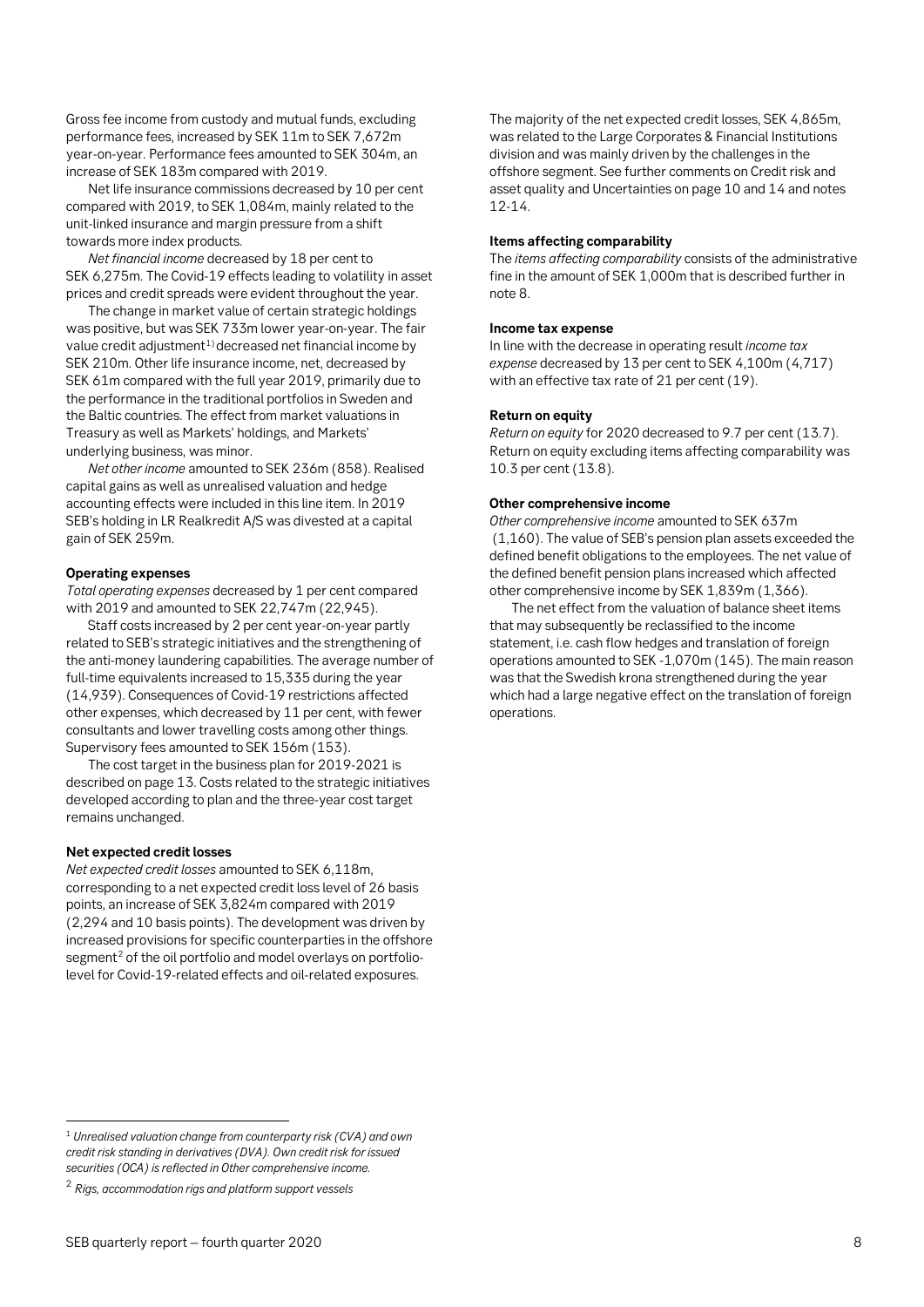# <span id="page-8-0"></span>**Operating profit by country**

| Distribution by country Jan - Dec |         |                               |       |          |                                 |                |         |               |                           |        | <b>Operating profit</b>    |       |
|-----------------------------------|---------|-------------------------------|-------|----------|---------------------------------|----------------|---------|---------------|---------------------------|--------|----------------------------|-------|
|                                   |         | <b>Total operating income</b> |       |          | <b>Total operating expenses</b> |                |         |               | Operating profit excl IAC |        | in local currency excl IAC |       |
| SEK <sub>m</sub>                  | 2020    | 2019                          | %     | 2020     | 2019                            | %              | 2020    | 2019          | %                         | 2020   | 2019                       | %     |
| Sweden <sup>1)</sup>              | 34097   | 31093                         | 10    | $-15058$ | $-14930$                        |                |         | 13 572 14 151 | - 4                       | 13572  | 14 15 1                    | $-4$  |
| Norway                            | 540     | 3490                          | $-85$ | $-1345$  | $-1355$                         | $-1$           | $-928$  | 1994          |                           | $-948$ | 1855                       |       |
| Denmark                           | 2434    | 2800                          | $-13$ | $-1191$  | $-1210$                         | $-2$           | 1185    | 1590          | $-25$                     | 842    | 1121                       | $-25$ |
| Finland                           | 1881    | 1872                          | 0     | $-802$   | $-905$                          | $-11$          | 1051    | 953           | 10                        | 100    | 90                         | 11    |
| Germany                           | 2 2 2 8 | 1827                          | 22    | $-823$   | $-855$                          | - 4            | 1390    | 898           | 55                        | 133    | 85                         | 56    |
| Estonia                           | 1914    | 1924                          | $-1$  | $-693$   | $-677$                          | $\mathcal{L}$  | 1099    | 1288          | $-15$                     | 105    | 122                        | $-14$ |
| Latvia                            | 1159    | 1 2 0 5                       | - 4   | $-578$   | $-607$                          | - 5            | 415     | 542           | $-24$                     | 40     | 51                         | $-23$ |
| Lithuania                         | 2 3 1 0 | 2450                          | - 6   | $-861$   | $-844$                          | $\overline{2}$ | 1 3 0 5 | 1565          | $-17$                     | 124    | 148                        | $-16$ |
| United Kingdom                    | 753     | 1149                          | - 34  | $-362$   | $-420$                          | $-14$          | 393     | 725           | - 46                      | 33     | 60                         | - 45  |
| International network             | 2701    | 2590                          | 4     | $-1334$  | $-1.409$                        | - 5            | 1359    | 1189          | 14                        |        |                            |       |
| Eliminations                      | $-299$  | - 266                         | 12    | 299      | 266                             | 12             | 5       | $-1$          |                           |        |                            |       |
| Total $^{2)}$                     | 49717   | 50134                         | $-1$  | $-22747$ | $-22945$                        | $-1$           |         | 20846 24894   | $-16$                     |        |                            |       |

1) Sweden: Operating profit amounted to SEK 12,572m for 2020 and SEK 14,151m for 2019. 2) Total: Operating profit amounted to SEK 19,846m for 2020 and SEK 24,894m for 2019.

#### **The full year**

*Sweden:* Operating profit before items affecting comparability decreased by 4 per cent year-on-year. Continued growth in household lending, stable corporate volumes and decreased regulatory fees contributed to net interest income growth, while fees from payments and cards decreased with prevailing restrictions, and lower valuations of strategic shares resulted in lower net financial income year-on-year. The operating costs increased by 1 per cent with the strategic initiatives progressing according to plan.

*Norway:* 2020 was strongly influenced by the pandemic and SEB saw high levels in the need for support related to financing, liquidity and advisory services from clients. Given the challenging economic environment combined with volatility and high asset values, SEB was involved in a great number of deals within Fixed Income, Currencies and Commodities/Markets and Investment Banking. The result was however negatively impacted by oil-related net credit losses<sup>[1](#page-8-1)</sup>.

*Denmark*<sup>1</sup>*:* Extensive support to the bank's corporate clients throughout the Covid-19 crisis substantially increased corporate lending in Denmark. Capital Markets activities increased accordingly, whereas the demand for investment banking services continued to be lower than the average for previous years.

*Finland*<sup>1</sup>*:* Despite the unusual circumstances brought by Covid-19, customer activity was high across all segments. This resulted in strong growth in business volumes, especially in corporate lending, and high demand for advisory within Fixed Income, Currencies and Commodities. SEB expanded existing customer relationships and continued to grow in energy, infrastructure and sustainable banking solutions.

*Germany*<sup>1</sup>*:* Massive support measures by the German government stabilised the domestic economy during a challenging year. Many corporate clients turned to SEB in order to secure access to funding and the bank strengthened its advisory position. A significant number of new financing mandates were won, not the least in the sustainability area.

*Estonia, Latvia and Lithuania:* SEB's operating profit in each of the Baltic countries developed negatively in the wake of Covid-19 restrictions, limiting economic growth and momentum. See comments on the divisional result for more information on page 24.

*United Kingdom:* Two themes dominated 2020, the pandemic and the uncertainty associated with the Brexit negotiations. In this market environment SEB supported clients with liquidity and investment banking services. During the year SEB strengthened existing client relationships and continued to expand its corporate clients base. In addition, the demand for financing of renewable energy investments increased driven by the ambition in the UK to address climate change. The result was however negatively impacted by oilrelated net credit losses<sup>1</sup>.

*International network*: The highly volatile markets driven by Covid-19, US elections and geopolitical tensions were the main themes for 2020. SEB as a reliable long-term partner with a clear international strategy has served our clients well in times of uncertainties. The result was solid overall with FX advisory services highly in demand.

<span id="page-8-1"></span>*<sup>1</sup> SEB applies a 'One Name Lending' concept in which the loan administration for its branches is managed from Sweden and therefore loan losses are recognised in Sweden. To reflect the accounting correctly in the geographical dimension and since the risk is carried locally, the branches are attributed all income and provisions of a specific loan as part of operating income. In 2020, net expected credit losses had a major impact on operating income. See page 8.*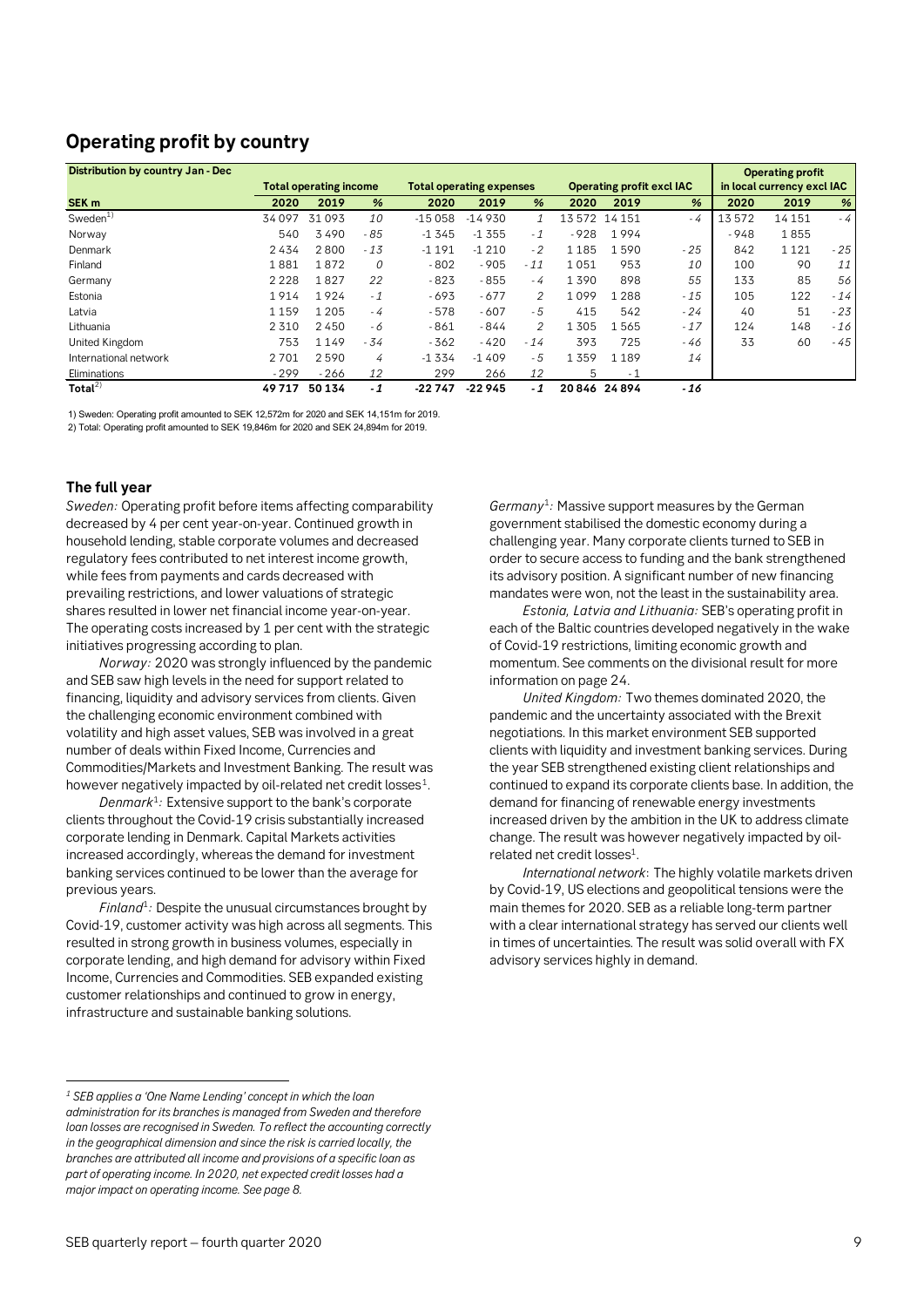#### <span id="page-9-0"></span>**Business volumes**

Total assets at 31 December 2020 amounted to SEK 3,040bn, representing a decrease of SEK 161bn in the fourth quarter (3,201) and an increase of SEK 184bn over the year 2020.

Business volumes in the full year were mainly driven by credit commitments and other contingent liabilities which are included in the credit portfolio. Information about the credit portfolio is available in the section Risk and capital.

#### **Loans**

|                            | <b>31 Dec</b> | 30 Sep | <b>31 Dec</b> |
|----------------------------|---------------|--------|---------------|
| SEK bn                     | 2020          | 2020   | 2019          |
| General governments        | 16            | 16     | 14            |
| Financial corporations     | 79            | 72     | 83            |
| Non-financial corporations | 848           | 879    | 880           |
| <b>Households</b>          | 656           | 649    | 632           |
| Collateral margin          | 59            | 52     | 46            |
| Reverse repos              | 112           | 192    | 184           |
| Loans to the public        | 1770          | 1859   | 1838          |

Loans to the public decreased by SEK 89bn during the fourth quarter and by SEK 68bn since year-end 2019. Loans to nonfinancial corporations decreased by SEK 31bn in the fourth quarter. The Swedish krona strengthened significantly during the quarter explaining a large part of the decrease. Household lending grew by SEK 7bn in the fourth quarter and by SEK 24bn over the year driven by household mortgages and a strong Swedish housing market. Reverse repos (contractual agreements to buy and subsequently sell back securities) are generally short-term in nature and decreased by SEK 80bn in the fourth quarter.

#### **Deposits and borrowings**

|                                         | <b>31 Dec</b> | 30 Sep | 31 Dec  |
|-----------------------------------------|---------------|--------|---------|
| SEK bn                                  | 2020          | 2020   | 2019    |
| General governments                     | 17            | 36     | 22      |
| Financial corporations                  | 285           | 334    | 215     |
| Non-financial corporations              | 605           | 602    | 508     |
| Households                              | 383           | 377    | 346     |
| Collateral margin                       | 71            | 59     | 57      |
| Repos                                   |               | 19     | 5       |
| Registered bonds                        | 3             | 4      | 8       |
| Deposits and borrowings from the public | 1371          | 1432   | 1 1 6 1 |

In the fourth quarter, deposits and borrowings from the public decreased by SEK 61bn to SEK 1,371bn (1,432), but grew by SEK 210bn over the year. Deposits from non-financial corporations and households increased by SEK 8bn in the fourth quarter and by SEK 125bn since year-end 2019. Given the uncertainty and market sentiment during the year, customers were more cautious and chose low-risk alternatives for their excess cash.

#### **Assets under management and custody**

Total *assets under management* amounted to SEK 2,106bn (2,054). Driven by the equity market appreciation during the fourth quarter, the market value increased by SEK 51bn. Inflows and outflows of assets under management during the quarter netted to zero.

*Assets under custody* increased as a consequence of the onboarding of new mandates together with increasing asset values driven by the equity market appreciation during the fourth quarter and amounted to SEK 12,022bn (10,803).

## <span id="page-9-1"></span>**Risk and capital**

SEB assumes credit, market, liquidity, IT and operational as well as life insurance risks. The risk composition of the group, as well as the related risk, liquidity and capital management, are described in SEB's Annual Report for 2019 (see page 52- 57 and notes 40 and 41), in the Capital Adequacy and Risk Management Report for 2019 as well as the quarterly additional Pillar 3 disclosures. Further information is available in the Fact Book that is published quarterly.

#### **Credit risk and asset quality**

|                                          | <b>31 Dec</b> | 30 Sep | 31 Dec |
|------------------------------------------|---------------|--------|--------|
| <b>SEK bn</b>                            | 2020          | 2019   | 2019   |
| <b>Banks</b>                             | 85            | 89     | 99     |
| Corporates                               | 1308          | 1368   | 1268   |
| Commercial real estate management        | 196           | 193    | 188    |
| Residential real estate management       | 143           | 140    | 131    |
| Housing co-operative associations Sweden | 66            | 65     | 63     |
| Public administration                    | 82            | 64     | 72     |
| Household mortgage                       | 629           | 632    | 589    |
| Household other                          | 83            | 83     | 90     |
| Total credit portfolio                   | 2591          | 2634   | 2498   |

SEB's credit portfolio, which includes loans, contingent liabilities and derivatives, decreased by SEK 43bn to SEK 2,591bn in the fourth quarter (2,634). The corporate credit portfolio decreased by SEK 60bn, mainly due to the strengthened Swedish krona. The household credit portfolio decreased by SEK 3bn also due to FX effects. The commercial and residential real estate management portfolios increased by SEK 6bn combined.

Year-on-year, the credit portfolio increased by SEK 93bn, reflecting the continued stable growth of the household mortgage portfolio and the demand among large corporates for contingent liquidity facilities following the outbreak of the pandemic, which was partly offset by the stronger Swedish krona. Since year-end 2019, the corporate credit portfolio increased by SEK 40bn and the household credit portfolio increased by SEK 33bn.

Asset quality indicators such as past due loans remained unchanged during the quarter. There was continued limited impact from the Covid-19 pandemic on the larger portfolios such as large corporates, households, and small and mediumsized companies in Sweden and the Baltic countries, which to some extent may be due to various government support measures. Credit-impaired loans (gross loan exposures in stage 3) decreased during the fourth quarter by SEK 1.7bn to SEK 15.6bn, corresponding to 0.87 per cent of total loans (0.96). The decrease was driven mainly by write-offs and the strengthened Swedish krona. The ECL coverage ratio for the credit-impaired loans was unchanged at 48 per cent. See net expected credit loss comment on page 6.

Note 12 and 14 provide a more detailed breakdown of SEB's loan portfolio by industry and stage allocation as well as corresponding ECL allowances. Pages 25-26 in the Fact book provide a breakdown of SEB's credit portfolio and lending portfolio by industry and country.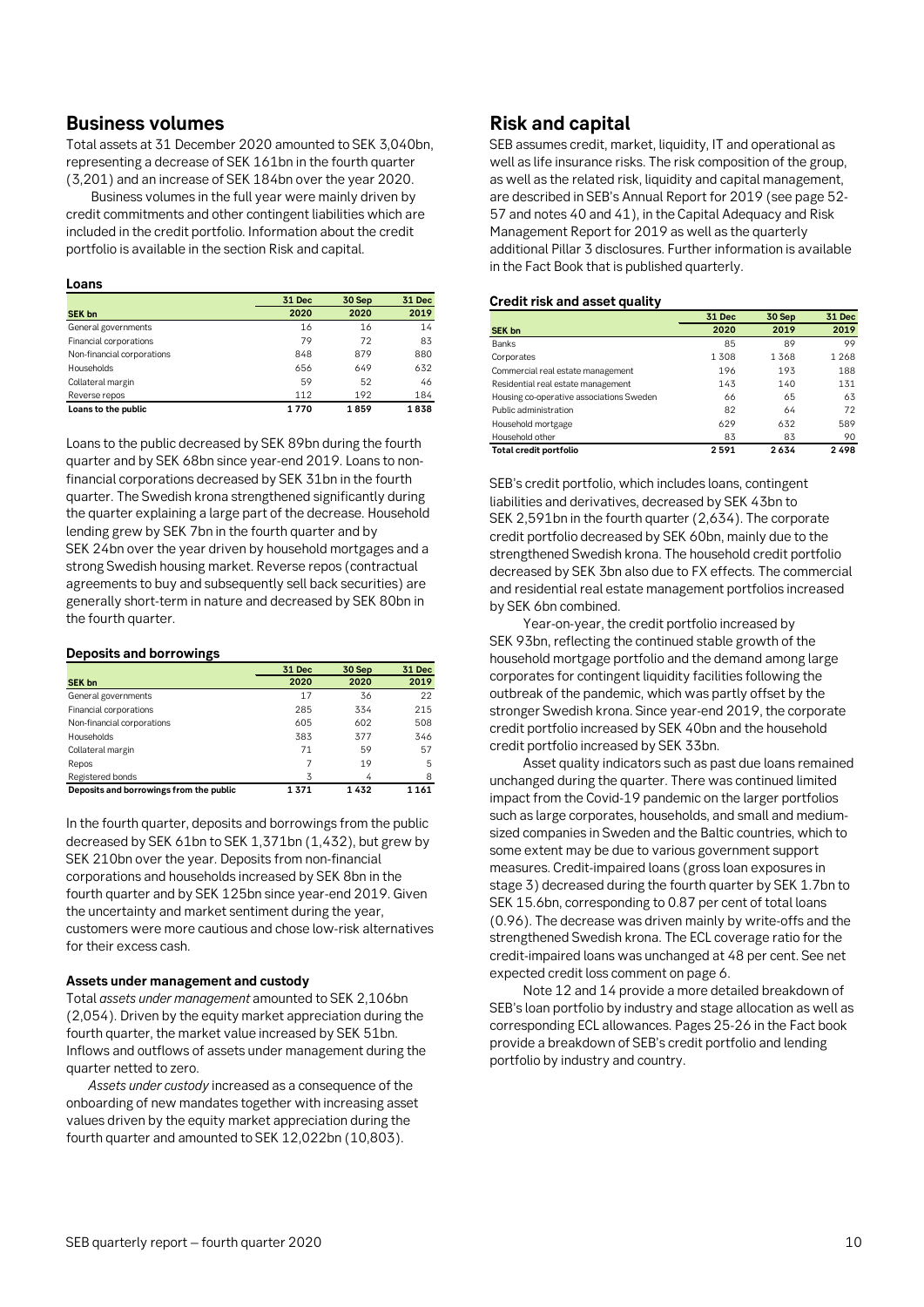#### **Market risk**

SEB's business model is driven by customer demand. Average VaR in the trading portfolio increased by 3 per cent from SEK 209m in the third quarter to SEK 216m in the fourth quarter. Increased credit spread risk partly offset by increased diversification explains the main part of the change. SEB does not expect to lose more than this amount, on average, during a period of ten trading days with 99 per cent probability.

#### **Liquidity and funding**

SEB entered the Covid-19 pandemic with a strong liquidity and funding position and has maintained uninterrupted access to all funding markets. Since March, SEB's liquidity and funding position was supported by a continuous inflow of deposits from customers, which has enabled SEB to gradually reduce capital market funding. SEB's loan-to-deposit ratio was therefore 122 per cent versus 143 per cent at year-end 2019.

In the fourth quarter, SEK 29bn of long-term funding matured (of which SEK 11bn covered bonds and SEK 18bn senior debt) and net SEK 3bn of covered bonds were issued. Short-term funding in the form of commercial paper and certificates of deposit decreased by SEK 29bn during the fourth quarter.

The liquid assets defined according to the liquidity coverage requirements amounted to SEK 617bn at 31 December 2020 (757). At year-end, the Liquidity Coverage Ratio (LCR) was 163 per cent (139). Since March 2020, the Swedish FSA allows banks to temporarily fall below the LCR requirement for individual and total currencies which normally must be at least 100 per cent.

The bank is committed to a stable funding base. SEB's internal structural liquidity measure, Core Gap, which measures the proportion of stable funding in relation to illiquid assets, was 113 per cent (112).

#### **Rating**

Fitch rates SEB's long-term senior unsecured debt at AA-. The rating is based on SEB's low risk appetite, stable and wellexecuted strategy, robust asset quality and capitalisation as well as strong market position. In September, Fitch affirmed SEB's rating and assigned a negative outlook to the long-term rating, reflecting the downside risks, particularly to asset quality and profitability, of a deeper or more prolonged economic downturn than what is currently expected.

Moody's rates SEB's long-term senior unsecured debt at Aa2 with a stable outlook based on the bank's strong asset quality and robust capital ratios. While the bank has good underlying earnings generation, the corporate business focus could add earnings cyclicality, particularly in the current economic downturn. In March, Moody's affirmed the stable outlook of the Swedish banking system due to the strong capital position and capital generation capacity of banks and in September, SEB's rating was affirmed.

S&P rates SEB's long-term senior unsecured debt at A+ with a stable outlook. The rating is based on the stable and low-risk operating environment in Sweden, the bank's stable and well-diversified revenue base and leading position among large Nordic corporates, robust capitalisation and resilient earnings, despite expected increasing pressure on revenues and asset quality in the current economic environment. In September, S&P affirmed SEB's rating.

#### **Risk exposure amount**

| <b>SEK bn</b>                              |       |
|--------------------------------------------|-------|
| Balance 30 Sep 2020                        | 746   |
| Underlying credit risk change              | $-17$ |
| - where of asset size                      |       |
| - where of asset quality                   |       |
| - where of foreign exchange movements      | $-18$ |
| Underlying market risk change              |       |
| - where of CVA risk                        | -1    |
| Underlying operational risk change         | 0     |
| Model updates, methodology & policy, other | -5    |
| - where of credit risk                     | -5    |
| Balance 31 Dec 2020                        | 726   |

The total risk exposure amount (REA) decreased by SEK 20bn to SEK 726bn in the fourth quarter. Foreign exchange movements decreased credit risk REA by 18bn, while credit volumes and asset quality had limited impact during the quarter. Model and methodology updates decreased credit risk REA by 5bn, of which the main part is related to implementation of the capital requirement policy change aiming to support credit flows to small and medium-sized companies in the Baltic division. Market risk REA increased by SEK 2bn while operational risk REA was largely unchanged.

#### **Capital position**

The following table shows the risk exposure amount (REA) and capital ratios according to applicable capital regulation:

|                                       | <b>31 Dec</b> | 30 Sep | <b>31 Dec</b> |
|---------------------------------------|---------------|--------|---------------|
| Own funds requirement, Basel III      | 2020          | 2020   | 2019          |
| Risk exposure amount, SEK bn          | 726           | 746    | 746           |
| Common Equity Tier 1 capital ratio, % | 21.0          | 19.4   | 17.6          |
| Tier 1 capital ratio, %               | 22.7          | 21.2   | 20.8          |
| Total capital ratio, %                | 25.1          | 23.7   | 23.3          |
| Leverage ratio, %                     | 5.1           | 4.6    | 5.1           |

SEB's Common Equity Tier 1 (CET1) capital ratio was 21.0 per cent (19.4). The increase was positively affected by the net profit of the fourth quarter together with a reduced deduction for dividend as well as a lower risk exposure amount.

SEB's applicable CET1 capital requirement per the end of the year was 12.6 per cent (13.7), whereof the pillar 2 requirement was 1.5 per cent. The change compared with the previous quarter was mainly attributable to removal of the pillar 2 requirement for systemic risk as part of the Swedish FSA's implementation of the EU Banking package into Swedish law. In addition, a pillar 2 requirement for Swedish commercial real estate exposures was implemented. In 2021, the remaining parts of the Banking package will be implemented. As part of the 2021 Supervisory Review and Evaluation Process (SREP), the Swedish FSA will introduce a Pillar 2 Guidance (P2G) and remove the pillar 2 requirement for the corporate maturity floor. Based on the Swedish FSA's press release around P2G, SEB expects the net effect of these changes to increase the required level of CET1 capital by approximately 1 percentage unit.

With the new financial goals (see p. 13), SEB aims to have a buffer of 100 to 300 basis points above the capital requirement. The buffer shall cover sensitivity to currency fluctuations in REA, changes in the net value of the Swedish defined benefit pension plan as well as general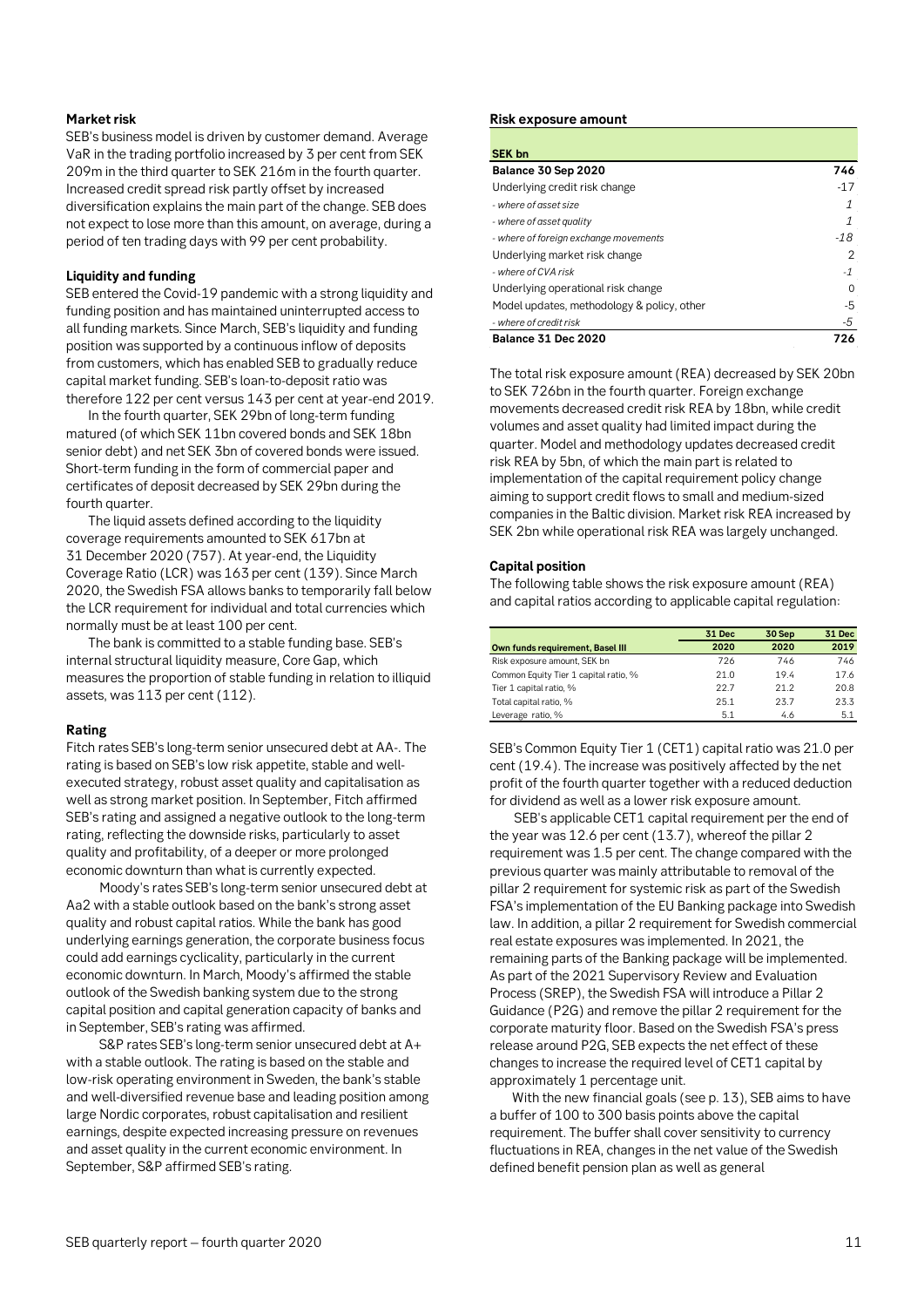macroeconomic uncertainties. Currently the buffer is approximately 840 basis points.

#### **Dividend**

The Board of Directors proposes to the Annual General Meeting a dividend of SEK 4.10 per Class A and Class C share, which corresponds to 25 per cent of the 2019 and 2020 net profit. The total dividend amounts to SEK 8.9bn calculated on the total number of issued shares as per 31 December 2020 excluding own shares held.

The proposal shall be seen with reference to the Swedish FSA's communication as per 18 December 2020 that banks should be restrictive with respect to dividends and share repurchases up until 30 September 2021.

The SEB share will be traded ex-dividend on 31 March 2021. The proposed record date for the dividend is 1 April 2021 and dividend payments will be paid out on 8 April 2021.

#### **Internally assessed capital requirement**

As per 31 December 2020, the internally assessed capital requirement, including insurance risk, amounted to SEK 84bn (69). During the fourth quarter, a review of the economic capital methodology and processes resulted in a number of adjustments. This led to an increase in the internal capital requirement though underlying risk remained in principle unchanged. The internal capital requirement is assessed using SEB's internal models for economic capital and is not fully comparable to the estimated capital requirement published by the SFSA due to differences in assumptions and methodologies.

The internally assessed capital requirement for the parent company increased to SEK 71bn (66).

## <span id="page-11-0"></span>**Business development**

While supporting customers with Covid-19-related challenges in the fourth quarter, SEB's strategic initiatives to accelerate the transition to meet changing customer demand, developed according to the three-year business plan launched in 2019.

#### **Advisory leadership**

SEB's leading position among Nordic corporates was confirmed in the latest customer survey by Prospera, where SEB was ranked number 1 for the first time since 2014. Among Nordic financial institutions, SEB ranked number 2. The survey's sub-category sustainability confirmed SEB's leading position in sustainability advisory for both large corporates and financial institutions.

SEB continued to develop its sustainability offering as SEB Equity Research enhanced its product with a proprietary sustainability evaluation methodology for investors to better understand how and to what extent environmental, social and governance factors affect the financial performance of analysed companies. SEB also signed the Poseidon Principles, joining a group of leading shipping banks in a global framework for responsible ship finance.

As a further step in the initiative to strengthen the savings and investments offering, SEB launched a digital advisory investment tool, SEB Bot Advisor, offering private individuals automatic investment advice in unit-linked insurance products based on their risk profile and sustainability preferences. The Swedish and Baltic mobile apps for private individuals were also enhanced with new savings and investment functions.

SEB continued to develop its new digital channel for all corporate customers and financial institutions, launching a number of functionalities including a new foreign exchange module and digital signing to integrate enterprise resource planning (ERP) services.

#### **Operational excellence**

SEB's three-year business plan for end-to-end automation of selected processes continued. In the past two years, the time of 351 full-time equivalents has been freed up by automating manual tasks and enabling customer self-service and tasks of 205 full-time equivalents have been moved to global service centres in Riga and Vilnius. One example is the mortgage process where a digital archiving function for mortgage files was recently launched, improving customer experience through broadened document access and paper savings.

#### **Extended presence**

New features continued to be launched in SEB's open banking developer portals. In the Baltics, an e-invoice API (application programming interface) was launched, enabling corporate customers to send and receive electronic invoices directly from their ERP systems.

SEB has been involved in the development of Contour, a global blockchain-based platform connecting banks, corporates and other ecosystem partners, with the purpose to standardise and digitalise trade finance transactions, leading to a faster and more customer-friendly process. The platform was launched in October.

SEB's card business launched a new, digital platform for offering consumer financing in Sweden, with a long-term ambition of full Nordic coverage.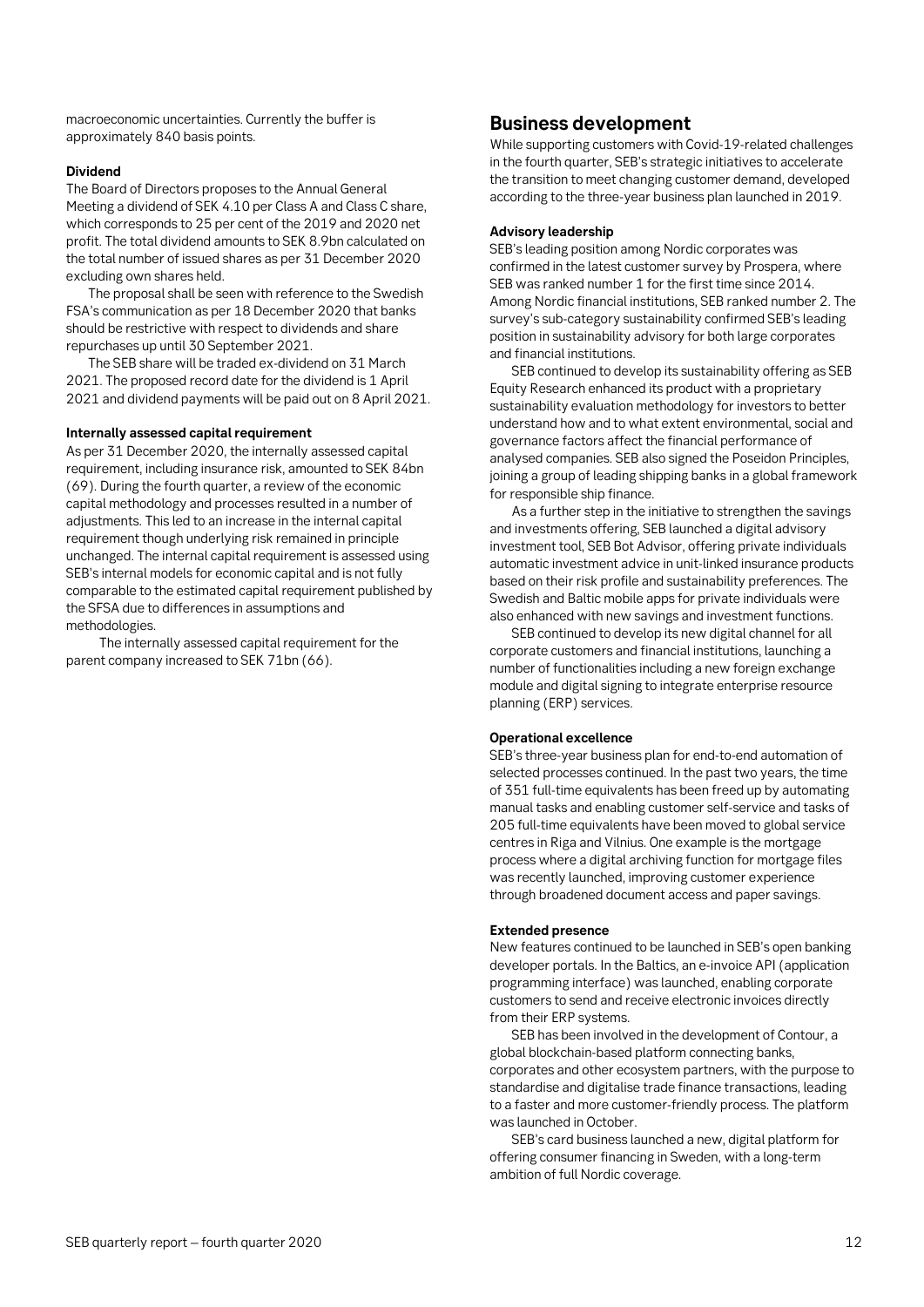# <span id="page-12-0"></span>**Other information**

#### **Change in long-term financial targets for the group**

With the purpose to increase capital management flexibility, the Board of Directors has decided to change the long-term financial targets.

#### The new targets are:

-to pay a yearly dividend that is around 50 per cent of the earnings per share excluding items affecting comparability, and distribute potential capital in excess of the targeted capital position mainly through share repurchases, -to maintain a Common Equity Tier 1 capital ratio of 100-300 basis points above the requirement from the Swedish Financial Supervisory Authority (FSA), and

-to generate a return on equity that is competitive with peers.

In the long term, SEB aspires to reach a sustainable return on equity of 15 per cent.

#### *CET 1 ratio target*

The current target to maintain a management buffer of around 150 basis points to applicable regulatory requirements is replaced with a targeted buffer of 100-300 basis points.

The change towards a range is intended to offer SEB more flexibility to manage its capital position and to grow its business. A buffer range is also more in line with peers.

#### *Dividend target*

The current target to pay a dividend of more than 40 per cent of earnings per share is replaced by a target to pay a yearly dividend of around 50 per cent of earnings per share excluding items affecting comparability, combined with distributing potential capital in excess of the targeted capital position mainly through share repurchases.

The use of a combination of annual dividends and share repurchases is intended to provide the benefit of increased financial flexibility.

Share repurchase will be the main form for distributing excess capital. It will be considered when SEB's capital buffer exceeds, and is projected to remain above, the targeted range based on a forward-looking assessment. Since share repurchases are conducted throughout the year, SEB retains the flexibility to adjust the repurchased amounts, based on the current or projected financial position.

#### *Return on equity target*

The current target of a return on equity that is competitive with peers remains unchanged.

#### **Financial aspirations for the divisions**

SEB is introducing long-term divisional aspirations for profitability (RoBE) and cost efficiency (C/I-ratio). The aspirations for each division have been set mainly based on two factors. Firstly, each division will have the ambition to achieve best-in-class profitability and cost efficiency compared with similar businesses among relevant peers. Secondly, each division's aspirations are set so that they enable SEB to achieve its long-term aspiration of 15 per cent return on equity on group level. These long-term aspirations will be evaluated annually.

| <b>Division</b>       | Return on<br>business equity | <b>Cost/income</b><br>ratio |
|-----------------------|------------------------------|-----------------------------|
| LC&FI                 | >13%                         | < 0.50                      |
| C&PC                  | $>17\%$                      | < 0.40                      |
| <b>Baltic</b>         | >20%                         | < 0.35                      |
| Life                  | $>30\%$                      | < 0.45                      |
| Investment Management | >40%                         | < 0.40                      |

#### **Cost target**

SEB's business plan for 2019-2021 defines a number of strategic initiatives which, on an accumulated basis, are estimated to lead to total additional investments of SEK 2-2.5bn during the three-year period 2019-2021. This translates into an annual cost increase of SEK 1bn by 2021, and a new total cost target of around SEK 23bn by 2021, assuming 2018 foreign exchange rates. With the foreign exchange rates as of 31 December 2020, the cost target implies a cost level of around SEK 23bn in 2021. The pace of investments will be dependent on progress and will be gradually ramped up over the three years. The strategic initiatives are expected to lead to both improved revenue growth and cost efficiencies, improving return on equity over time.

#### **Impact from exchange rate fluctuations**

The currency effect on operating profit for the fourth quarter 2020 was SEK -19m.

Compared with the third quarter 2020, the stronger Swedish krona decreased loans to and deposits from the public by SEK 39bn and SEK 29bn, respectively. Total REA decreased by SEK 18bn while the decrease of total assets was SEK 66bn. Compared with year-end 2019, the currency effects were a decrease of loans to and deposits from the public by SEK 49bn and SEK 37bn, respectively. Total REA decreased by SEK 23bn while the decrease of total assets was SEK 84bn.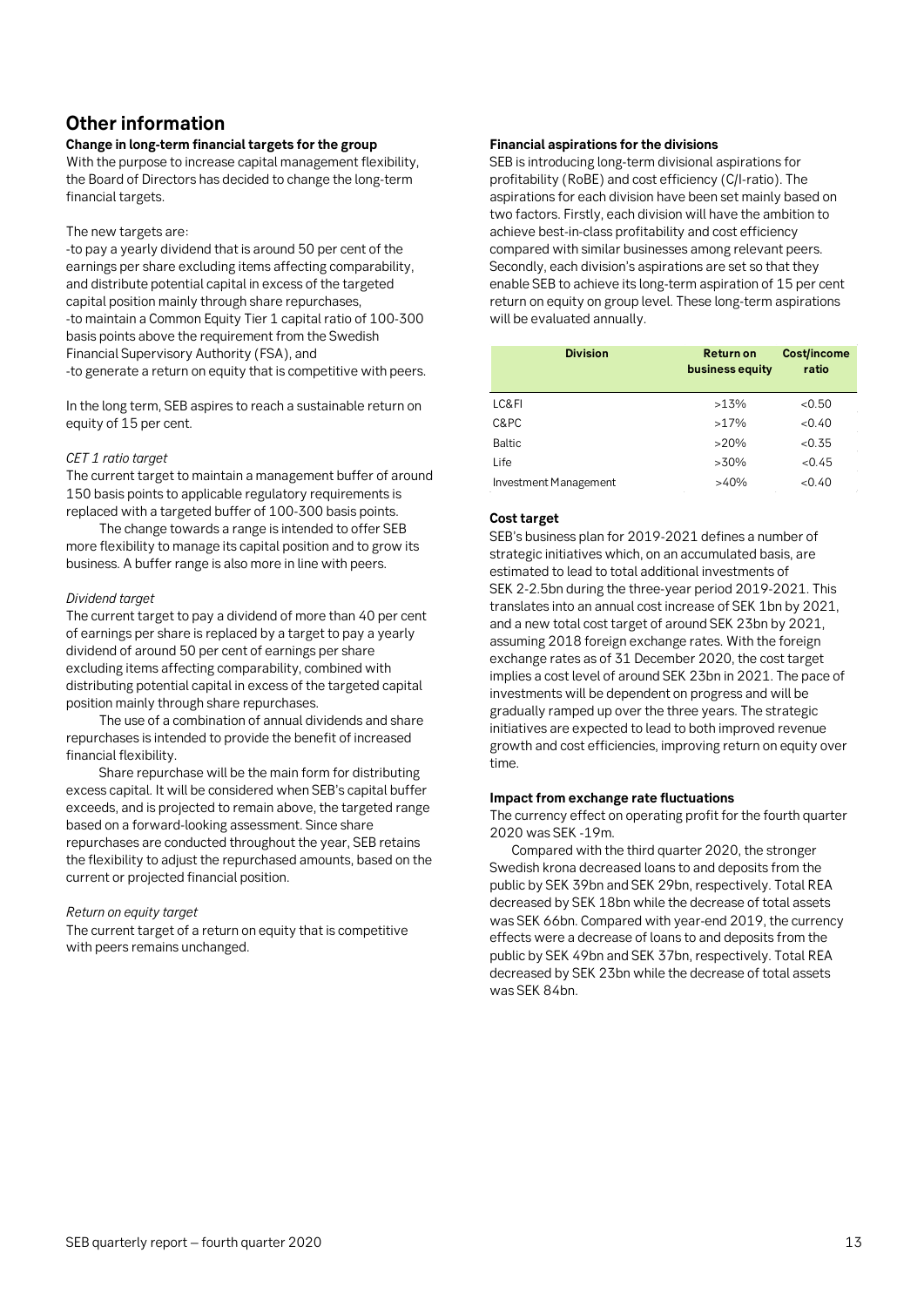#### **Changes in Group Executive Committee**

On 16 December 2020, it was announced that Mats Torstendahl, then Head of division Corporate & Private Customers and a member of the Group Executive Committee (GEC), was appointed as Deputy President and CEO and remained as member of the GEC. Jonas Söderberg was appointed Head of division Corporate & Private Customers and a member of the GEC. Both appointments were effective as of 1 January 2021.

#### **Uncertainties**

The pandemic outbreak of Covid-19 and governments' response measures in an attempt to limit its spread, have rapidly and significantly affected societies, economies and financial markets globally. The negative financial and economic consequences have been extensive in SEB's home markets and the recovery is dependent on the pandemic development and government measures. At the same time, the recent oil price development and ongoing energy transformation are a challenge for the oil and gas industry. SEB is continuously assessing the asset quality of its credit portfolio using several different scenarios for the pandemic and the economic development, including the oil industry development. The assessment includes the effects of the measures taken by governments and the full consequences on the economy.

Financial markets are expected to continue to be volatile given the prevailing uncertainty. This may adversely impact fair values of certain financial instruments and holdings, and consequently, net financial income and capital.

The interest rate levels – in Sweden in particular the repo rate – are key factors affecting net interest income and operating profit. The Swedish central bank does not currently forecast any change to its repo rate, which is currently zero per cent, until the end of 2023.

The German Federal Ministry of Finance issued a circular on 17 July 2017 with administrative guidance in relation to withholding taxes on dividends in connection with certain cross-border securities lending and derivative transactions. The circular states an intention to examine transactions executed prior to the change in tax legislation that was enacted 1 January 2016. As communicated by SEB in a press release on 22 December 2020, the tax authority in Frankfurt has requested SEB's German subsidiary DSK Hyp AG to

retroactively repay transparently reported withholding tax from more than five years ago. These claims are based on federal administrative guidance that have been applied with a retroactive effect and that are still not clear. It is therefore not possible for SEB to have a well-founded opinion about amounts or timing of potential further reclaims.

SEB is of the opinion that the cross-border securities lending and derivative transactions of SEB under review in Germany were conducted in compliance with then prevailing rules. SEB's external legal advisors conclude that the tax authority's reclaims are in violation of both EU law and German law. Further, it contravenes the practice that the tax authority itself applied until 2016. DSK Hyp will appeal these claims. Hence, to date and in accordance with current accounting rules, no provisions have been made on group level. The legal proceedings are estimated to take up to five years.

SEB is subject to various legal regimes, laws and requirements in all jurisdictions where the bank operates. Over the past years, the laws and regulations of the financial industry have expanded and further sharpened, and the regulators have increased their supervision. This is a development which is expected to continue to evolve. Competent authorities regularly conduct reviews of SEB's regulatory compliance, including areas such as financial stability, transaction reporting, anti-money laundering, investor protection, and data privacy. SEB has policies and procedures in place with the purpose to comply with applicable laws and regulations and has continuous dialogues and cooperates with authorities. SEB has received requests from authorities in jurisdictions where it operates, including U.S. authorities, to provide information concerning measures against money laundering, which SEB is responding to in dialogue with these authorities. It cannot be ruled out that current and future supervisory activities and requests from authorities could lead to criticism or sanctions.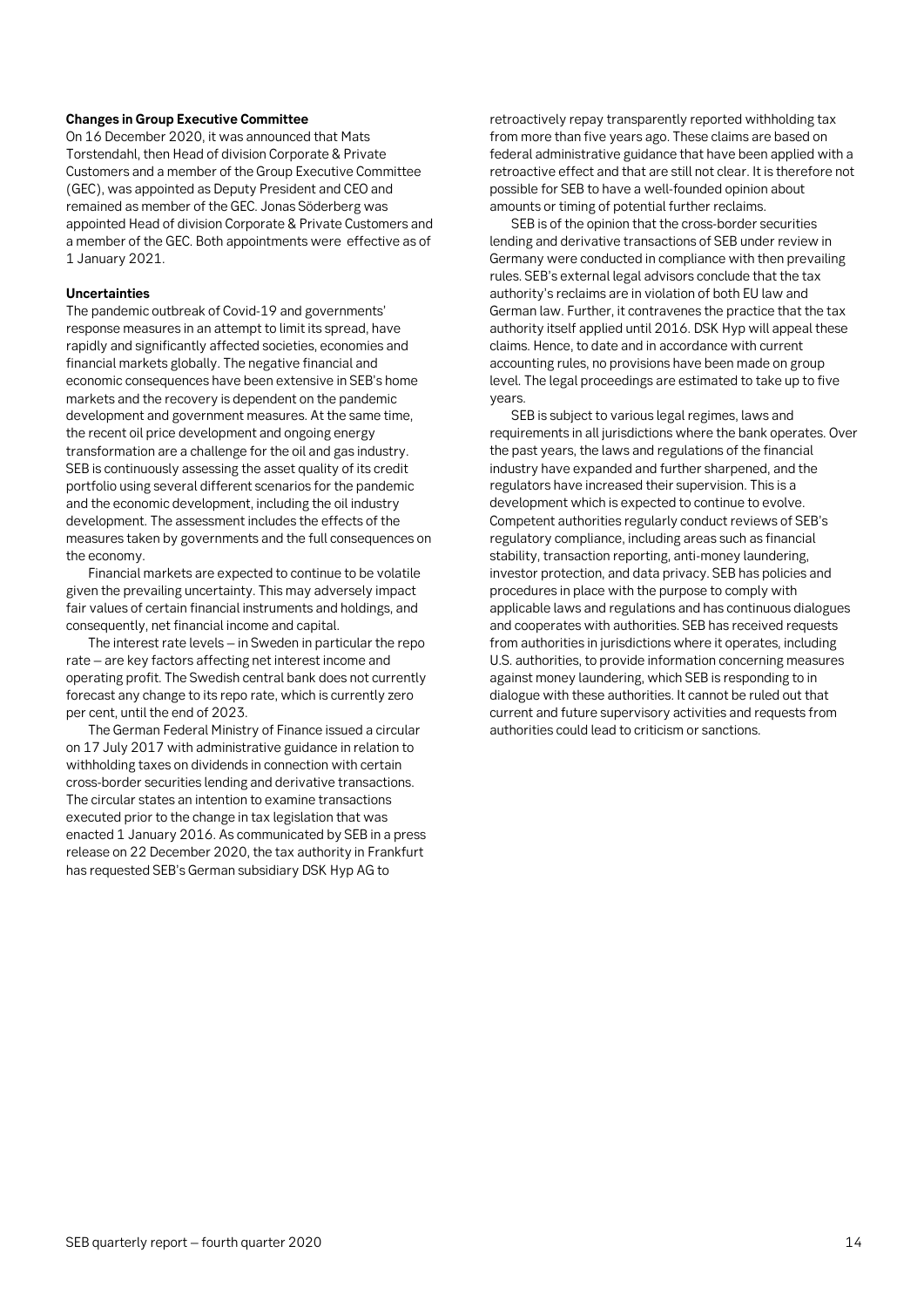# <span id="page-14-0"></span>**Financial statements – SEB Group**

# <span id="page-14-1"></span>**Income statement, condensed**

|                                                |             | Q4      | Q3      |                | Q <sub>4</sub> |       |          | Jan-Dec  |       |
|------------------------------------------------|-------------|---------|---------|----------------|----------------|-------|----------|----------|-------|
| <b>SEK m</b>                                   | <b>Note</b> | 2020    | 2020    | %              | 2019           | %     | 2020     | 2019     | $\%$  |
| Net interest income                            | 2           | 6559    | 6336    | $\overline{4}$ | 5930           | 11    | 25 1 4 3 | 22 950   | 10    |
| Net fee and commission income                  | 3           | 4774    | 4301    | 11             | 4989           | $-4$  | 18063    | 18709    | $-3$  |
| Net financial income                           | 4           | 1784    | 1754    | 2              | 2822           | $-37$ | 6275     | 7617     | $-18$ |
| Net other income                               |             | $-51$   | 172     |                | 349            |       | 236      | 858      | $-73$ |
| <b>Total operating income</b>                  |             | 13066   | 12563   | 4              | 14089          | $-7$  | 49717    | 50 134   | $-1$  |
| Staff costs                                    | 5, 6        | $-3909$ | $-3654$ | $\overline{7}$ | $-3807$        | 3     | $-14976$ | $-14660$ | 2     |
| Other expenses                                 |             | $-1473$ | $-1432$ | 3              | $-1746$        | $-16$ | $-5864$  | $-6623$  | $-11$ |
| Depreciation, amortisation and impairment of   |             |         |         |                |                |       |          |          |       |
| tangible and intangible assets                 |             | $-460$  | $-461$  | 0              | - 474          | $-3$  | $-1906$  | $-1662$  | 15    |
| <b>Total operating expenses</b>                |             | $-5842$ | $-5547$ | $\overline{5}$ | $-6026$        | $-3$  | $-22747$ | $-22945$ | $-1$  |
| <b>Profit before credit losses</b>             |             | 7224    | 7016    | $\overline{3}$ | 8063           | -10   | 26 970   | 27 190   | $-1$  |
| Gains less losses from tangible and intangible |             |         |         |                |                |       |          |          |       |
| assets                                         |             | - 6     | $-2$    |                | $-3$           | 100   | $-7$     | $-2$     |       |
| Net expected credit losses                     | 7           | $-835$  | $-1098$ | $-24$          | $-997$         | $-16$ | $-6118$  | -2 294   | 167   |
| <b>Operating profit before</b>                 |             |         |         |                |                |       |          |          |       |
| items affecting comparability                  |             | 6382    | 5916    | 8              | 7063           | $-10$ | 20846    | 24894    | $-16$ |
| Items affecting comparability                  | 8           |         |         |                |                |       | $-1000$  |          |       |
| <b>Operating profit</b>                        |             | 6382    | 5916    | 8              | 7063           | $-10$ | 19846    | 24894    | $-20$ |
| Income tax expense                             |             | $-1259$ | $-1150$ | 10             | $-1232$        | 2     | $-4100$  | $-4717$  | $-13$ |
| <b>NET PROFIT</b>                              |             | 5123    | 4766    | $\overline{z}$ | 5831           | $-12$ | 15746    | 20 177   | $-22$ |
| Attributable to shareholders of                |             |         |         |                |                |       |          |          |       |
| Skandinaviska Enskilda Banken AB               |             | 5123    | 4766    | $\overline{7}$ | 5831           | $-12$ | 15746    | 20 177   | $-22$ |
| Basic earnings per share, SEK                  |             | 2.37    | 2.21    |                | 2.70           |       | 7.28     | 9.33     |       |
| Diluted earnings per share, SEK                |             | 2.35    | 2.19    |                | 2.68           |       | 7.23     | 9.28     |       |

# <span id="page-14-2"></span>**Statement of comprehensive income**

|             | Q4      | Q <sub>3</sub> |                | Q <sub>4</sub> |               |         |          |               |
|-------------|---------|----------------|----------------|----------------|---------------|---------|----------|---------------|
| <b>Note</b> | 2020    | 2020           | $\frac{9}{6}$  | 2019           | $\frac{9}{6}$ | 2020    | 2019     | $\frac{9}{6}$ |
|             | 5123    | 4766           | $\overline{z}$ | 5831           | $-12$         | 15746   | 20 177   | $-22$         |
|             | 10      | $-10$          |                | 58             | $-83$         | - 62    | $-298$   | -79           |
|             | $-758$  | $-119$         |                | - 395          | 92            | $-1070$ | 145      |               |
|             |         |                |                |                |               |         |          |               |
|             | - 748   | $-129$         |                | - 337          | 122           | $-1132$ | $-153$   |               |
|             | $-12$   | $-53$          | $-78$          | $-2$           |               | $-70$   | - 53     | 33            |
| 6           | 1741    | 1373           | 27             | 3699           | $-53$         | 1839    | 1366     | 35            |
|             |         |                |                |                |               |         |          |               |
|             | 1729    | 1319           | 31             | 3697           | $-53$         | 1769    | 1313     | 35            |
|             | 981     | 1190           | $-18$          | 3360           | $-71$         | 637     | 1 1 6 0  | $-45$         |
|             | 6 1 0 4 | 5957           | $\overline{2}$ | 9 1 9 1        | -34           | 16 383  | 21 3 3 6 | $-23$         |
|             | 6 1 0 4 | 5957           | 2              | 9191           | -34           | 16 383  | 21 3 3 6 | $-23$         |
|             |         |                |                |                |               |         |          | Jan-Dec       |

1) Own credit risk adjustment from financial liabilities at fair value through profit or loss.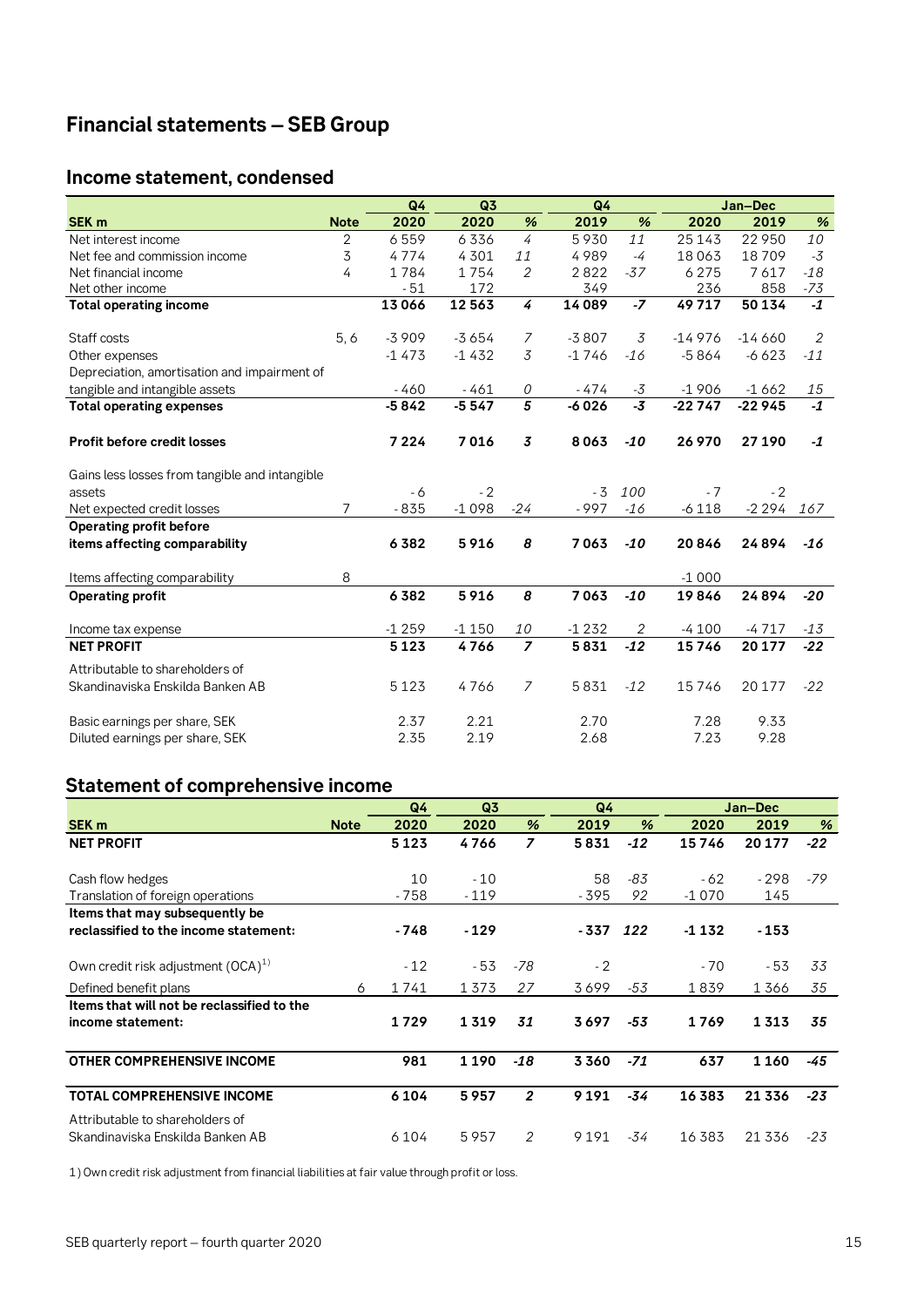# <span id="page-15-0"></span>**Balance sheet, condensed**

|                                                                        | <b>31 Dec</b> | 30 Sep    | 31 Dec  |
|------------------------------------------------------------------------|---------------|-----------|---------|
| <b>SEK m</b>                                                           | 2020          | 2020      | 2019    |
| Cash and cash balances at central banks                                | 323776        | 328 386   | 146 691 |
| Loans to central banks                                                 | 3633          | 2 3 1 5   | 4494    |
| Loans to credit institutions <sup>2)</sup>                             | 50791         | 58 167    | 46995   |
| Loans to the public                                                    | 1770161       | 1859199   | 1837605 |
| Debt securities                                                        | 265433        | 355237    | 238 578 |
| Equity instruments                                                     | 82 240        | 67619     | 78482   |
| Financial assets for which the customers bear the investment risk      | 330 950       | 318860    | 316776  |
| Derivatives                                                            | 164 909       | 149 212   | 139 427 |
| Other assets                                                           | 48539         | 62 001    | 47598   |
| <b>TOTAL ASSETS</b>                                                    | 3040432       | 3 200 997 | 2856648 |
|                                                                        |               |           |         |
| Deposits from central banks and credit institutions                    | 111 309       | 169493    | 88041   |
| Deposits and borrowings from the public <sup>1)</sup>                  | 1 371 227     | 1431536   | 1161485 |
| Financial liabilities for which the customers bear the investment risk | 332 392       | 320439    | 317574  |
| Liabilities to policyholders                                           | 29 6 24       | 28705     | 26547   |
| Debt securities issued                                                 | 749 502       | 824771    | 858173  |
| Short positions                                                        | 30 40 9       | 33 4 51   | 27 343  |
| Derivatives                                                            | 161561        | 129493    | 122192  |
| Other financial liabilities                                            | 744           | 2050      | 2449    |
| Other liabilities                                                      | 81720         | 95433     | 97144   |
| <b>Total liabilities</b>                                               | 2868489       | 3035372   | 2700947 |
| <b>Equity</b>                                                          | 171943        | 165625    | 155700  |
| <b>TOTAL LIABILITIES AND EQUITY</b>                                    | 3040432       | 3 200 997 | 2856648 |
| 1) Deposits covered by deposit guarantees                              | 347510        | 340498    | 313779  |

2) Loans to credit institutions and liquidity placements with other direct participants in interbank fund transfer systems.

A more detailed balance sheet is available in the Fact Book.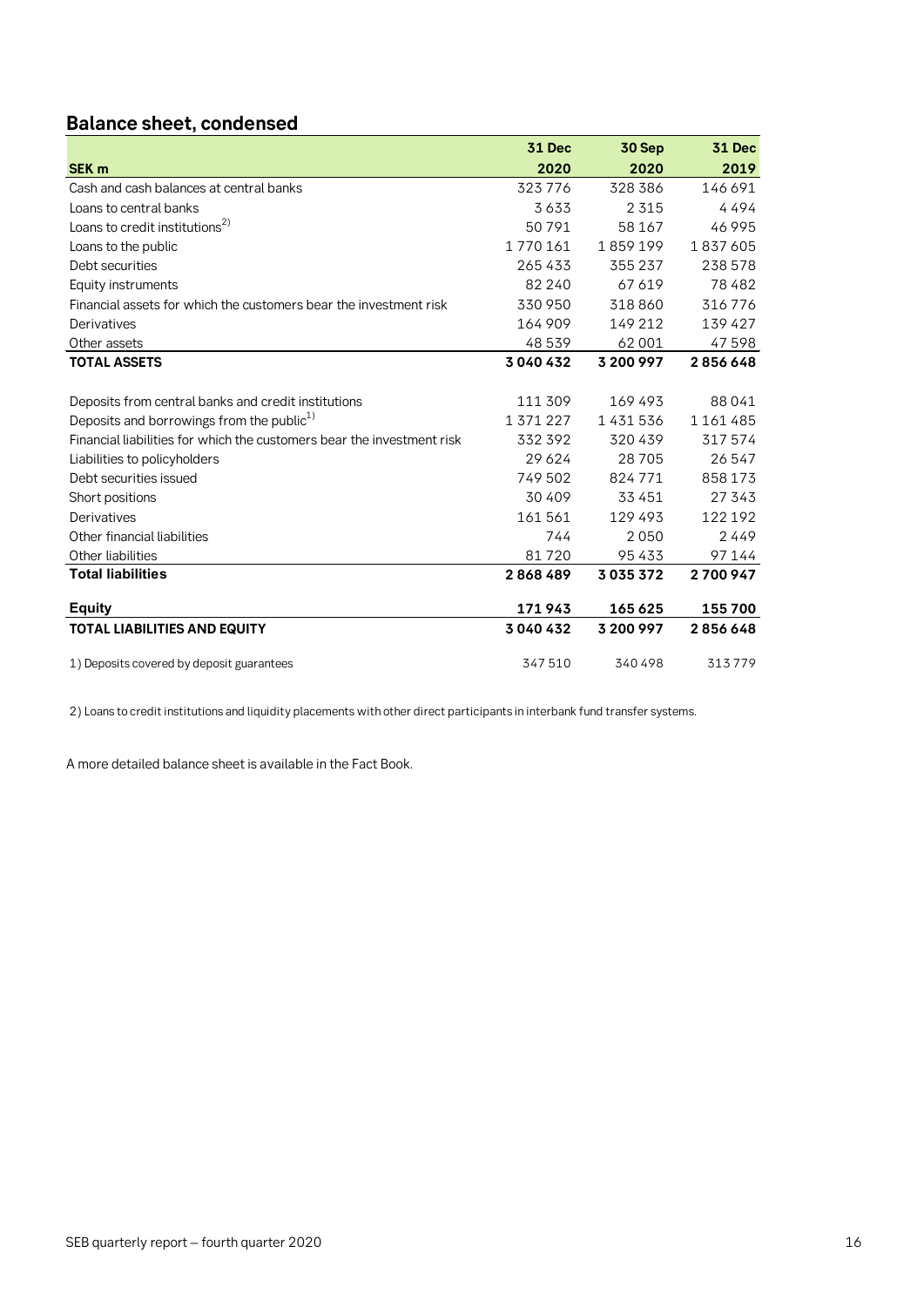# <span id="page-16-0"></span>**Statement of changes in equity**

|                                         |                         |                  | Other reserves <sup>1)</sup> |                                                |                                    |                             |               |
|-----------------------------------------|-------------------------|------------------|------------------------------|------------------------------------------------|------------------------------------|-----------------------------|---------------|
| SEK <sub>m</sub>                        | <b>Share</b><br>capital | OCA <sup>2</sup> | <b>Cash flow</b><br>hedges   | <b>Translation</b><br>of foreign<br>operations | <b>Defined</b><br>benefit<br>plans | <b>Retained</b><br>earnings | <b>Equity</b> |
| Jan-Dec 2020                            |                         |                  |                              |                                                |                                    |                             |               |
| Opening balance                         | 21942                   | $-339$           | 15                           | $-170$                                         | 3898                               | 130 355                     | 155700        |
| Net profit                              |                         |                  |                              |                                                |                                    | 15746                       | 15746         |
| Other comprehensive income (net of tax) |                         | $-70$            | $-62$                        | $-1070$                                        | 1839                               |                             | 637           |
| Total comprehensive income              |                         | $-70$            | $-62$                        | $-1070$                                        | 1839                               | 15746                       | 16383         |
| Equity-based programmes <sup>4)</sup>   |                         |                  |                              |                                                |                                    | $-142$                      | $-142$        |
| Change in holdings of own shares        |                         |                  |                              |                                                |                                    | 2                           | 2             |
| <b>Closing balance</b>                  | 21942                   | $-409$           | $-47$                        | $-1241$                                        | 5737                               | 145 961                     | 171943        |
| <b>Jan-Dec 2019</b>                     |                         |                  |                              |                                                |                                    |                             |               |
| Opening balance                         | 21942                   | $-286$           | 313                          | $-315$                                         | 2533                               | 124 604                     | 148789        |
| Effect of applying IFRS $16^{3}$        |                         |                  |                              |                                                |                                    | $-244$                      | $-244$        |
| Restated balance at 1 January 2019      | 21942                   | $-286$           | 313                          | $-315$                                         | 2533                               | 124 360                     | 148545        |
| Net profit                              |                         |                  |                              |                                                |                                    | 20 177                      | 20177         |
| Other comprehensive income (net of tax) |                         | $-53$            | $-298$                       | 145                                            | 1366                               |                             | 1160          |
| Total comprehensive income              |                         | $-53$            | $-298$                       | 145                                            | 1366                               | 20 177                      | 21 3 36       |
| Dividend to shareholders                |                         |                  |                              |                                                |                                    | $-14069$                    | $-14069$      |
| Equity-based programmes <sup>4)</sup>   |                         |                  |                              |                                                |                                    | $-136$                      | $-136$        |
| Change in holdings of own shares        |                         |                  |                              |                                                |                                    | 24                          | 24            |
| <b>Closing balance</b>                  | 21942                   | $-339$           | 15                           | $-170$                                         | 3898                               | 130 355                     | 155700        |

1) Amounts under Other reserves may be reclassified in the future to the income statement under certain circumstances, e.g. if they are related to dissolved Cash flow hedges or Translation of foreign operations when SEB ceases to consolidate a foreign operation. Amounts related to OCA and Defined benefit plans will not be reclassified to the income statement.

2) Fair value changes of financial liabilities at fair value through profit or loss attributable to changes in own credit risk.

3) IFRS 16 Leases is applied from 1 January 2019.

4) Number of shares owned by SEB:

|                                                | Jan-Dec | Jan-Dec |
|------------------------------------------------|---------|---------|
| Number of shares owned by SEB, million         | 2020    | 2019    |
| Opening balance                                | 31.5    | 30.3    |
| Repurchased shares for equity-based programmes | 109     | 8.7     |
| Sold/distributed shares                        | $-10.2$ | $-7.4$  |
| <b>Closing balance</b>                         | 32.2    | 31.5    |
|                                                |         |         |

Market value of shares owned by SEB, SEK m 2722 2774

In accordance with the decision by the Annual General Meeting, SEB holds own shares of Class A for the long-term equity-based programmes. The transactions may take place at one or several occasions during the year. The acquisition cost for the purchase of own shares is deducted from shareholders' equity. The item includes changes in nominal amounts of equity swaps used for hedging of equity-based programmes.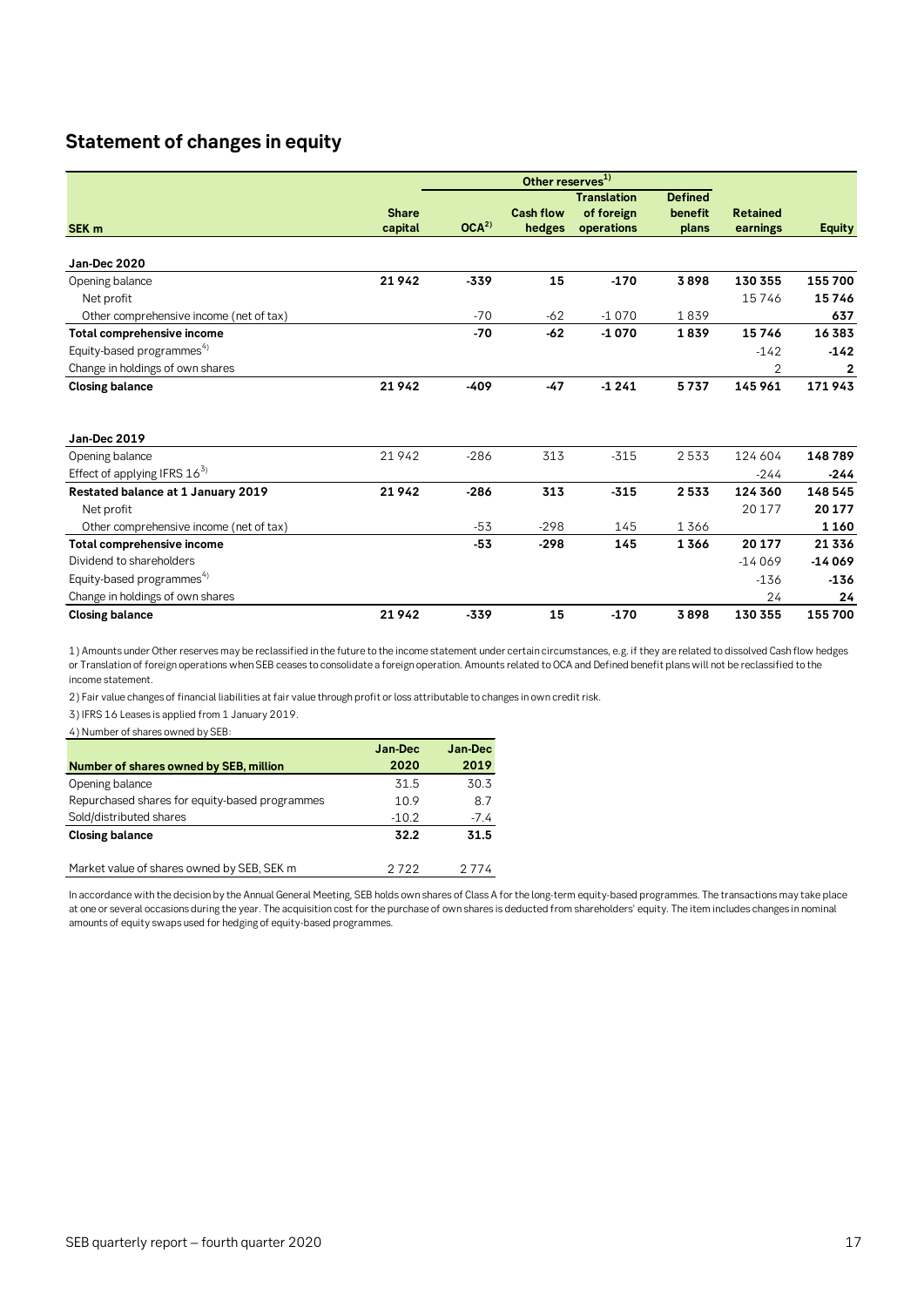# <span id="page-17-0"></span>**Cash flow statement, condensed**

|                                                              | Jan-Dec   |                   |      |  |  |  |  |
|--------------------------------------------------------------|-----------|-------------------|------|--|--|--|--|
| <b>SEK m</b>                                                 | 2020      | 2019              | %    |  |  |  |  |
| Cash flow from the profit and loss statement                 | 34 664    | 4002              |      |  |  |  |  |
| Increase $(-)/$ decrease $(+)$ in trading portfolios         |           | $-18792 - 100712$ | - 81 |  |  |  |  |
| Increase (+)/decrease (-) in issued short term securities    | $-109525$ | 179 214           |      |  |  |  |  |
| Increase $(-1)$ decrease $(+)$ in lending                    |           | 50 008 - 168 396  |      |  |  |  |  |
| Increase $(+)/$ decrease $(-)$ in deposits and borrowings    | 233 240   | 2801              |      |  |  |  |  |
| Increase/decrease in other balance sheet items               | 721       | 21578             | - 97 |  |  |  |  |
| Cash flow from operating activities                          | 190 316   | - 61 513          |      |  |  |  |  |
| Cash flow from investment activities                         | 56        | $-612$            |      |  |  |  |  |
| Cash flow from financing activities                          | - 10 257  | $-5227$           | 96   |  |  |  |  |
| Net increase in cash and cash equivalents                    | 180 116   | - 67 352          |      |  |  |  |  |
| Cash and cash equivalents at the beginning of year           | 159 335   | 219579            | - 27 |  |  |  |  |
| Exchange rate differences on cash and cash equivalents       | $-8203$   | 7 1 0 8           |      |  |  |  |  |
| Net increase in cash and cash equivalents                    | 180 116   | - 67 352          |      |  |  |  |  |
| Cash and cash equivalents at the end of period <sup>1)</sup> | 331 247   | 159 335           | 108  |  |  |  |  |

1) Cash and cash equivalents at the end of period is defined as Cash and cash balances with central banks and Loans to other credit institutions payable on demand.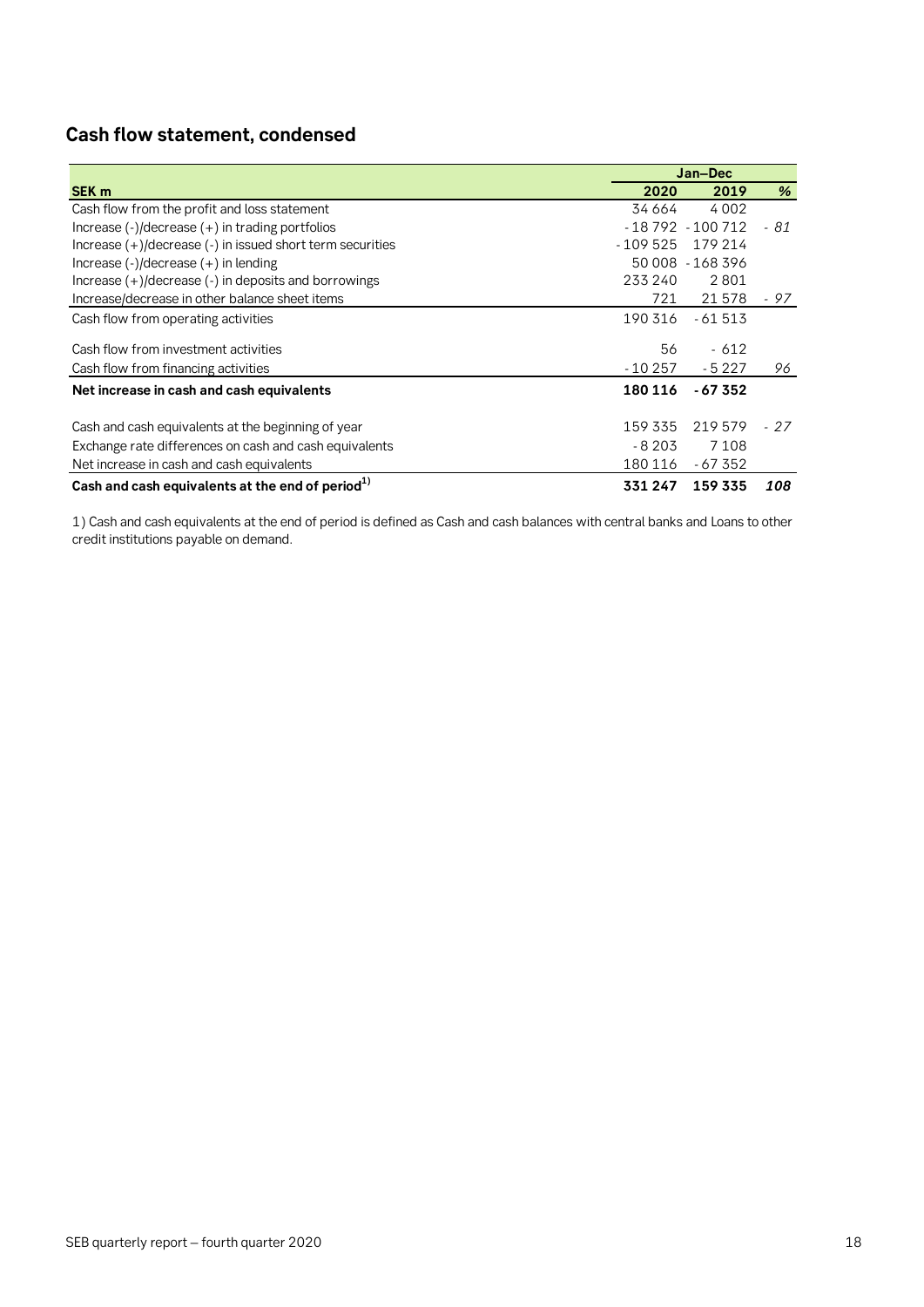# <span id="page-18-0"></span>**Other financial information – SEB Group**

# <span id="page-18-1"></span>**Key figures**

|                                                           | Q <sub>4</sub> | Q3      | Q <sub>4</sub> | Jan-Dec         |         |
|-----------------------------------------------------------|----------------|---------|----------------|-----------------|---------|
|                                                           | 2020           | 2020    | 2019           | 2020            | 2019    |
|                                                           |                |         |                |                 |         |
| Return on equity, %                                       | 12.2           | 11.7    | 15.5           | 9.7             | 13.7    |
| Return on equity excluding items affecting                |                |         |                |                 |         |
| comparability <sup>1</sup> , %                            | 12.1           | 11.6    | 15.5           | 10.3            | 13.8    |
| Return on tangible equity, %                              | 12.8           | 12.4    | 16.4           | 10.2            | 14.5    |
| Return on tangible equity excluding items affecting       |                |         |                |                 |         |
| comparability <sup>1</sup> , %                            | 12.7           | 12.3    | 16.4           | 10.8            | 14.6    |
| Return on total assets, %                                 | 0.7            | 0.6     | 0.8            | 0.5             | 0.7     |
| Return on risk exposure amount, %                         | 2.8            | 2.6     | 3.0            | 2.1             | 2.7     |
| Cost/income ratio                                         | 0.45           | 0.44    | 0.43           | 0.46            | 0.46    |
| Basic earnings per share, SEK                             | 2.37           | 2.21    | 2.70           | 7.28            | 9.33    |
| Weighted average number of shares <sup>2</sup> , millions | 2 1 6 1        | 2 1 6 1 | 2 1 6 2        | 2 1 6 3         | 2 1 6 2 |
| Diluted earnings per share, SEK                           | 2.35           | 2.19    | 2.68           | 7.23            | 9.28    |
| Weighted average number of diluted shares $3$ , millions  | 2 1 7 5        | 2174    | 2 1 7 7        | 2 1 7 7         | 2 1 7 5 |
| Net worth per share, SEK                                  | 85.99          | 82.81   | 78.42          | 85.99           | 78.42   |
| Equity per share, SEK                                     | 79.53          | 76.66   | 71.99          | 79.53           | 71.99   |
| Average shareholders' equity, SEK, billion                | 168.2          | 162.9   | 150.4          | 162.2           | 146.9   |
| Net ECL level, %                                          | 0.14           | 0.19    | 0.18           | 0.26            | 0.10    |
| Stage 3 Loans / Total Loans, gross, %                     | 0.87           | 0.96    | 0.67           | 0.87            | 0.67    |
| Stage 3 Loans / Total Loans, net, %                       | 0.44           | 0.50    | 0.36           | 0.44            | 0.36    |
| Liquidity Coverage Ratio $(LCR)^{4}$ , %                  | 163            | 139     | 218            | 163             | 218     |
| Own funds requirement, Basel III                          |                |         |                |                 |         |
| Risk exposure amount, SEK m                               | 725 560        | 746 308 | 745637         | 725 560 745 637 |         |
| Expressed as own funds requirement, SEK m                 | 58045          | 59705   | 59 651         | 58045           | 59 651  |
| Common Equity Tier 1 capital ratio, %                     | 21.0           | 19.4    | 17.6           | 21.0            | 17.6    |
| Tier 1 capital ratio, %                                   | 22.7           | 21.2    | 20.8           | 22.7            | 20.8    |
| Total capital ratio, %                                    | 25.1           | 23.7    | 23.3           | 25.1            | 23.3    |
| Leverage ratio, %                                         | 5.1            | 4.6     | 5.1            | 5.1             | 5.1     |
| Number of full time equivalents <sup>5)</sup>             | 15448          | 15417   | 15034          | 15 3 35         | 14939   |
| Assets under custody, SEK bn                              | 12022          | 10803   | 10428          | 12022           | 10428   |
| Assets under management, SEK bn                           | 2 1 0 6        | 2054    | 2041           | 2 1 0 6         | 2041    |

1) Administrative fine in Q2 2020.

2) The number of issued shares was 2,194,171,802. SEB owned 31,499,321 Class A shares for the equity based programmes at year-end 2019. During 2020 SEB has purchased 10,896,142 shares and 10,184,012 shares have been sold. Thus, at 31 December 2020 SEB owned 32,211,451 Class A-shares with a market value of SEK 2,722m.

3) Calculated dilution based on the estimated economic value of the long-term incentive programmes.

4) In accordance with the EU delegated act.

5) Quarterly numbers are for end of quarter. Accumulated numbers are average for the period.

In SEB's Fact Book, this table is available with nine quarters of history.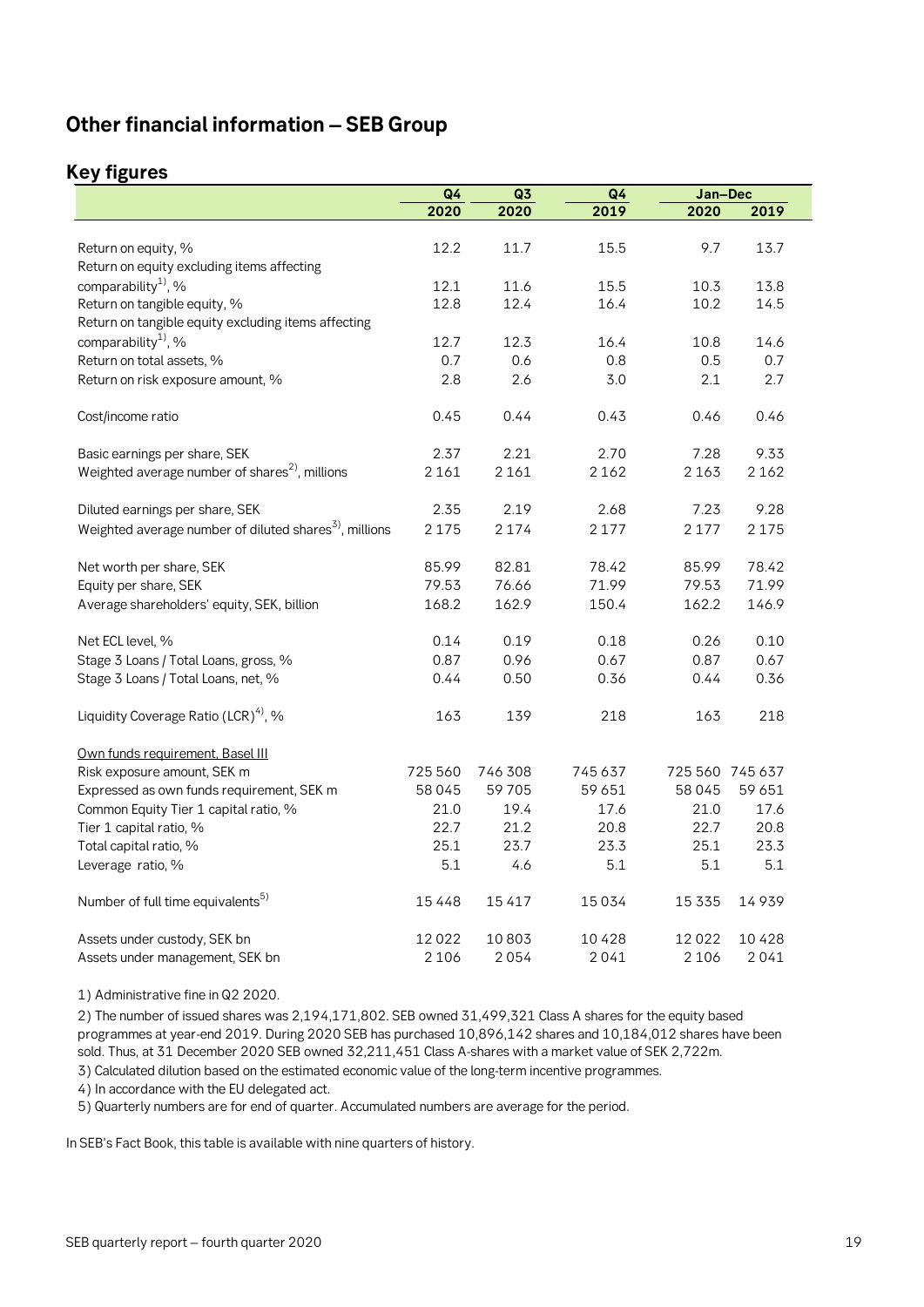# <span id="page-19-0"></span>**Income statement on a quarterly basis**

|                                                       | Q <sub>4</sub> | Q3      | Q2      | Q1       | Q4      |
|-------------------------------------------------------|----------------|---------|---------|----------|---------|
| SEK <sub>m</sub>                                      | 2020           | 2020    | 2020    | 2020     | 2019    |
| Net interest income                                   | 6559           | 6336    | 6047    | 6 2 0 1  | 5930    |
| Net fee and commission income                         | 4774           | 4 3 0 1 | 4364    | 4624     | 4989    |
| Net financial income                                  | 1784           | 1754    | 3541    | $-804$   | 2822    |
| Net other income                                      | $-51$          | 172     | 47      | 68       | 349     |
| <b>Total operating income</b>                         | 13066          | 12563   | 13999   | 10089    | 14089   |
| Staff costs                                           | $-3909$        | $-3654$ | $-3794$ | $-3619$  | $-3807$ |
| Other expenses                                        | $-1473$        | $-1432$ | $-1362$ | $-1598$  | $-1746$ |
| Depreciation, amortisation and impairment of tangible |                |         |         |          |         |
| and intangible assets                                 | $-460$         | $-461$  | $-557$  | $-429$   | - 474   |
| <b>Total operating expenses</b>                       | $-5842$        | $-5547$ | $-5712$ | $-5646$  | -6026   |
| <b>Profit before credit losses</b>                    | 7224           | 7016    | 8 2 8 7 | 4443     | 8063    |
| Gains less losses from tangible and intangible assets | - 6            | $-2$    | 1       | $\Omega$ | $-3$    |
| Net expected credit losses                            | $-835$         | $-1098$ | $-2691$ | $-1494$  | $-997$  |
| <b>Operating profit before</b>                        |                |         |         |          |         |
| items affecting comparability                         | 6382           | 5916    | 5598    | 2950     | 7063    |
| Items affecting comparability                         |                |         | $-1000$ |          |         |
| <b>Operating profit</b>                               | 6382           | 5916    | 4598    | 2950     | 7063    |
| Income tax expense                                    | $-1259$        | $-1150$ | $-1096$ | - 595    | $-1232$ |
| <b>NET PROFIT</b>                                     | 5123           | 4766    | 3501    | 2 3 5 5  | 5831    |
| Attributable to shareholders of Skandinaviska         |                |         |         |          |         |
| Enskilda Banken AB                                    | 5123           | 4766    | 3501    | 2 3 5 5  | 5831    |
| Basic earnings per share, SEK                         | 2.37           | 2.21    | 1.62    | 1.09     | 2.70    |
| Diluted earnings per share, SEK                       | 2.35           | 2.19    | 1.61    | 1.08     | 2.68    |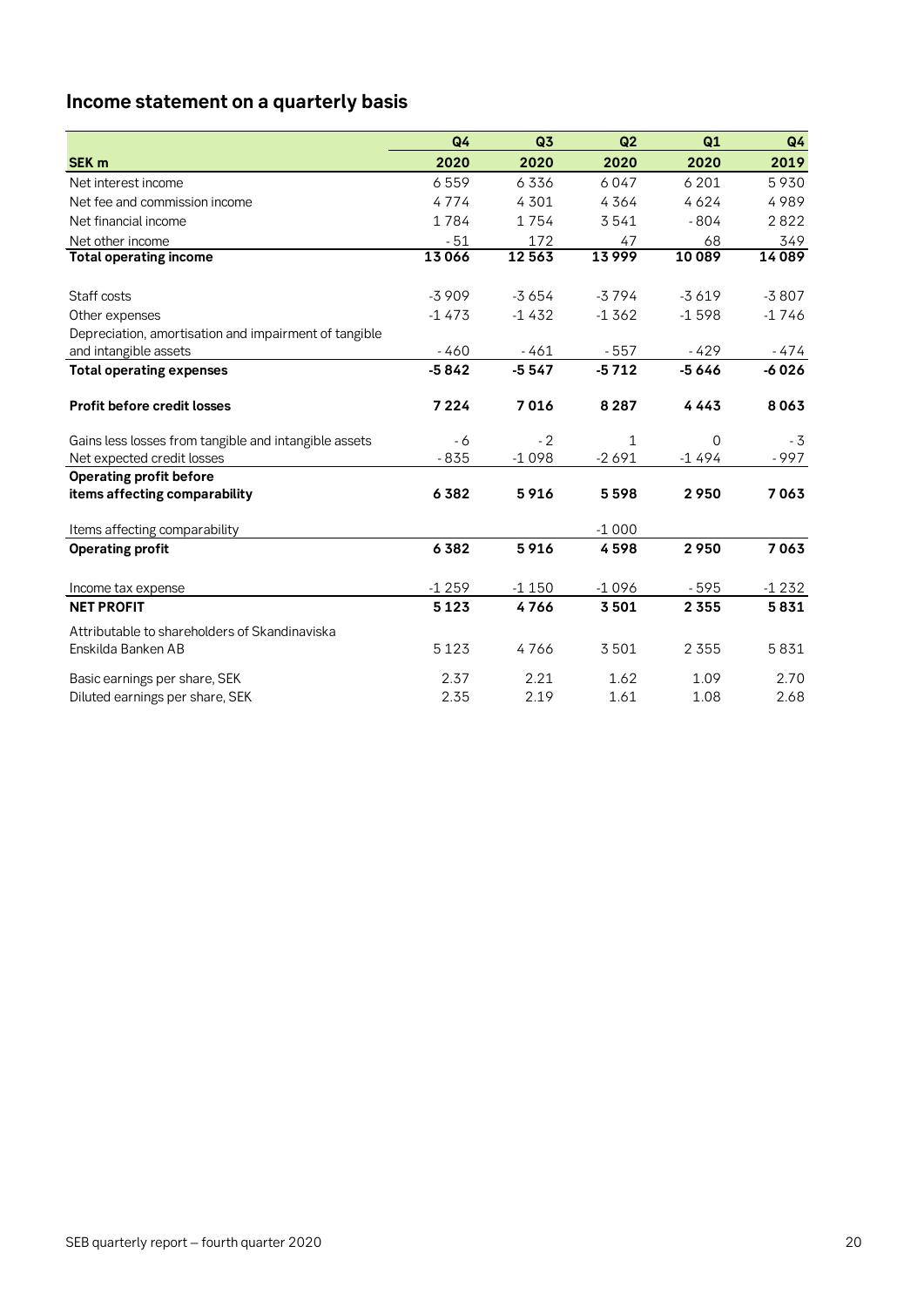# <span id="page-20-0"></span>**Business segments – SEB Group**

# <span id="page-20-1"></span>**Income statement by segment**

| Income statement by segment               |                                                      |                        |               |         |                                                   |                     |                  |
|-------------------------------------------|------------------------------------------------------|------------------------|---------------|---------|---------------------------------------------------|---------------------|------------------|
|                                           | Large<br><b>Corporates &amp;</b><br><b>Financial</b> | Corporate &<br>Private |               |         | <b>Investment</b><br><b>Management</b><br>& group |                     |                  |
| <b>Jan-Dec 2020, SEK m</b>                | <b>Institutions</b>                                  | <b>Customers</b>       | <b>Baltic</b> | Life    | functions                                         | <b>Eliminations</b> | <b>SEB Group</b> |
| Net interest income                       | 11060                                                | 12 3 3 7               | 3 1 1 3       | $-31$   | $-1165$                                           | $-170$              | 25 1 4 3         |
| Net fee and commission income             | 6472                                                 | 4915                   | 1584          | 2454    | 2657                                              | $-19$               | 18063            |
| Net financial income                      | 4226                                                 | 379                    | 325           | 660     | 684                                               | 2                   | 6275             |
| Net other income                          | 87                                                   | 30                     | $-2$          | 5       | 120                                               | - 4                 | 236              |
| <b>Total operating income</b>             | 21845                                                | 17661                  | 5019          | 3088    | 2295                                              | $-191$              | 49717            |
| Staff costs                               | -4 238                                               | $-3444$                | $-880$        | - 867   | $-5562$                                           | 15                  | $-14976$         |
| Other expenses                            | $-5250$                                              | $-4138$                | $-1105$       | $-733$  | 5185                                              | 176                 | $-5864$          |
| Depreciation, amortisation and impairment |                                                      |                        |               |         |                                                   |                     |                  |
| of tangible and intangible assets         | $-68$                                                | $-69$                  | $-32$         | $-21$   | $-1717$                                           | $\mathbf 0$         | $-1906$          |
| <b>Total operating expenses</b>           | $-9555$                                              | $-7651$                | $-2017$       | $-1621$ | $-2094$                                           | 191                 | $-22747$         |
| <b>Profit before credit losses</b>        | 12 2 8 9                                             | 10010                  | 3002          | 1467    | 202                                               | $\bf{0}$            | 26970            |
| Gains less losses from tangible and       |                                                      |                        |               |         |                                                   |                     |                  |
| intangible assets                         | 1                                                    | $\Omega$               | 2             | 0       | $-9$                                              |                     | $-7$             |
| Net expected credit losses                | $-4865$                                              | $-827$                 | -425          |         | - 4                                               | 2                   | $-6118$          |
| <b>Operating profit before</b>            |                                                      |                        |               |         |                                                   |                     |                  |
| items affecting comparability             | 7425                                                 | 9 1 8 2                | 2579          | 1468    | 189                                               | $\mathbf{2}$        | 20846            |
| Items affecting comparability             |                                                      |                        |               |         | $-1000$                                           |                     | $-1000$          |
| <b>Operating profit</b>                   | 7425                                                 | 9 1 8 2                | 2579          | 1468    | $-811$                                            | $\mathbf{2}$        | 19846            |

|                                           | Large                   |                        |                |         | Investment        |                     |                  |
|-------------------------------------------|-------------------------|------------------------|----------------|---------|-------------------|---------------------|------------------|
|                                           | <b>Corporates &amp;</b> | <b>Corporate &amp;</b> |                |         | <b>Management</b> |                     |                  |
|                                           | <b>Financial</b>        | <b>Private</b>         |                |         | & group           |                     |                  |
| Jan-Dec 2019, SEK m                       | <b>Institutions</b>     | <b>Customers</b>       | <b>Baltic</b>  | Life    | functions         | <b>Eliminations</b> | <b>SEB Group</b> |
| Net interest income                       | 9371                    | 10721                  | 3218           | $-16$   | $-378$            | 34                  | 22 950           |
| Net fee and commission income             | 6558                    | 5546                   | 1638           | 2531    | 2392              | 44                  | 18709            |
| Net financial income                      | 4462                    | 507                    | 321            | 711     | 1605              | 11                  | 7617             |
| Net other income                          | 221                     | 25                     | $-8$           | 77      | 554               | $-11$               | 858              |
| <b>Total operating income</b>             | 20 613                  | 16798                  | 5169           | 3304    | 4173              | 78                  | 50134            |
| Staff costs                               | $-4293$                 | $-3.372$               | $-856$         | $-860$  | $-5294$           | 15                  | $-14660$         |
| Other expenses                            | $-5186$                 | $-3979$                | $-1123$        | $-706$  | 4465              | $-93$               | $-6623$          |
| Depreciation, amortisation and impairment |                         |                        |                |         |                   |                     |                  |
| of tangible and intangible assets         | $-69$                   | $-68$                  | - 30           | $-21$   | $-1475$           |                     | $-1662$          |
| <b>Total operating expenses</b>           | $-9548$                 | $-7418$                | $-2009$        | $-1587$ | $-2304$           | $-78$               | $-22945$         |
| <b>Profit before credit losses</b>        | 11065                   | 9380                   | 3159           | 1716    | 1869              | $\mathbf 0$         | 27 190           |
| Gains less losses from tangible and       |                         |                        |                |         |                   |                     |                  |
| intangible assets                         | $\mathbf{1}$            | - 4                    | $\overline{2}$ |         | $-1$              |                     | $-2$             |
| Net expected credit losses                | $-1812$                 | $-393$                 | $-58$          | $-1$    | $-22$             | $-7$                | $-2294$          |
| <b>Operating profit before</b>            |                         |                        |                |         |                   |                     |                  |
| items affecting comparability             | 9 2 5 4                 | 8983                   | 3 1 0 4        | 1715    | 1846              | $-7$                | 24894            |
| Items affecting comparability             |                         |                        |                |         |                   |                     |                  |
| <b>Operating profit</b>                   | 9 2 5 4                 | 8983                   | 3 1 0 4        | 1715    | 1846              | $-7$                | 24894            |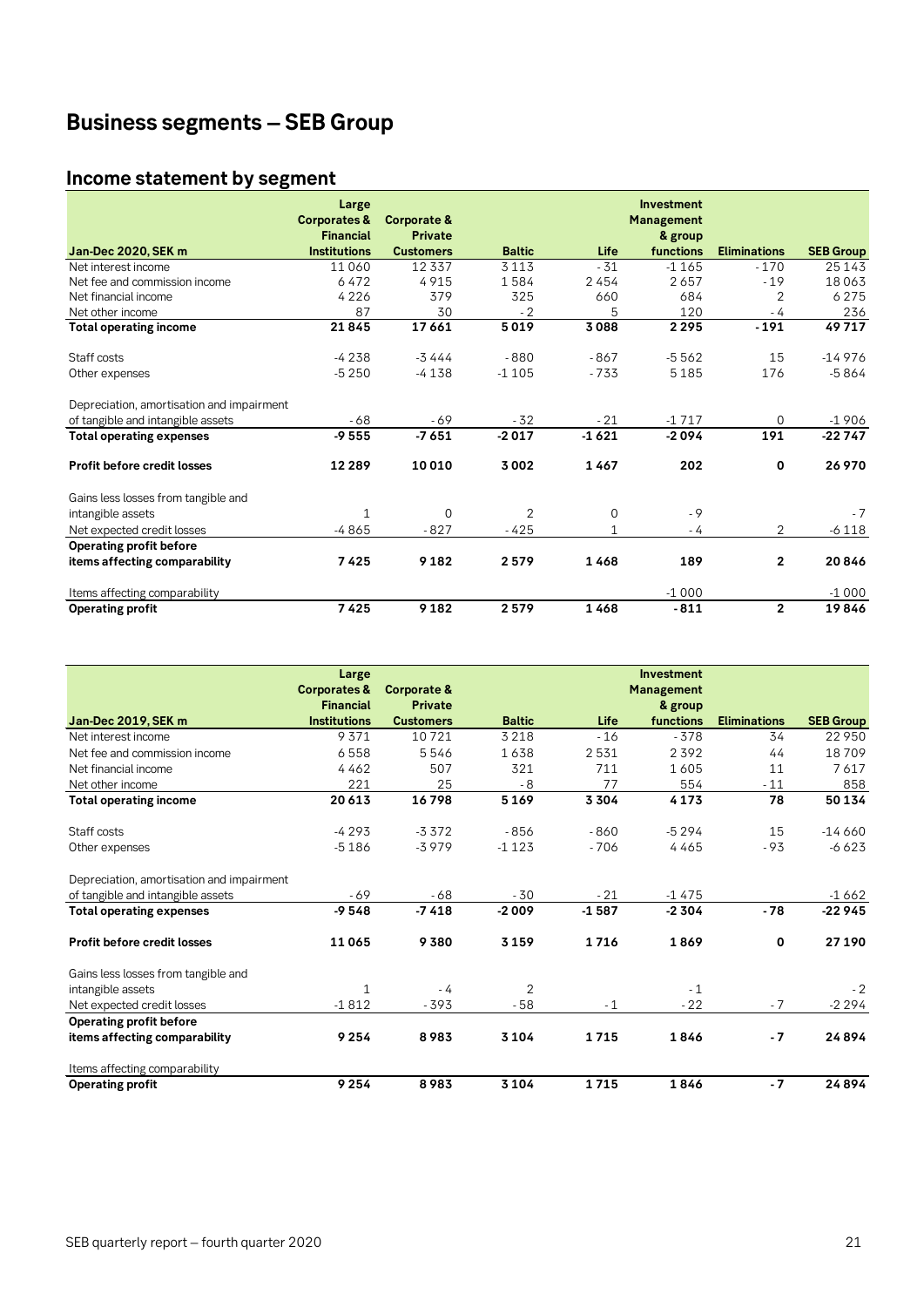# <span id="page-21-0"></span>**Large Corporates & Financial Institutions**

The division offers commercial and investment banking services to large corporate and institutional clients in the Nordic region, Germany and the United Kingdom. Customers are also served through an international network in some 20 offices.

#### **Income statement**

|                                                           | Q <sub>4</sub> | Q <sub>3</sub> |                | Q4      |       | Jan-Dec |             |       |
|-----------------------------------------------------------|----------------|----------------|----------------|---------|-------|---------|-------------|-------|
| <b>SEK m</b>                                              | 2020           | 2020           | $\%$           | 2019    | $\%$  | 2020    | 2019        | %     |
| Net interest income                                       | 2936           | 2762           | 6              | 2450    | 20    | 11060   | 9371        | 18    |
| Net fee and commission income                             | 1751           | 1391           | 26             | 1824    | $-4$  | 6472    | 6558        | $-1$  |
| Net financial income                                      | 1121           | 1148           | $-2$           | 1434    | $-22$ | 4226    | 4462        | - 5   |
| Net other income                                          | $-27$          | 100            |                | 22      |       | 87      | 221         | - 61  |
| <b>Total operating income</b>                             | 5781           | 5402           | $\overline{z}$ | 5730    | 1     | 21845   | 20613       | 6     |
| Staff costs                                               | $-1097$        | $-1051$        | 4              | $-1170$ | - 6   | -4238   | $-4293$     | $-1$  |
| Other expenses                                            | $-1391$        | $-1253$        | 11             | $-1363$ | 2     | $-5250$ | $-5186$     | 1     |
| Depreciation, amortisation and impairment of tangible and |                |                |                |         |       |         |             |       |
| intangible assets                                         | $-17$          | $-17$          | 0              | $-17$   | $-2$  | - 68    | $-69$       | $-2$  |
| <b>Total operating expenses</b>                           | $-2506$        | $-2322$        | 8              | $-2550$ | $-2$  | $-9555$ | $-9548$     | 0     |
| <b>Profit before credit losses</b>                        | 3275           | 3080           | 6              | 3180    | 3     | 12289   | 11065       | 11    |
| Gains less losses from tangible and intangible assets     | 0              | $\mathbf 0$    | $-15$          | 0       | $-49$ | 1       | 1           | 10    |
| Net expected credit losses                                | $-632$         | $-1116$        | - 43           | $-879$  | $-28$ | $-4865$ | $-1812$     | 169   |
| Operating profit before items affecting comparability     | 2643           | 1965           | 35             | 2301    | 15    | 7425    | 9254        | $-20$ |
| Items affecting comparability                             |                |                |                |         |       |         |             |       |
| <b>Operating profit</b>                                   | 2643           | 1965           | 35             | 2301    | 15    | 7425    | $9254 - 20$ |       |
| Cost/Income ratio                                         | 0.43           | 0.43           |                | 0.45    |       | 0.44    | 0.46        |       |
| Business equity, SEK bn                                   | 68.8           | 69.0           |                | 69.3    |       | 70.3    | 67.9        |       |
| Return on business equity, %                              | 11.8           | 8.7            |                | 10.2    |       | 8.1     | 10.4        |       |
| Number of full time equivalents <sup>1)</sup>             | 2054           | 2062           |                | 2085    |       | 2080    | 2057        |       |

 $1)$ Quarterly numbers are for end of quarter. Accumulated numbers are average for the period.

- Solid Investment Banking activity
- Healthy demand for equities brokerage and debt capital markets issuance
- Operating profit amounted to SEK 2,643m and return on business equity increased to 11.8 per cent

#### **Comments on the fourth quarter**

*Large Corporate* clients started the quarter with a restrictive approach amid concerns for a surge in Covid-19 cases. The activity level picked up again following positive news related to Covid-19 vaccines. This, in combination with a typically seasonally stronger fourth quarter in investment banking, drove customers' investment activity in equity and debt capital markets which was favourable for event-driven fee income. Demand for longer-term funding remained stable and customer interest in sustainability-related discussions increased. Cash management services increased slightly compared with the third quarter due to highly liquid markets. The activity in leveraged finance funds picked up towards the later part of the quarter within the *Financial Sponsor* customer segment.

For the *Financial Institutions* customer segment, the activity levels from the previous quarter continued into the fourth quarter, primarily driven by demand for equities brokerage and debt capital markets issuance. Furthermore, the strong demand for alternative investments and sustainability-related products and advice continued. The cautious sentiment among the larger Nordic institutional clients however remained. Assets under custody increased to SEK 12,022bn (10,803), as a consequence of the onboarding of new mandates together with increasing asset values.

Operating income amounted to SEK 5,781m, an increase of 7 per cent since the third quarter. Net interest income increased by 6 per cent, mainly due to higher deposit volumes. Net fee and commission income increased by 26 per cent as a result of higher event-driven activity. Net financial income decreased by 2 per cent. Operating expenses increased by 8 per cent to SEK 2,506m due to staff costs and other seasonal effects. Net expected credit losses amounted to SEK 632m with a net expected credit loss level of 21 basis points, mainly relating to the oil portfolio. See page 6.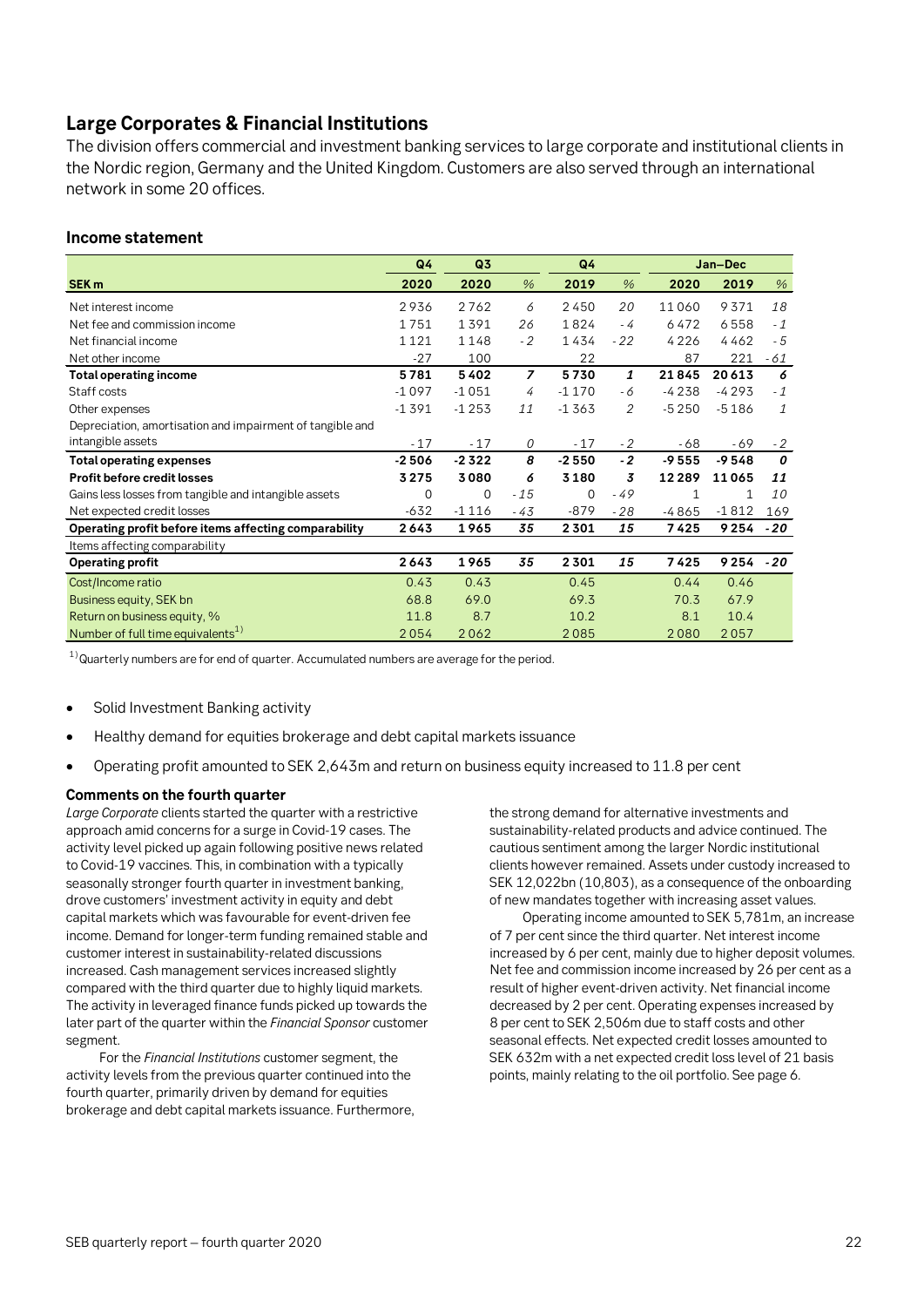# <span id="page-22-0"></span>**Corporate & Private Customers**

The division offers full banking and advisory services to private individuals and small and medium-sized corporate customers in Sweden, as well as card services in four Nordic countries. Nordic high net-worth individuals are offered leading private banking services with global reach.

#### **Income statement**

|                                                           | Q4      | Q <sub>3</sub> |                | Q4      |       |         | Jan-Dec |                  |
|-----------------------------------------------------------|---------|----------------|----------------|---------|-------|---------|---------|------------------|
| SEK <sub>m</sub>                                          | 2020    | 2020           | %              | 2019    | %     | 2020    | 2019    | %                |
| Net interest income                                       | 3241    | 3181           | 2              | 2669    | 21    | 12337   | 10721   | 15               |
| Net fee and commission income                             | 1261    | 1221           | 3              | 1453    | $-13$ | 4915    | 5546    | $-11$            |
| Net financial income                                      | 100     | 93             | 8              | 122     | $-18$ | 379     | 507     | - 25             |
| Net other income                                          | 6       | 7              | - 6            | 8       | $-22$ | 30      | 25      | 18               |
| <b>Total operating income</b>                             | 4609    | 4502           | $\overline{2}$ | 4253    | 8     | 17661   | 16798   | 5                |
| Staff costs                                               | $-878$  | $-848$         | 4              | $-843$  | 4     | $-3444$ | $-3372$ | $\mathfrak{2}$   |
| Other expenses                                            | $-1186$ | $-980$         | 21             | $-1113$ | 7     | $-4138$ | $-3979$ | 4                |
| Depreciation, amortisation and impairment of tangible and |         |                |                |         |       |         |         |                  |
| intangible assets                                         | $-17$   | $-17$          | $-2$           | $-17$   | 2     | - 69    | - 68    | 2                |
| <b>Total operating expenses</b>                           | $-2081$ | $-1845$        | 13             | $-1972$ | 6     | $-7651$ | $-7418$ | 3                |
| <b>Profit before credit losses</b>                        | 2528    | 2657           | - 5            | 2280    | 11    | 10010   | 9380    | 7                |
| Gains less losses from tangible and intangible assets     |         | 0              |                | -3      |       | 0       | - 4     | $-91$            |
| Net expected credit losses                                | -86     | 5              |                | $-92$   | - 7   | $-827$  | $-393$  | 110              |
| Operating profit before items affecting comparability     | 2442    | 2662           | - 8            | 2185    | 12    | 9182    | 8983    | $\boldsymbol{2}$ |
| Items affecting comparability                             |         |                |                |         |       |         |         |                  |
| <b>Operating profit</b>                                   | 2442    | 2662           | - 8            | 2185    | 12    | 9182    | 8983    | $\overline{2}$   |
| Cost/Income ratio                                         | 0.45    | 0.41           |                | 0.46    |       | 0.43    | 0.44    |                  |
| Business equity, SEK bn                                   | 46.8    | 46.0           |                | 44.6    |       | 46.6    | 44.9    |                  |
| Return on business equity, %                              | 16.0    | 17.7           |                | 15.0    |       | 15.1    | 15.3    |                  |
| Number of full time equivalents <sup>1)</sup>             | 3600    | 3629           |                | 3478    |       | 3587    | 3564    |                  |

 $1)$ Quarterly numbers are for end of quarter. Accumulated numbers are average for the period.

- Increased corporate lending, driven by real estate lending
- Stable growth in mortgage lending, in line with market
- Operating profit amounted to SEK 2,442m and return on business equity was 16.0 per cent

#### **Comments on the fourth quarter**

Customer satisfaction for advisory services, as measured by Net Promoter Score (NPS), remained high for both corporate and private customers.

In the *corporate segment*, the net inflow of full-service customers continued. Corporate deposits increased, and the pace of corporate lending rose, driven by real estate lending. Overall, corporate lending increased by SEK 5bn and amounted to SEK 257bn (252).

Among *private customers*, the mortgage business developed well. Mortgage volumes grew by SEK 9bn and amounted to SEK 540bn, in line with market. Mutual fund volumes continued to increase, mainly supported by the development of the stock market but also a positive net flow. Within Private Banking, assets under management grew, mainly driven by the stock market appreciation.

In total, lending volumes increased by SEK 16bn to SEK 857bn. Deposit volumes grew by SEK 18bn and amounted to SEK 529bn.

Operating profit decreased by 8 per cent. Net interest income increased by 2 per cent, or SEK 60m, an effect of increased lending and deposit volumes as well as lower than expected deposit guarantee fees. Net fee and commission income increased by 3 per cent, explained by turnover in the card business which increased from low levels in the beginning of the quarter. The stock market performance and high brokerage activity also contributed to the increase. Total operating expenses increased by 13 per cent, mainly due to seasonally higher costs in the fourth quarter. The net expected credit losses amounted to SEK 86m, with a net expected credit loss level of 4 basis points in the fourth quarter. See page 6.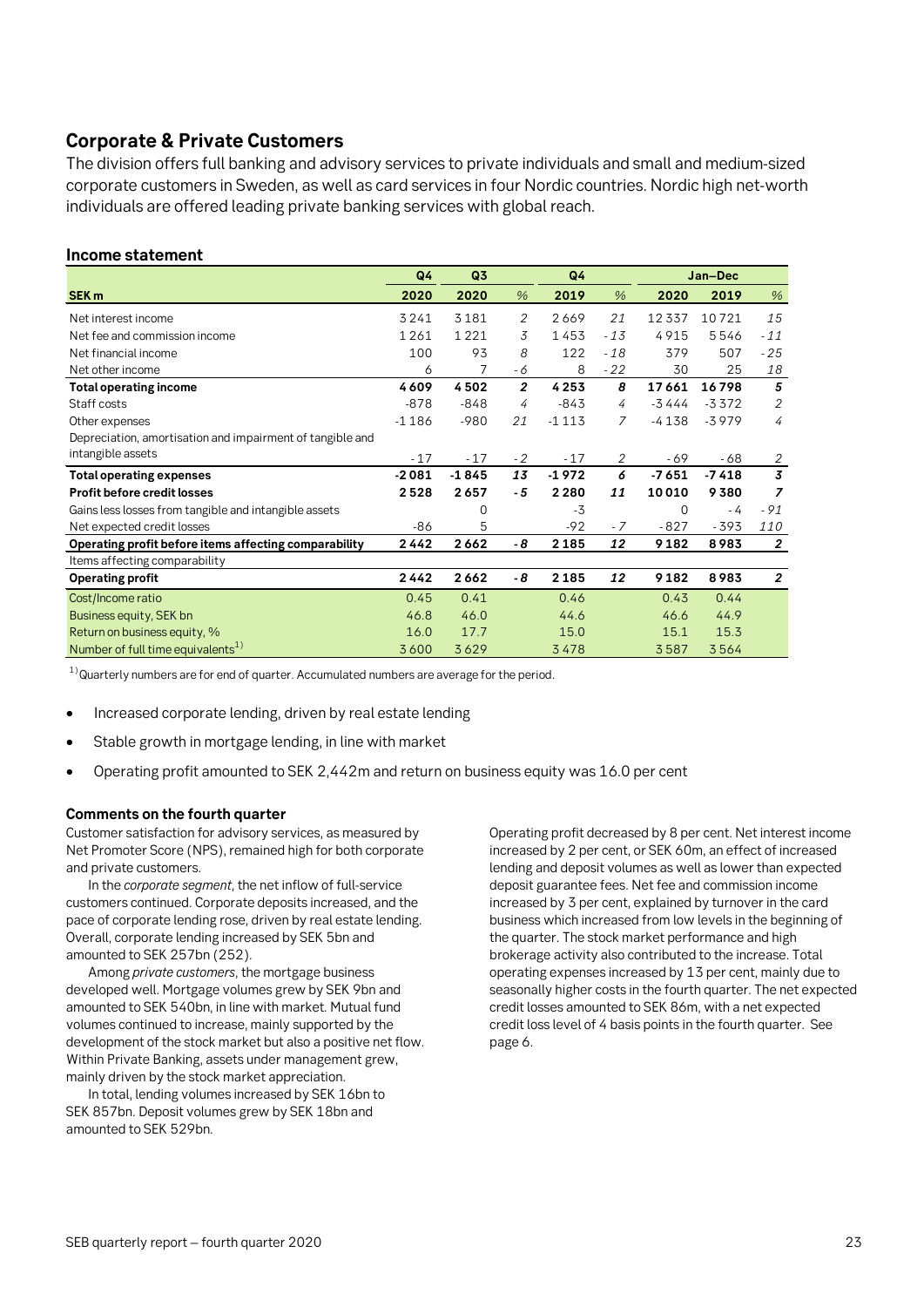#### <span id="page-23-0"></span>**Baltic**

The division provides full banking and advisory services to private individuals and small and medium-sized corporate customers in Estonia, Latvia and Lithuania.

#### **Income statement**

|                                                           | Q <sub>4</sub> | Q3           |       | Q4      |       |                | Jan-Dec  |       |
|-----------------------------------------------------------|----------------|--------------|-------|---------|-------|----------------|----------|-------|
| SEK <sub>m</sub>                                          | 2020           | 2020         | $\%$  | 2019    | $\%$  | 2020           | 2019     | %     |
| Net interest income                                       | 708            | 772          | $-8$  | 831     | $-15$ | 3113           | 3 2 1 8  | $-3$  |
| Net fee and commission income                             | 401            | 402          | 0     | 426     | - 6   | 1584           | 1638     | $-3$  |
| Net financial income                                      | 130            | 66           | 96    | 111     | 17    | 325            | 321      | 1     |
| Net other income                                          | $-2$           | 0            |       | - 4     | - 43  | $-2$           | - 8      | $-71$ |
| <b>Total operating income</b>                             | 1237           | 1241         | 0     | 1364    | - 9   | 5019           | 5169     | $-3$  |
| Staff costs                                               | $-223$         | $-214$       | 4     | $-221$  | 1     | $-880$         | $-856$   | 3     |
| Other expenses                                            | $-267$         | $-271$       | $-2$  | $-310$  | $-14$ | $-1105$        | -1 1 2 3 | $-2$  |
| Depreciation, amortisation and impairment of tangible and |                |              |       |         |       |                |          |       |
| intangible assets                                         | - 8            | $-9$         | $-9$  | - 8     | 4     | $-32$          | - 30     | 8     |
| <b>Total operating expenses</b>                           | - 498          | -494         | 1     | $-539$  | - 8   | $-2017$        | $-2009$  | 0     |
| Profit before credit losses                               | 739            | 746          | $-1$  | 825     | - 10  | 3002           | 3159     | - 5   |
| Gains less losses from tangible and intangible assets     | $\Omega$       | $\mathbf{1}$ |       | 1       |       | $\overline{2}$ | 2        | $-11$ |
| Net expected credit losses                                | $-97$          | 10           |       | $-17$   |       | - 425          | - 58     |       |
| Operating profit before items affecting comparability     | 641            | 757          | - 15  | 810     | $-21$ | 2579           | 3104     | $-17$ |
| Items affecting comparability                             |                |              |       |         |       |                |          |       |
| <b>Operating profit</b>                                   | 641            | 757          | $-15$ | 810     | $-21$ | 2579           | 3104     | $-17$ |
| Cost/Income ratio                                         | 0.40           | 0.40         |       | 0.40    |       | 0.40           | 0.39     |       |
| Business equity, SEK bn                                   | 13.0           | 12.9         |       | 11.0    |       | 13.1           | 10.8     |       |
| Return on business equity, %                              | 16.8           | 20.1         |       | 25.2    |       | 16.8           | 24.7     |       |
| Number of full time equivalents <sup>1)</sup>             | 2219           | 2249         |       | 2 3 5 0 |       | 2 2 8 5        | 2 3 5 0  |       |

 $1)$ Quarterly numbers are for end of quarter. Accumulated numbers are average for the period.

- Renewed Covid-19 restrictions slowed Baltic economies
- Continued high customer usage of digital and remote services
- Operating profit amounted to SEK 641m and return on business equity was 16.8 per cent

#### **Comments on the fourth quarter**

After the strong rebound in the third and the beginning of the fourth quarter, the number of Covid-19 cases increased, and governmental containment measures were introduced. The Baltic economic activity slowed, but both household and business sentiment dropped less than during the spring. The manufacturing industry demonstrated stable growth as foreign demand remained strong. The retail sector showed historically rapid growth in October and November. However, the companies remained cautious on new investments.

The increased activity in the private residential market seen during the third quarter continued into the fourth quarter, which resulted in a 2 per cent increase in mortgage lending during the quarter in local currency. Despite increased restrictions, the usage of cards and payment products by private customers remained relatively stable compared with the third quarter, however the seasonality effect from card usage in December was lower than usual. The high usage of SEB's digital services as a result of the pandemic continued.

Despite growth in certain sectors, corporate customers overall remained cautious on new investments due to uncertainties stemming from the pandemic and instead

continued to decrease the debt exposure. Lending volumes decreased by 1 per cent in local currency in the fourth quarter and amounted to SEK 149bn (158). Deposits continued to grow both from private and corporate customers during the fourth quarter. Total deposits grew by 7 per cent in local currency and amounted to SEK 175bn (171).

Compared with the third quarter, operating profit decreased by 15 per cent, or by SEK 116m, to SEK 641m. Net interest income decreased by 7 per cent in local currency, mainly due to early prepayment of wholesale funding as a result of the implementation of new regulatory requirements. Net fee and commission income increased slightly in local currency, driven by slightly higher commissions from payments products. Net financial income grew by 95 per cent in local currency, due to increasing customer-driven foreign currency activity and higher market values of government bonds in the liquidity portfolios. Operating expenses were 2 per cent higher in local currency mainly as a result of higher staff and IT costs related to business development. Net expected credit losses amounted to SEK 97m, or 21 basis points. See page 6.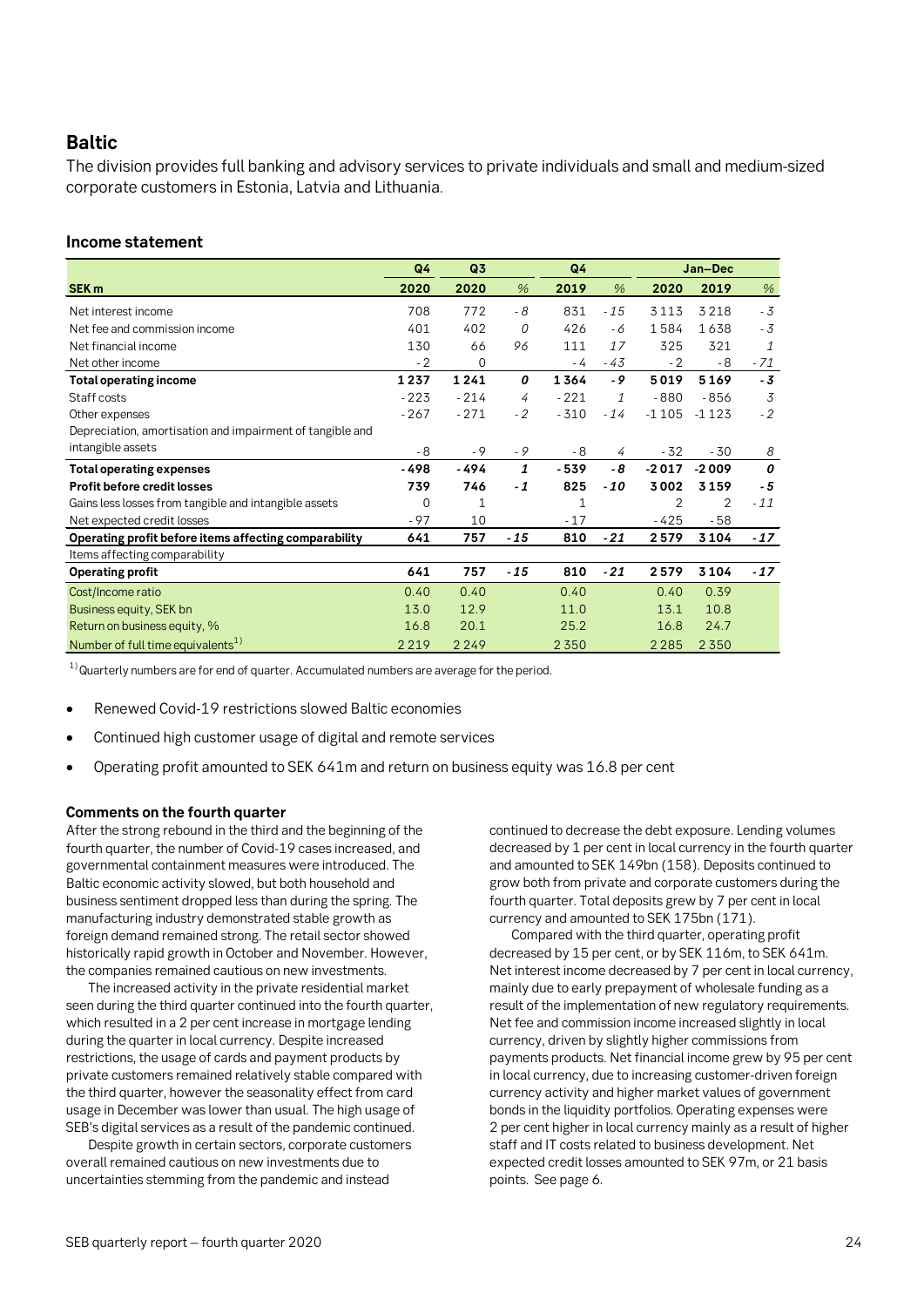# <span id="page-24-0"></span>**Life**

The division offers life insurance solutions to private as well as corporate and institutional clients mainly in the Nordic and Baltic countries.

#### **Income statement**

|                                                           | Q4          | Q <sub>3</sub> |           | Q4     |                |         | Jan-Dec |                |
|-----------------------------------------------------------|-------------|----------------|-----------|--------|----------------|---------|---------|----------------|
| SEK <sub>m</sub>                                          | 2020        | 2020           | $\%$      | 2019   | $\frac{9}{6}$  | 2020    | 2019    | $\%$           |
| Net interest income                                       | $-8$        | $-8$           |           | $-5$   | 63             | - 31    | $-16$   | 101            |
| Net fee and commission income                             | 639         | 618            | 3         | 648    | $-1$           | 2454    | 2531    | - 3            |
| Net financial income                                      | 296         | 247            | 20        | 207    | 43             | 660     | 711     | $-7$           |
| Net other income                                          | 3           | 2              | 87        | 15     | - 81           | 5       | 77      | - 93           |
| <b>Total operating income</b>                             | 930         | 858            | 8         | 866    | $\overline{z}$ | 3088    | 3304    | $-7$           |
| Staff costs                                               | $-225$      | $-205$         | <i>10</i> | $-221$ | 2              | $-867$  | $-860$  | 1              |
| Other expenses                                            | $-181$      | $-185$         | $-2$      | $-183$ | $-1$           | $-733$  | $-706$  | 4              |
| Depreciation, amortisation and impairment of tangible and |             |                |           |        |                |         |         |                |
| intangible assets                                         | - 5         | $-5$           |           | - 5    | - 6            | $-21$   | $-21$   | $-2$           |
| <b>Total operating expenses</b>                           | $-411$      | - 394          | 4         | $-410$ | 0              | $-1621$ | $-1587$ | $\overline{2}$ |
| <b>Profit before credit losses</b>                        | 519         | 463            | 12        | 456    | 14             | 1467    | 1716    | - 15           |
| Gains less losses from tangible and intangible assets     |             |                |           |        |                |         |         |                |
| Net expected credit losses                                | $\mathbf 0$ | 1              |           | 0      |                | 1       | $-1$    |                |
| Operating profit before items affecting comparability     | 519         | 464            | 12        | 456    | 14             | 1468    | 1715    | $-14$          |
| Items affecting comparability                             |             |                |           |        |                |         |         |                |
| <b>Operating profit</b>                                   | 519         | 464            | 12        | 456    | 14             | 1468    | 1715    | $-14$          |
| Cost/Income ratio                                         | 0.44        | 0.46           |           | 0.47   |                | 0.52    | 0.48    |                |
| Business equity, SEK bn                                   | 5.4         | 5.3            |           | 5.4    |                | 5.3     | 5.4     |                |
| Return on business equity, %                              | 35.8        | 32.8           |           | 31.2   |                | 25.5    | 29.4    |                |
| Number of full time equivalents <sup>1)</sup>             | 1056        | 1033           |           | 1061   |                | 1046    | 1046    |                |

 $1)$  Quarterly numbers are for end of quarter. Accumulated numbers are average for the period.

- Customer assets at all-time-high at end of the quarter
- Increase of market share in Sweden for the fourth consecutive quarter
- Operating profit amounted to SEK 519m and return on business equity was 35.8 per cent

#### **Comments on the fourth quarter**

During the fourth quarter, sales increased by 30 per cent or SEK 2.6bn to SEK 11bn. This was mainly driven by continued high customer interest in the portfolio bond product distributed mainly in the Swedish market, as well as favourable sales development of the Swedish business. The full year sales volume for the division was, despite Covid-19, only 2 per cent lower than 2019. Sales in the Baltic countries suffered from the Covid-19 related lockdown.

SEB's market share increase in the Swedish life insurance market has been consistent throughout the year. The market share amounted to  $11.5<sup>1</sup>$  per cent, which shows an increase of 0.4 percentage points compared with the previous quarter.

Assets under management values have consistently recovered since the first quarter of the year and has reached a divisional all-time high at the end of 2020 of SEK 404bn<sup>2</sup>, an

increase of SEK 14bn compared with the previous quarter. This was driven by a combination of increase in market value as well as a positive net inflow, predominantly driven by the strong demand for the portfolio bond product. The strengthened Swedish krona had some negative effect. The traditional portfolios in Sweden delivered a 4 per cent return in 2020. The strong development in the traditional portfolios resulted in a decision in December to increase the bonus rate.

Operating profit continued to recover after the negative development in the first quarter caused by Covid-19. The fourth quarter delivered an all-time high profit of SEK 519m, up 12 per cent compared with the third quarter. Fee and commission income amounted to SEK 639m, which represented an increase of 3 per cent compared with the previous quarter, largely due to higher average asset values in the unit-linked business. Net financial income increased by SEK 49m to SEK 296m. Operating expenses increased by 4 per cent.

<span id="page-24-1"></span><sup>1)</sup> *Latest available market statistics from the Swedish insurance trade association, measured as new business.*

<sup>2)</sup>*Net assets of SEK 11.8bn included in 2019 figures were transferred to another division within SEB in the first quarter of 2020.*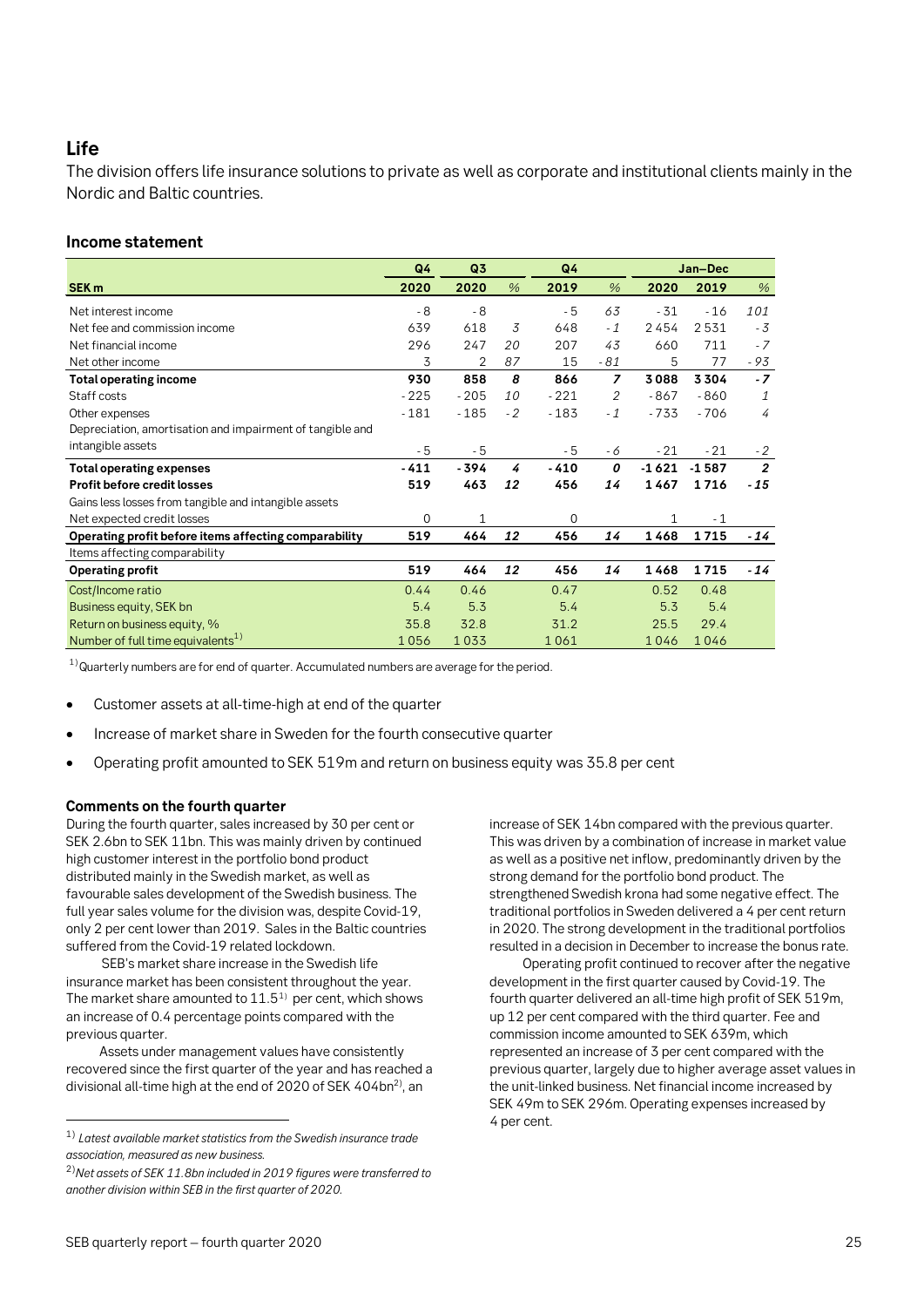# <span id="page-25-0"></span>**Investment Management & group functions**

The Investment Management division manages SEB funds and mandates for customers channelled via the other divisions. Group functions consist of technology, business support, treasury, staff units and German runoff operations.

#### **Income statement**

|                                                           | Q <sub>4</sub> | Q3      |       | Q4      |           |         | Jan-Dec |       |
|-----------------------------------------------------------|----------------|---------|-------|---------|-----------|---------|---------|-------|
| SEK <sub>m</sub>                                          | 2020           | 2020    | %     | 2019    | $\%$      | 2020    | 2019    | $\%$  |
| Net interest income                                       | $-242$         | $-353$  | - 32  | $-11$   |           | $-1165$ | $-378$  |       |
| Net fee and commission income                             | 749            | 667     | 12    | 659     | 14        | 2657    | 2392    | 11    |
| Net financial income                                      | 129            | 201     | - 36  | 936     | - 86      | 684     | 1605    | $-57$ |
| Net other income                                          | $-29$          | 64      |       | 309     |           | 120     | 554     | - 78  |
| <b>Total operating income</b>                             | 608            | 579     | 5     | 1892    | - 68      | 2295    | 4173    | - 45  |
| Staff costs                                               | $-1488$        | $-1339$ | 11    | $-1355$ | <i>10</i> | $-5562$ | $-5294$ | 5     |
| Other expenses                                            | 1458           | 1243    | 17    | 1212    | 20        | 5185    | 4465    | 16    |
| Depreciation, amortisation and impairment of tangible and |                |         |       |         |           |         |         |       |
| intangible assets                                         | $-413$         | $-414$  | 0     | $-427$  | - 3       | $-1717$ | $-1475$ | 16    |
| <b>Total operating expenses</b>                           | - 444          | $-510$  | $-13$ | $-570$  | $-22$     | $-2094$ | $-2304$ | - 9   |
| <b>Profit before credit losses</b>                        | 164            | 69      | 139   | 1322    | - 88      | 202     | 1869    | - 89  |
| Gains less losses from tangible and intangible assets     | - 6            | - 3     | 123   | $-1$    |           | $-9$    | $-1$    |       |
| Net expected credit losses                                | $-19$          | $-1$    |       | $-9$    | 99        | - 4     | $-22$   | - 84  |
| Operating profit before items affecting comparability     | 139            | 64      | 116   | 1311    | - 89      | 189     | 1846    | - 90  |
| Items affecting comparability                             |                |         |       |         |           | $-1000$ |         |       |
| <b>Operating profit</b>                                   | 139            | 64      | 116   | 1311    | - 89      | $-811$  | 1846    |       |
| Number of full time equivalents <sup>1)</sup>             | 6517           | 6445    |       | 6061    |           | 6337    | 5922    |       |
| SEB labelled mutual funds, SEK bn <sup>2)</sup>           | 672            | 647     |       | 685     |           | 672     | 685     |       |

 $1)$ Quarterly numbers are for end of quarter. Accumulated numbers are average for the period.

 $^{2)}$  As of 1 January 2020, the definition of AuM was further clarified for SEB-labelled mutual funds, leading to an overall lower AuM figure. Historical periods were adjusted proforma. The management of Baltic pension funds was moved to the Life division.

• SEB-labelled mutual funds' asset values increased to SEK 672bn

• Operating profit amounted to SEK 139m

#### **Comments on the fourth quarter**

Investment Management and group functions are reported combined but are distinctly different. The combined operating profit of SEK 139m (64) is best commented one by one.

*Investment Management*: Assets under management continued to increase and SEB-labelled mutual funds amounted to SEK 672bn (647) due to the positive market development. Net sales for the quarter was negative and amounted to SEK -1bn. SEB's assets under management fulfilling SEB's sustainability criteria amounted to SEK 304bn (267), representing 45 per cent of the assets under management.

Operating income amounted to SEK 628m (603) of which base commissions represent SEK 570m (477) which, after one-off adjustments in the third as well as the fourth quarter, represents an underlying increase of 6 per cent. Performance fees had another strong quarter and amounted to SEK 102m (86). Operating expenses increased and amounted to SEK 248m (208). Operating profit amounted to SEK 380m (394).

*Treasury*: Net interest income increased during the fourth quarter compared with the third quarter mainly due to internal funds transfer prices paid to divisions on deposits trending downwards. Low volatility in the quarter and a relatively quiet year-end resulted in small movements in net financial income. The Baltic division restructured some of its wholesale funding. This affected Treasury positively on net interest income, with a corresponding negative effect in the Baltic division.

*Support and staff units:* Technology provides IT operations and development as well as architecture. Business support handles back office services for the divisions. Staff units include for instance compliance and risk functions and other various units. All relevant costs are charged to the divisions to be reflected in their results.

*Other*: Net financial income reflected negative market valuation effects of SEK 56m on certain strategic holdings compared with the third quarter.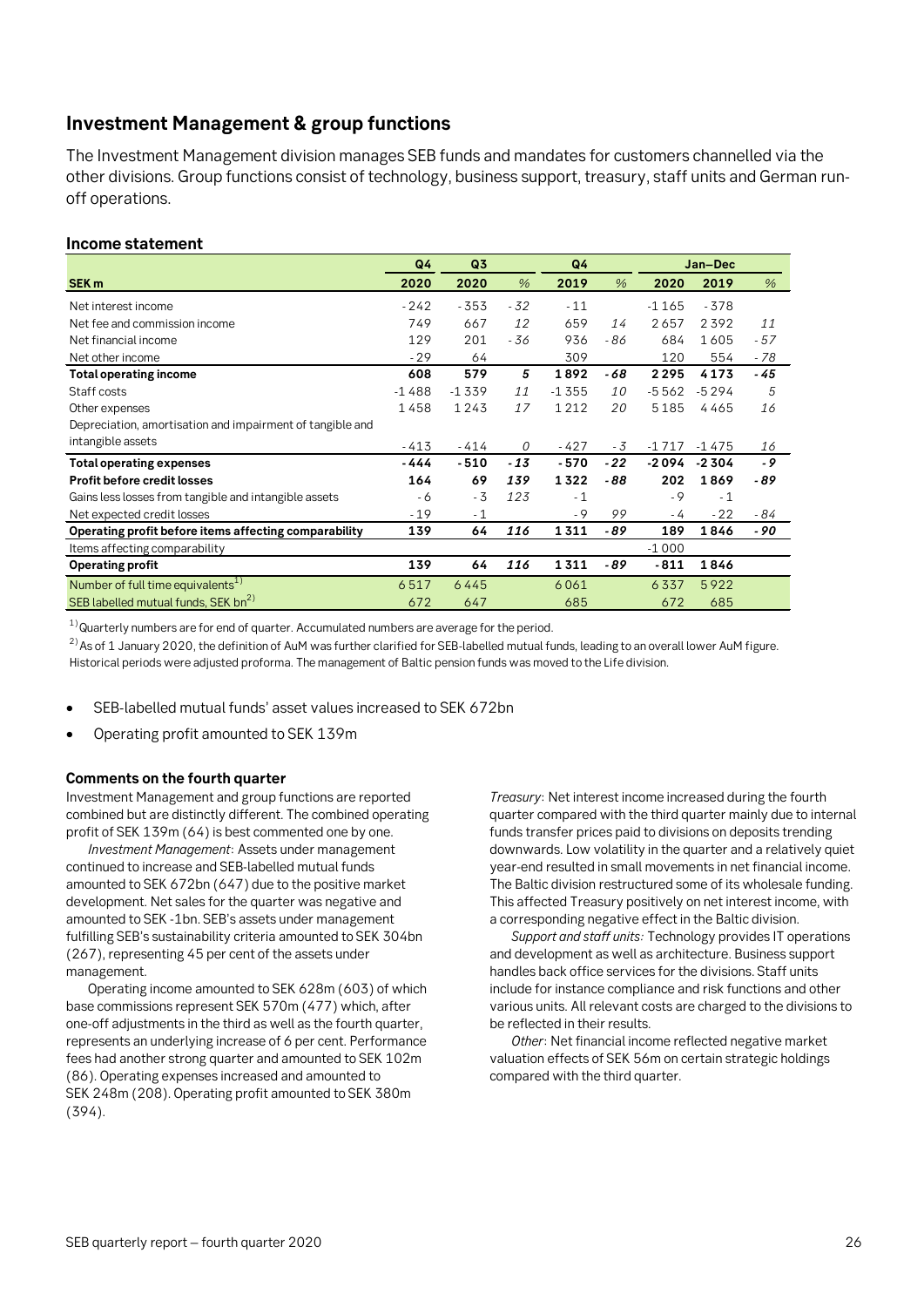# <span id="page-26-0"></span>**Notes to the financial statements - SEB Group**

# <span id="page-26-1"></span>**Note 1 Accounting policies**

This Report is presented in accordance with IAS 34 Interim Financial Reporting. The group's consolidated accounts have been prepared in accordance with the International Financial Reporting Standards (IFRS) and interpretations of these standards as adopted by the European Commission. The accounting also follows the Annual Accounts Act for Credit Institutions and Securities Companies (1995:1559) and the regulation and general guidelines issued by the Swedish Financial Supervisory Authority: Annual Reports in Credit Institutions and Securities Companies (FFFS 2008:25). In addition, the Supplementary Accounting Rules for Groups (RFR 1) from the Swedish Financial Reporting Board have been applied. The Parent Company has prepared its accounts in accordance with Swedish Annual Act for Credit Institutions and Securities Companies, the Swedish Financial Supervisory Authority's Regulations and General Guidelines (FFFS 2008:25) on Annual Reports in Credit Institutions and Securities Companies and the Supplementary Accounting Rules for Legal Entities (RFR 2) issued by the Swedish Financial Reporting Board.

As of January 2020, the group adopted Definition of Material (Amendments to IAS 1 and IAS 8). The amendments provide a new definition of material that states that

"information is material if omitting, misstating or obscuring it could reasonably be expected to influence decisions that the primary users of general purpose financial statements make on the basis of those financial statements, which provide financial information about a specific reporting entity". The IASB has issued a revised Conceptual Framework for Financial Reporting. The purpose of the Conceptual Framework is to assist the IASB in developing standards, to help preparers develop consistent accounting policies where there is no applicable standard in place and to assist all parties to understand and interpret the standards. An amendment to IFRS 3 Business Combinations clarifies that to be considered a business, an integrated set of activities and assets must include, at a minimum, an input and a substantive process that together significantly contribute to the ability to create output.

The changes have not had a material effect on the financial statements of the group or on capital adequacy and large exposures.

In all other material aspects, the group's and the parent company's accounting policies, basis for calculations and presentations are unchanged in comparison with the 2019 Annual Report.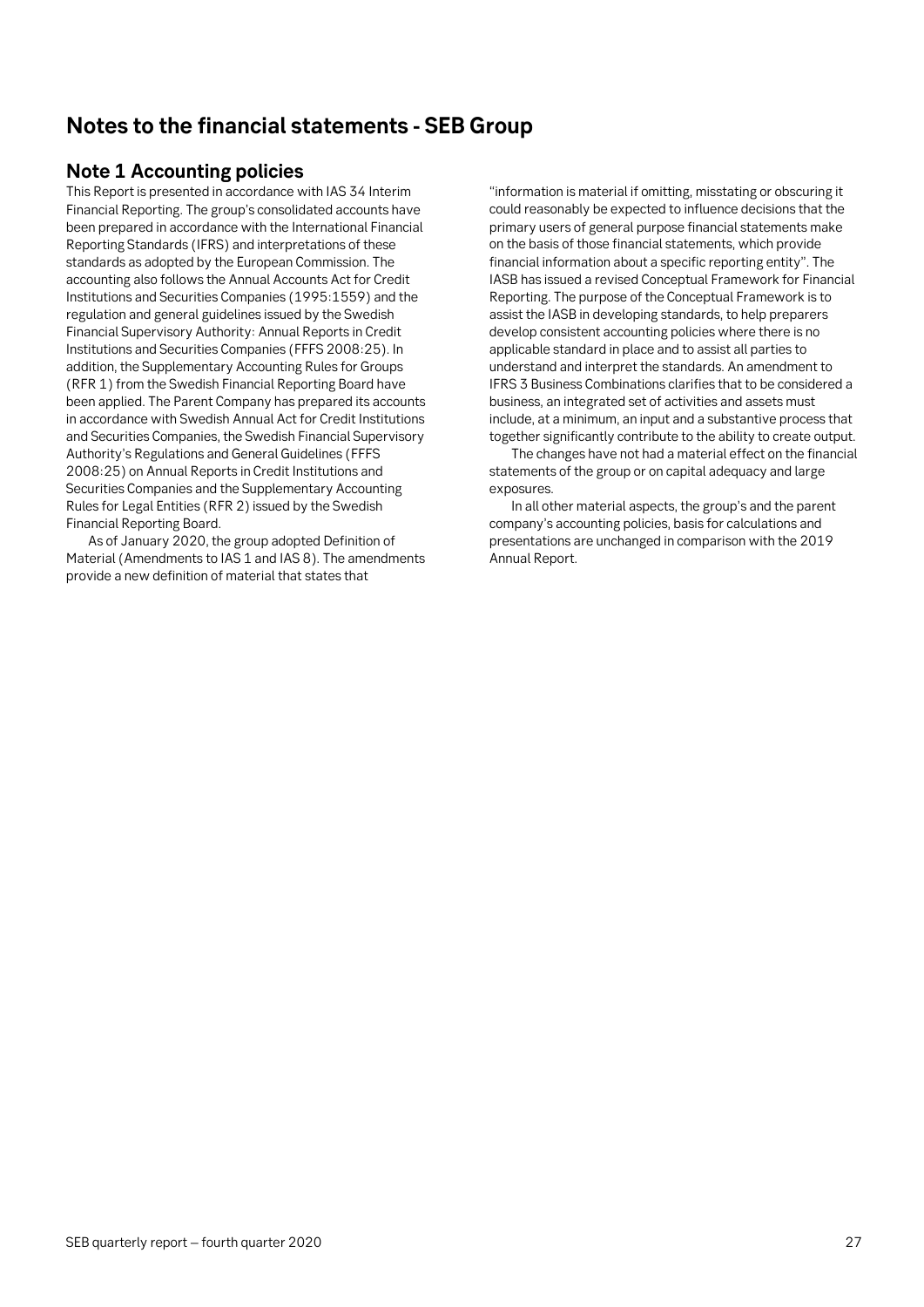# <span id="page-27-0"></span>**Note 2 Net interest income**

|                                                                               | Q4      | Q <sub>3</sub> |       | Q4     |       | Jan-Dec  |          |       |
|-------------------------------------------------------------------------------|---------|----------------|-------|--------|-------|----------|----------|-------|
| <b>SEK m</b>                                                                  | 2020    | 2020           | %     | 2019   | %     | 2020     | 2019     | %     |
| Interest income <sup>1)</sup>                                                 | 8 7 7 7 | 8953           | - 2   | 10 448 | $-16$ | 37 578   | 41 722   | $-10$ |
| Interest expense                                                              | $-2218$ | $-2617$        | $-15$ | -4 518 | -51   | -12 435  | $-18772$ | - 34  |
| Net interest income                                                           | 6559    | 6336           | 4     | 5930   | 11    | 25 1 4 3 | 22950    | 10    |
| 1) Of which interest income calculated using<br>the effective interest method | 7 155   | 7373           | - 3   | 8.776  | $-18$ | 30 966   | 35 21 7  | $-12$ |

# <span id="page-27-1"></span>**Note 3 Net fee and commission income**

|                                           | Q4      | Q <sub>3</sub><br>Q <sub>4</sub> |                |             | Jan-Dec        |         |          |       |
|-------------------------------------------|---------|----------------------------------|----------------|-------------|----------------|---------|----------|-------|
| <b>SEK m</b>                              | 2020    | 2020                             | $\frac{9}{6}$  | 2019        | $\frac{9}{6}$  | 2020    | 2019     | %     |
| Issue of securities and advisory services | 356     | 203                              | 75             | 470         | $-24$          | 1 1 1 1 | 1312     | $-15$ |
| Secondary market and derivatives          | 480     | 420                              | 14             | 519         | -8             | 2012    | 2047     | $-2$  |
| Custody and mutual funds                  | 2087    | 2003                             | 4              | 2036        | $\overline{2}$ | 7976    | 7782     | 2     |
| Whereof performance fees                  | 98      | 86                               | 13             | 42          | 134            | 304     | 121      | 151   |
| Payments, cards, lending, deposits,       |         |                                  |                |             |                |         |          |       |
| guarantees and other                      | 2544    | 2465                             | 3              | 2867        | $-11$          | 10 256  | 11 293   | - 9   |
| Whereof payments and card fees            | 1244    | 1275                             | $-2$           | 1607        | $-23$          | 5139    | 6299     | $-18$ |
| Whereof lending                           | 776     | 668                              | 16             | 762         | 2              | 3 004   | 2869     | 5     |
| Life insurance commissions                | 409     | 395                              | 4              | 425         | -4             | 1578    | 1741     | - 9   |
| Fee and commission income                 | 5876    | 5486                             | $\overline{z}$ | 6317        | $-7$           | 22933   | 24 1 7 6 | - 5   |
| Fee and commission expense                | $-1102$ | $-1185$                          | $-7$           | $-1328$     | $-17$          | -4870   | -5 467   | - 11  |
| Net fee and commission income             | 4774    | 4301                             | 11             | 4989        | -4             | 18063   | 18709    | - 3   |
| Whereof Net securities commissions        | 2346    | 2023                             | 16             | 2283        | 3              | 8510    | 8179     | 4     |
| Whereof Net payment and card fees         | 846     | 820                              | 3              | <i>1080</i> | $-22$          | 3 2 7 3 | 4096     | - 20  |
| Whereof Net life insurance commissions    | 282     | 272                              | 3              | 302         | $-7$           | 1084    | 1198     | $-10$ |
| Whereof Other commissions                 | 1300    | 1185                             | <i>10</i>      | 1325        | $-2$           | 5196    | 5236     | $-1$  |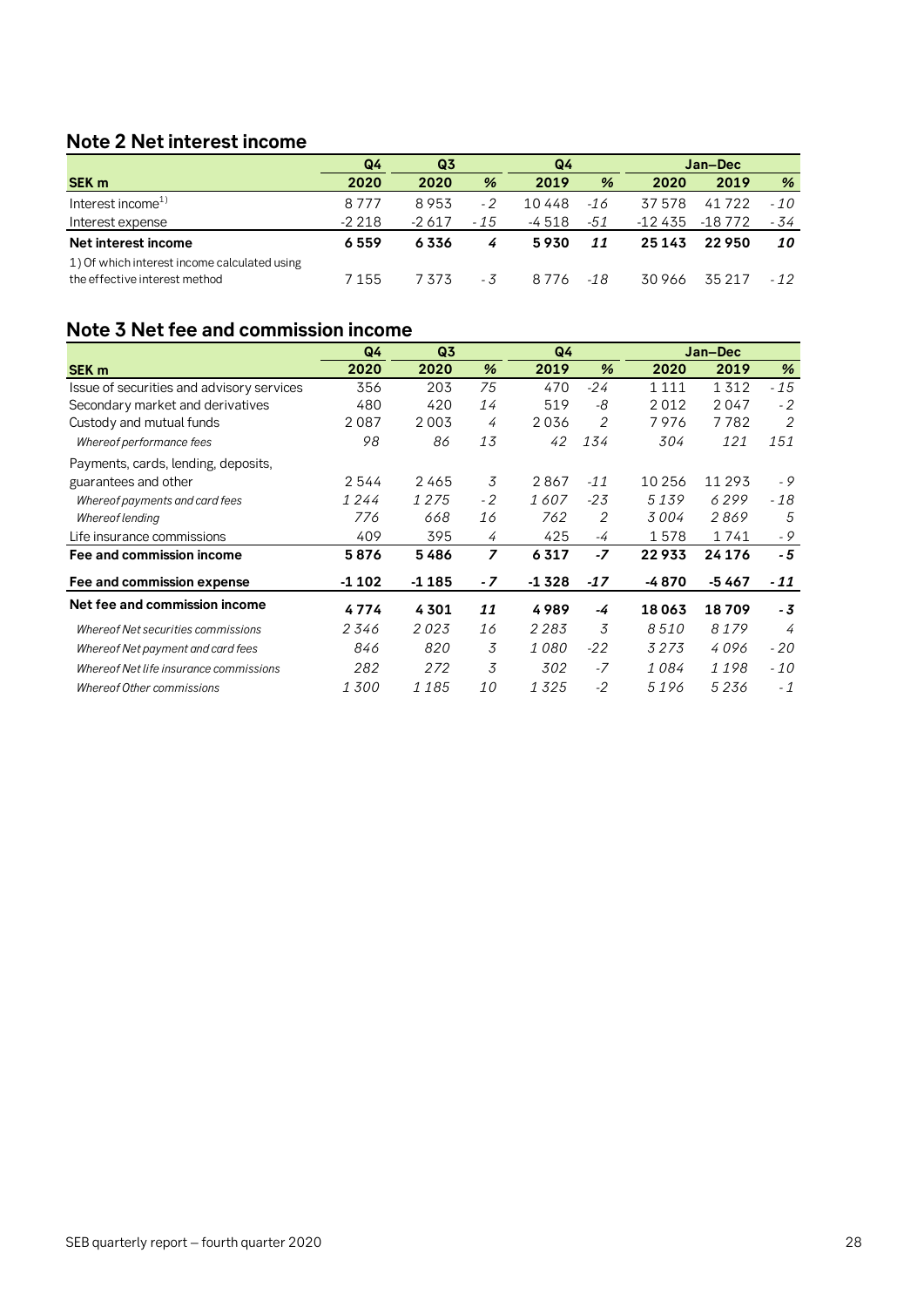# **Fee and commission income by segment**

|                                     | Large                   |                        |                |              | <b>Investment</b> |                     |                  |
|-------------------------------------|-------------------------|------------------------|----------------|--------------|-------------------|---------------------|------------------|
|                                     | <b>Corporates &amp;</b> | <b>Corporate &amp;</b> |                |              | <b>Management</b> |                     |                  |
|                                     | <b>Financial</b>        | <b>Private</b>         |                |              | & group           |                     |                  |
| SEK <sub>m</sub>                    | <b>Institutions</b>     | <b>Customers</b>       | <b>Baltic</b>  | Life         | functions         | <b>Eliminations</b> | <b>SEB Group</b> |
|                                     |                         |                        |                |              |                   |                     |                  |
| Q4 2020                             |                         |                        |                |              |                   |                     |                  |
| Issue of securities and advisory    | 360                     | 11                     | $-15$          |              | $\mathbf 0$       |                     | 356              |
| Secondary market and derivatives    | 379                     | 92                     | 10             | $\mathbf 0$  | $-1$              | $\mathbf 0$         | 480              |
| Custody and mutual funds            | 910                     | 468                    | 45             | 55           | 1575              | $-966$              | 2087             |
| Payments, cards, lending, deposits, |                         |                        |                |              |                   |                     |                  |
| guarantees and other                | 1195                    | 937                    | 520            | 51           | 135               | $-294$              | 2544             |
| Life insurance commissions          |                         |                        |                | 807          |                   | $-398$              | 409              |
| Fee and commission income           | 2844                    | 1507                   | 560            | 913          | 1710              | $-1658$             | 5876             |
| Q3 2020                             |                         |                        |                |              |                   |                     |                  |
| Issue of securities and advisory    | 189                     | 9                      | $\overline{4}$ |              | $\Omega$          |                     | 203              |
| Secondary market and derivatives    | 330                     | 84                     | $\overline{7}$ | $\mathbf{0}$ | $-2$              | $\overline{0}$      | 420              |
| Custody and mutual funds            | 880                     | 449                    | 46             | 53           | 1528              | $-952$              | 2003             |
| Payments, cards, lending, deposits, |                         |                        |                |              |                   |                     |                  |
| guarantees and other                | 1098                    | 955                    | 519            | 49           | 159               | $-315$              | 2465             |
| Life insurance commissions          |                         |                        |                | 784          |                   | $-388$              | 395              |
| Fee and commission income           | 2497                    | 1497                   | 576            | 885          | 1685              | $-1655$             | 5486             |
| Jan-Dec 2020                        |                         |                        |                |              |                   |                     |                  |
| Issue of securities and advisory    | 1072                    | 39                     | $\mathbf{0}$   | $\mathbf 0$  | $\mathbf{O}$      |                     | 1 1 1 1          |
| Secondary market and derivatives    | 1602                    | 385                    | 36             | $\mathbf{1}$ | $-11$             | $\mathbf 0$         | 2012             |
| Custody and mutual funds            | 3482                    | 1771                   | 184            | 210          | 5975              | $-3647$             | 7976             |
| Payments, cards, lending, deposits, |                         |                        |                |              |                   |                     |                  |
| guarantees and other                | 4743                    | 3918                   | 2026           | 197          | 565               | $-1193$             | 10256            |
| Life insurance commissions          |                         |                        |                | 3 1 1 0      |                   | $-1532$             | 1578             |
| Fee and commission income           | 10899                   | 6 1 1 3                | 2 2 4 6        | 3517         | 6530              | $-6372$             | 22933            |
| Jan-Dec 2019                        |                         |                        |                |              |                   |                     |                  |
| Issue of securities and advisory    | 1 2 5 8                 | 35                     | 18             | $\mathbf 0$  | $\overline{2}$    |                     | 1312             |
| Secondary market and derivatives    | 1596                    | 431                    | 20             | $\Omega$     | $\overline{0}$    | $\Omega$            | 2047             |
| Custody and mutual funds            | 3369                    | 1615                   | 190            | 168          | 6025              | $-3585$             | 7782             |
| Payments, cards, lending, deposits, |                         |                        |                |              |                   |                     |                  |
| guarantees and other                | 4688                    | 5160                   | 2088           | 222          | 473               | $-1338$             | 11 293           |
| Life insurance commissions          |                         |                        |                | 3246         |                   | $-1504$             | 1741             |
| Fee and commission income           | 10 911                  | 7240                   | 2 3 1 7        | 3636         | 6499              | $-6428$             | 24 1 7 6         |

Fee and commission income is disaggregated in major types of service tied to primary geographical markets and operating segments. Revenues from Issue of securities and advisory, Secondary market and derivatives, Payments, cards, lending and deposits are mainly recognised at a point in time. Revenues from Custody and mutual funds and Life insurance commissions are mainly recognised over time.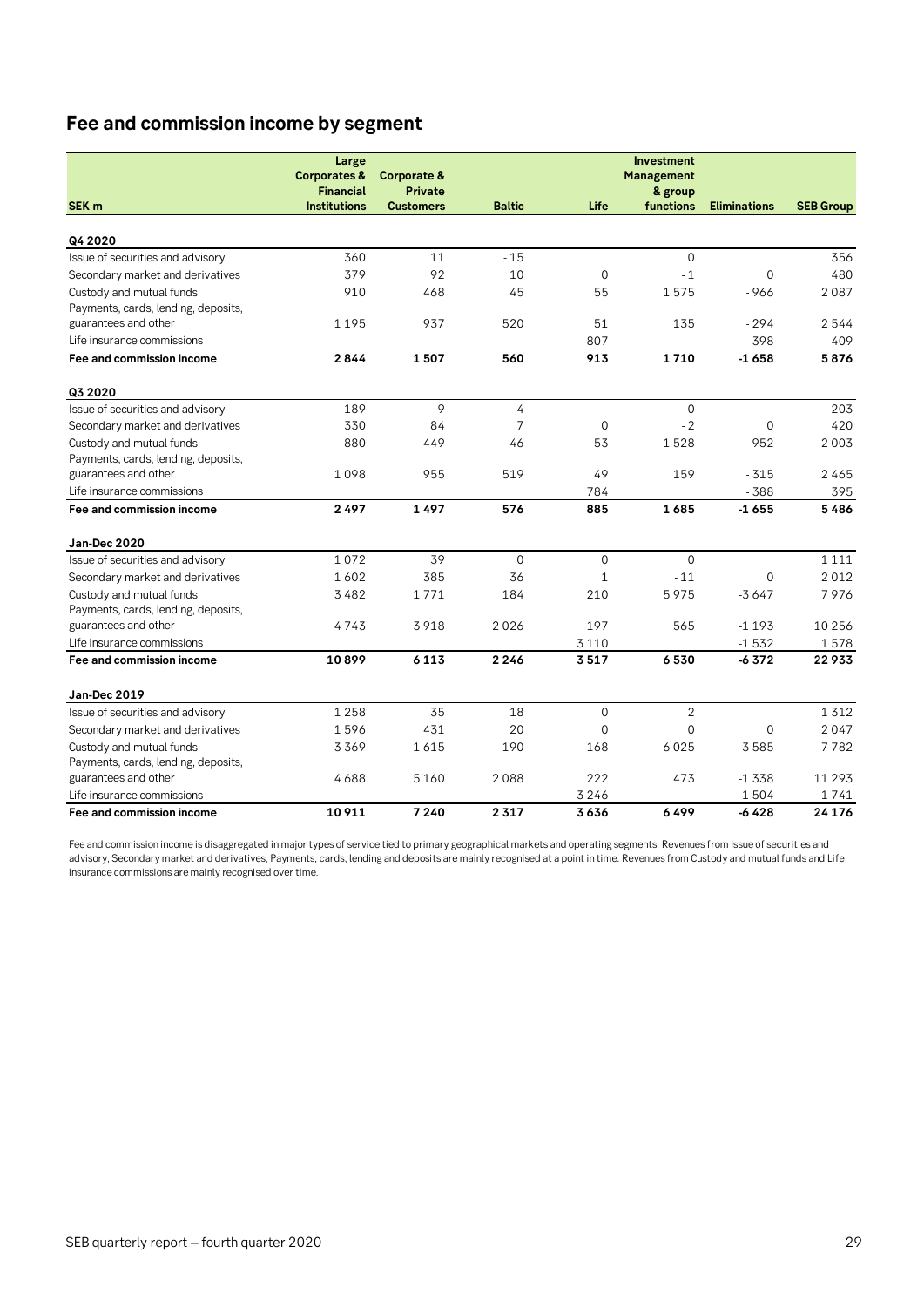# <span id="page-29-0"></span>**Note 4 Net financial income**

|                                                                                                          | Q <sub>4</sub><br>Q <sub>3</sub> |      |    | Q4      |     | Jan-Dec |       |       |
|----------------------------------------------------------------------------------------------------------|----------------------------------|------|----|---------|-----|---------|-------|-------|
| SEK <sub>m</sub>                                                                                         | 2020                             | 2020 | %  | 2019    | %   | 2020    | 2019  | %     |
| Equity instruments and related derivatives                                                               | 779                              | 747  | 4  | 755     | 3   | 1197    | 2628  | -54   |
| Debt instruments and related derivatives                                                                 | $-216$                           | 16   |    | 582     |     | 244     | $-37$ |       |
| Currency and related derivatives                                                                         | 698                              | 599  | 16 | 1 1 3 2 | -38 | 3864    | 4119  | -6    |
| Other life insurance income, net                                                                         | 301                              | 245  | 23 | 219     | 38  | 661     | 722   | -8    |
| Other                                                                                                    | 222                              | 147  | 51 | 134     | 66  | 309     | 185   | 67    |
| <b>Net financial income</b>                                                                              | 1784                             | 1754 | 2  | 2822    | -37 | 6275    | 7617  | $-18$ |
| Whereof unrealised valuation changes from<br>counterparty risk and own credit standing in<br>derivatives | 302                              | 189  | 60 | 267     | 13  | $-211$  | - 1   |       |

The result within Net financial income is presented on different line items based on type of underlying financial instrument.

For the fourth quarter the effect from structured bonds offered to the public was approximately SEK 315m (Q3 2020: 220) in Equity related derivatives and a corresponding effect in Debt related derivatives SEK -110m (Q3 2020: -30).

# <span id="page-29-1"></span>**Note 5 Staff costs**

|                                    |         | Jan-Dec          |       |  |
|------------------------------------|---------|------------------|-------|--|
| SEK <sub>m</sub>                   | 2020    | 2019             | %     |  |
| Salaries <sup>1)</sup>             |         | $-11166 - 10809$ | 3     |  |
| Short-term incentive <sup>1)</sup> | - 841   | - 916            | -8    |  |
| Long-term incentive <sup>1)</sup>  | - 706   | - 863            | $-18$ |  |
| Pension costs                      | $-1522$ | $-1.353$         | 12    |  |
| Redundancy costs <sup>1)</sup>     | $-228$  | $-130$           | 75    |  |
| Other staff costs                  | - 514   | - 588            | $-13$ |  |
| <b>Staff costs</b>                 |         | $-14976 - 14660$ | 2     |  |
| 1) Including social charges.       |         |                  |       |  |

|                                     | Jan-Dec |                   |               |
|-------------------------------------|---------|-------------------|---------------|
| <b>SEK m</b>                        | 2020    | 2019              | $\frac{9}{6}$ |
| Short-term incentive (STI) to staff | - 681   | - 725             | -6            |
| Social benefit charges on STI       |         | $-160 - 191 - 16$ |               |
| Short-term incentive remuneration   | - 841   | -916              |               |

|                                    | Jan-Dec |             |   |
|------------------------------------|---------|-------------|---|
| <b>SEK m</b>                       | 2020    | 2019        | % |
| Long-term incentive (LTI) to staff | - 581   | $-649 - 10$ |   |
| Social benefit charges on LTI      | - 1 2 4 | $-214 - 42$ |   |
| Long-term incentive remuneration   | - 706   | $-863 - 18$ |   |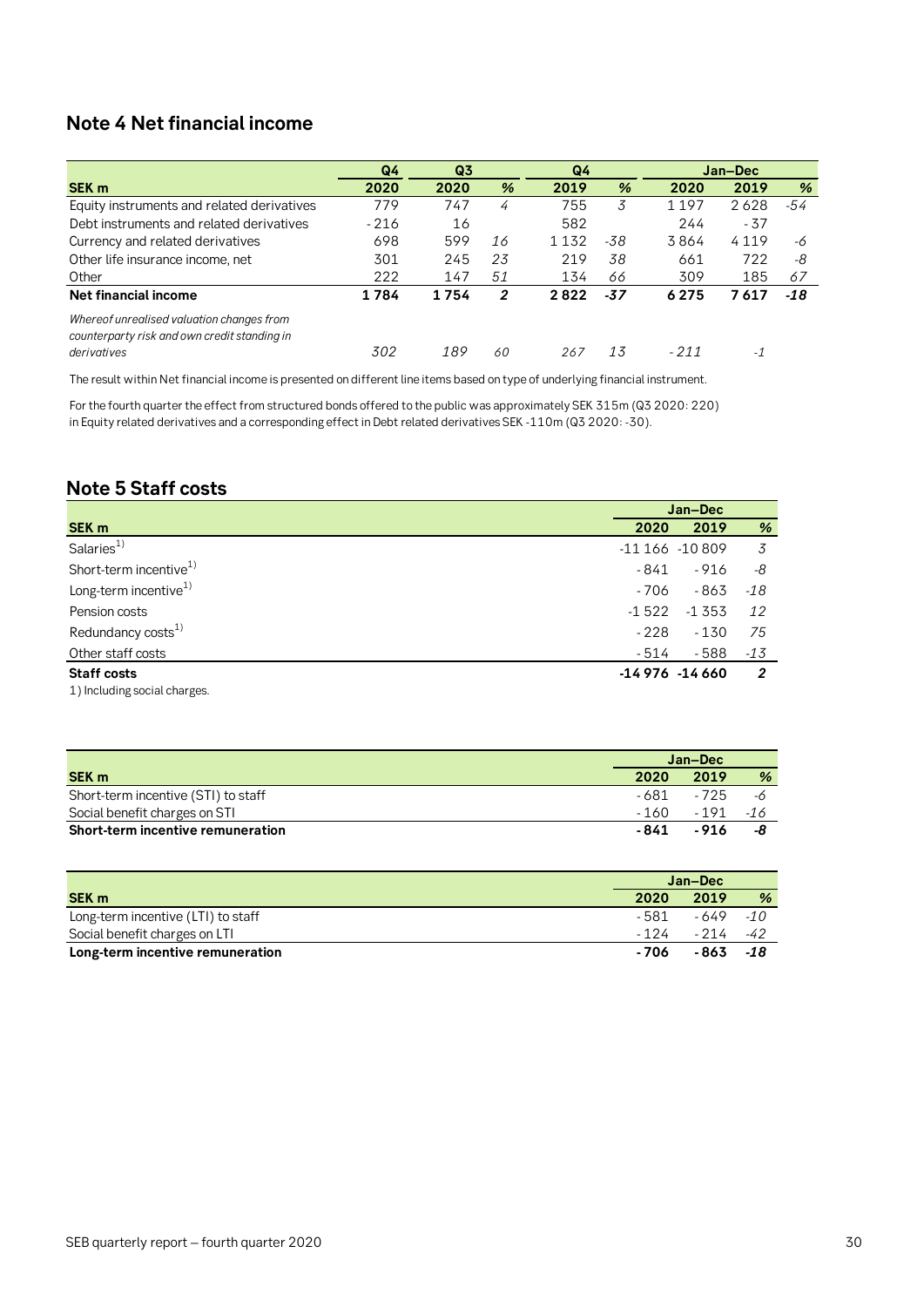# <span id="page-30-0"></span>**Note 6 Defined benefit pension plans**

|                                            | Jan-Dec |        |      |  |
|--------------------------------------------|---------|--------|------|--|
| <b>Balance sheet, SEK m</b>                | 2020    | 2019   | %    |  |
| Defined benefit obligations                | 32 156  | 31 876 |      |  |
| Fair value of plan assets                  | 39029   | 37062  |      |  |
| Net amount recognised in the balance sheet | 6873    | 5186   | - 33 |  |

|                                    | Jan-Dec |            |      |
|------------------------------------|---------|------------|------|
| Income statement, SEK m            | 2020    | 2019       | %    |
| Service costs                      | - 590   | - 479      | - 23 |
| Interest costs                     | - 341   | - 514 - 34 |      |
| Calculated interest on plan assets | 396     | 583        | -32  |
| Included in staff costs            | - 536   | - 409      | - 31 |

|                                         | Jan-Dec |             |      |  |
|-----------------------------------------|---------|-------------|------|--|
| Other comprehensive income, SEK m       | 2020    | 2019        | %    |  |
| Remeasurements of pension obligations   | - 188   | $-5665 -97$ |      |  |
| Valuation gains (losses) on plan assets | 2487    | 7 062       | -65  |  |
| Deferred tax pensions                   | - 460   | - 32        |      |  |
| Defined benefit pension plans           | 1839    | 1366        | - 35 |  |

# <span id="page-30-1"></span>**Note 7 Net expected credit losses**

|                                        | Q <sub>4</sub> | Q <sub>3</sub> |               | Q <sub>4</sub> |               |         | Jan-Dec        |     |
|----------------------------------------|----------------|----------------|---------------|----------------|---------------|---------|----------------|-----|
| SEK <sub>m</sub>                       | 2020           | 2020           | $\frac{9}{6}$ | 2019           | $\frac{9}{6}$ | 2020    | 2019           | %   |
| Impairment gains or losses - Stage 1   | 94             | 326            | $-71$         | 25             |               | $-452$  | 24             |     |
| Impairment gains or losses - Stage 2   | $-159$         | 446            |               | 197            |               | $-293$  | 457            |     |
| Impairment gains or losses - Stage 3   | - 715          | $-1856$        | -62           | $-1189$        | -40           | -5 166  | $-2777$        | 86  |
| Impairment gains or losses             | $-779$         | $-1085$        | $-28$         | - 967          | $-19$         | $-5911$ | $-2296$        | 157 |
| Write-offs and recoveries              |                |                |               |                |               |         |                |     |
| Total write-offs                       | $-1126$        | - 438          | 157           | $-288$         |               | $-2757$ | $-1113$        | 148 |
| Reversals of allowance for write-offs  | 1022           | 383            | 167           | 195            |               | 2 364   | 845            | 180 |
| Write-offs not previously provided for | $-105$         | - 55           | 91            | - 92           | 13            | - 393   | $-269$         | 46  |
| Recovered from previous write-offs     | 49             | 42             | 17            | 63             | $-22$         | 187     | 271            | -31 |
| Net write-offs                         | - 56           | $-13$          |               | - 30           | 87            | $-206$  | $\overline{2}$ |     |
| Net expected credit losses             | $-835$         | $-1098$        | $-24$         | - 997          | $-16$         | $-6118$ | -2 294         | 167 |
| Net ECL level, %                       | 0.14           | 0.19           |               | 0.18           |               | 0.26    | 0.10           |     |

Exposure and expected credit loss (ECL) allowances by stage, Movements in allowances for expected credit losses and loans and Expected credit loss allowances by industry are presented in notes 12-14.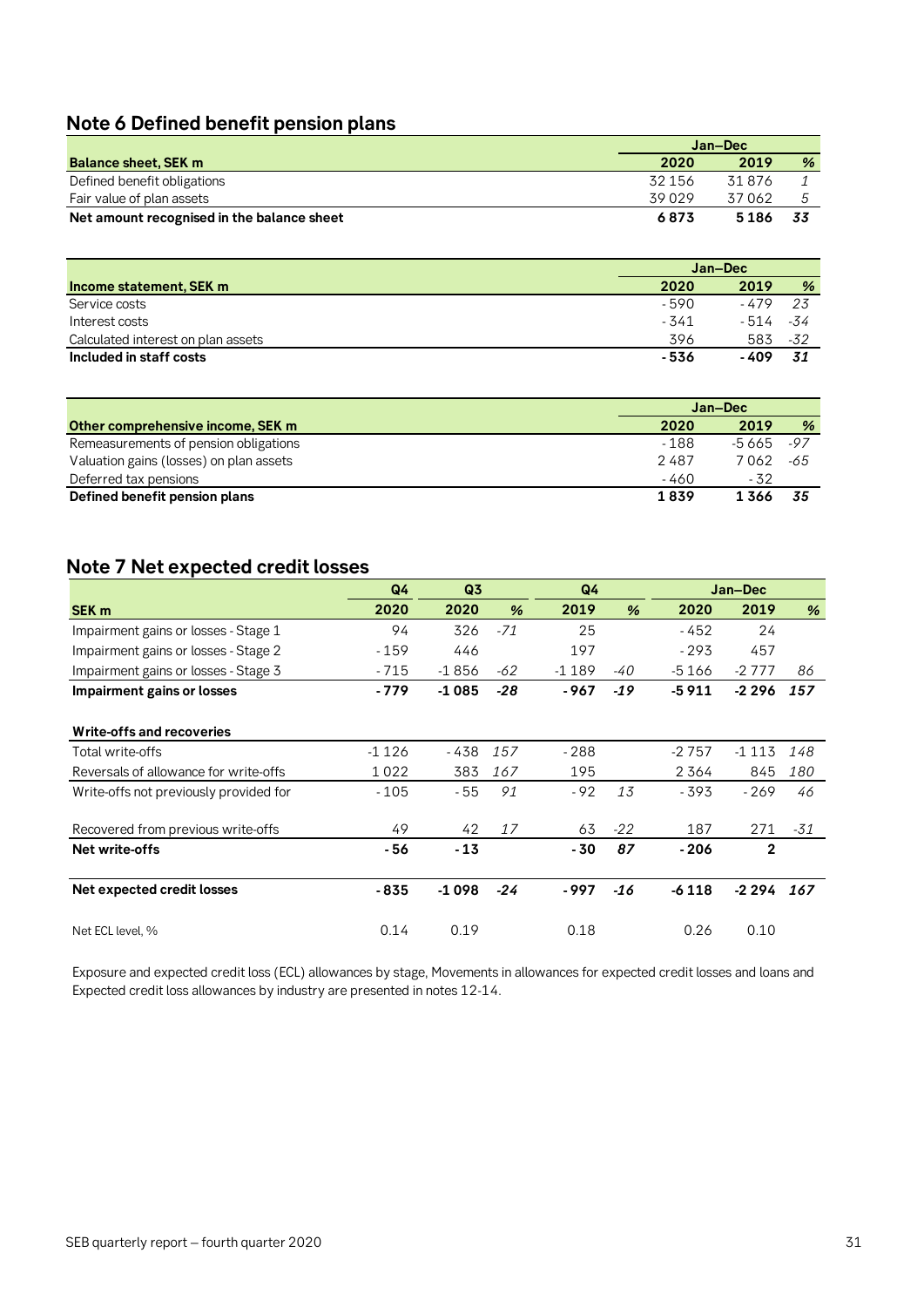### <span id="page-31-0"></span>**Note 8 Items affecting comparability**

|                                         | Q <sub>4</sub> | Q <sub>3</sub> |   | Q <sub>4</sub> |   |         | Jan-Dec |   |
|-----------------------------------------|----------------|----------------|---|----------------|---|---------|---------|---|
| <b>SEK m</b>                            | 2020           | 2020           | % | 2019           | % | 2020    | 2019    | % |
| Other expenses                          |                |                |   |                |   | $-1000$ |         |   |
| <b>Total operating expenses</b>         |                |                |   |                |   | $-1000$ |         |   |
|                                         |                |                |   |                |   |         |         |   |
| Items affecting comparability           |                |                |   |                |   | $-1000$ |         |   |
| Income tax on IAC                       |                |                |   |                |   |         |         |   |
| Items affecting comparability after tax |                |                |   |                |   | $-1000$ |         |   |

The table shows the rows in which the Items affecting comparability would have been reported if not presented as an item affecting comparability.

#### Items affecting comparability 2020

The Swedish Financial Supervisory Authority (FSA) finalised its review of SEB's governance and control of measures against money laundering in SEB's Baltic banks. The Swedish FSA decided to issue SEB a remark, which is a lower degree of an administrative sanction that is issued when a breach has not been deemed to be serious. The Swedish FSA also decided to issue SEB an administrative fine of SEK 1,000m, which corresponds to about 14 per cent of the maximum amount the Swedish FSA can impose in this case, as well as a precept to take certain measures to improve the transaction monitoring in Sweden.

### <span id="page-31-1"></span>**Note 9 Pledged assets and obligations**

|                                                           | <b>31 Dec</b> | 30 Sep  | <b>31 Dec</b> |
|-----------------------------------------------------------|---------------|---------|---------------|
| SEK <sub>m</sub>                                          | 2020          | 2020    | 2019          |
| Pledged assets for own liabilities <sup>1)</sup>          | 493629        | 490817  | 496406        |
| Pledged assets for liabilities to insurance policyholders | 362016        | 349144  | 344 121       |
| Other pledged assets <sup>2)</sup>                        | 108 336       | 124919  | 91477         |
| <b>Pledged assets</b>                                     | 963981        | 964881  | 932004        |
|                                                           |               |         |               |
| Contingent liabilities <sup>3)</sup>                      | 137341        | 142411  | 139462        |
| Commitments                                               | 724933        | 755 541 | 638 348       |
| <b>Obligations</b>                                        | 862 274       | 897952  | 777810        |

1) Of which collateralised for own issued covered bonds SEK 333,494m (347,097; 368,955).

2) Of which securities lending SEK 2,083m (2,836; 5,389) and pledged but unencumbered bonds

SEK 80,735m (94,741; 58,523).

3) Of which financial guarantees SEK 8,573m (9,114; 8,705).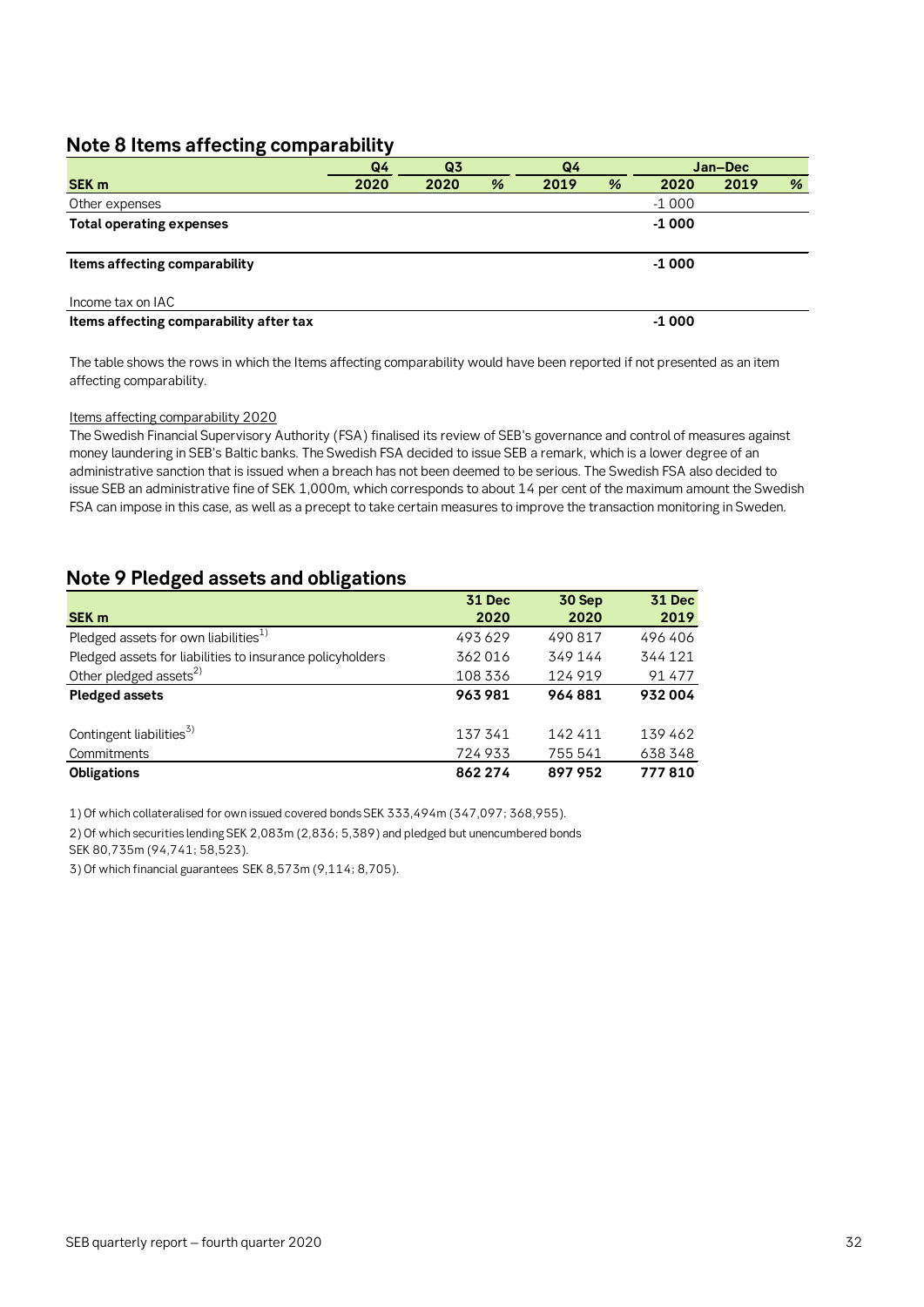# <span id="page-32-0"></span>**Note 10 Financial assets and liabilities**

|                                                        | 31 Dec 2020<br>30 Sep 2020 |                   |                           | 31 Dec 2019       |                    |                   |
|--------------------------------------------------------|----------------------------|-------------------|---------------------------|-------------------|--------------------|-------------------|
| SEK <sub>m</sub>                                       | Carrying<br>amount         | <b>Fair value</b> | <b>Carrying</b><br>amount | <b>Fair value</b> | Carrying<br>amount | <b>Fair value</b> |
| Loans $1)$                                             | 2 146 206                  | 2 157 7 25        | 2245887                   | 2 2 5 7 6 8 5     | 2033280            | 2033650           |
| Debt securities                                        | 265433                     | 265 254           | 355 237                   | 355039            | 238578             | 238878            |
| Equity instruments                                     | 82 240                     | 82 240            | 67619                     | 67619             | 78482              | 78 482            |
| Financial assets for which the customers bear the      |                            |                   |                           |                   |                    |                   |
| investment risk                                        | 330 950                    | 330 950           | 318860                    | 318860            | 316776             | 316776            |
| Derivatives                                            | 164 909                    | 164 909           | 149 212                   | 149 212           | 139427             | 139427            |
| Other                                                  | 13975                      | 13975             | 28 5 22                   | 28 5 22           | 16584              | 16 584            |
| <b>Financial assets</b>                                | 3 003 712                  | 3015052           | 3 165 337                 | 3 176 937         | 2823127            | 2823797           |
| Deposits                                               | 1482536                    | 1483301           | 1601029                   | 1601807           | 1249526            | 1248839           |
| Financial liabilities for which the customers bear the |                            |                   |                           |                   |                    |                   |
| investment risk                                        | 332 392                    | 332 392           | 320439                    | 320439            | 317574             | 317574            |
| Debt securities issued <sup>2)</sup>                   | 781789                     | 794 477           | 859 545                   | 873796            | 902812             | 896194            |
| Short positions                                        | 30 40 9                    | 30 40 9           | 33 451                    | 33 451            | 27 343             | 27 343            |
| Derivatives                                            | 161 561                    | 161561            | 129493                    | 129493            | 122 192            | 122192            |
| Other                                                  | 19828                      | 19875             | 35 405                    | 35 406            | 18449              | 18 451            |
| <b>Financial liabilities</b>                           | 2808515                    | 2822015           | 2979363                   | 2994393           | 2637896            | 2630593           |

1) Loans includes Cash balances at central banks (excluding Cash), Loans to central banks, Loans to credit institutions and Loans to the public.

2) Debt securities issued includes Debt securities issued and Subordinated liabilities (part of Other liablitiies).

SEB has classified its financial instruments by class taking into account the characteristics of the instruments. The fair value of each class of financial assets and liabilities are compared with its carrying amount. A description of the characteristics of the classes can be found in note 37 in the Annual Report 2019.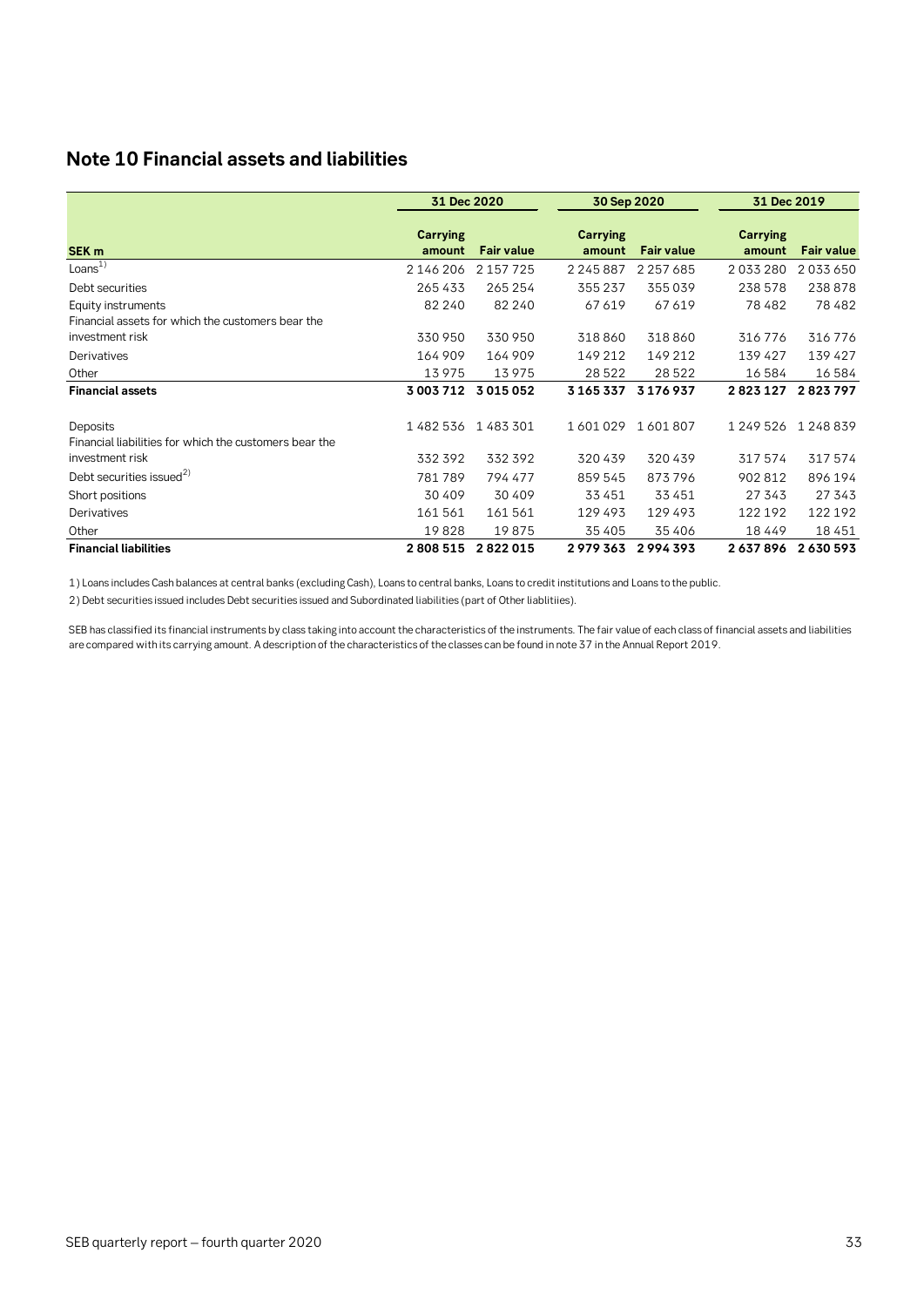## <span id="page-33-0"></span>**Note 11 Assets and liabilities measured at fair value**

| SEK <sub>m</sub>                             |                      | 31 Dec 2020 |            |              |           | 31 Dec 2019 |            |              |
|----------------------------------------------|----------------------|-------------|------------|--------------|-----------|-------------|------------|--------------|
|                                              |                      | Valuation   | Valuation  |              |           | Valuation   | Valuation  |              |
|                                              |                      | technique   | technique  |              | Quoted    | technique   | technique  |              |
|                                              | <b>Quoted prices</b> | using       | using non- |              | prices in | using       | using non- |              |
|                                              | in active            | observable  | observable |              | active    | observable  | observable |              |
|                                              | markets              | inputs      | inputs     |              | markets   | inputs      | inputs     |              |
| <b>Assets</b>                                | (Level 1)            | (Level 2)   | (Level 3)  | <b>Total</b> | (Level 1) | (Level 2)   | (Level 3)  | <b>Total</b> |
| Loans                                        |                      | 120 124     |            | 120 124      |           | 190090      |            | 190090       |
| Debt securities                              | 100088               | 153 154     |            | 253 242      | 110 101   | 113884      | 5          | 223990       |
| Equity instruments                           | 65762                | 3117        | 13360      | 82 240       | 59029     | 6403        | 13050      | 78482        |
| Financial assets for which the customer      |                      |             |            |              |           |             |            |              |
| bear the investment risk                     | 324 650              | 5835        | 465        | 330950       | 308909    | 7236        | 631        | 316776       |
| Derivatives                                  | 1003                 | 163481      | 425        | 164 909      | 1006      | 137943      | 478        | 139 427      |
| Investment in associates <sup>1)</sup>       | 60                   |             | 526        | 586          | 85        |             | 381        | 466          |
| Total                                        | 491563               | 445711      | 14776      | 952051       | 479 130   | 455 557     | 14544      | 949 231      |
| Liabilities                                  |                      |             |            |              |           |             |            |              |
| Deposits                                     |                      | 12 2 38     |            | 12 2 38      |           | 15103       |            | 15103        |
| Financial liabilities for which the customer |                      |             |            |              |           |             |            |              |
| bear the investment risk                     | 326 166              | 5773        | 453        | 332 392      | 309772    | 7178        | 625        | 317574       |
| Liabilities to policyholders - insurance     | 28511                | 1 1 1 3     |            | 29624        | 25399     | 1147        |            | 26547        |
| Debt securities issued                       |                      | 13618       |            | 13618        |           | 20 20 7     |            | 20 20 7      |
| Short positions                              | 24173                | 6236        |            | 30 409       | 25634     | 1669        | 41         | 27343        |
| Derivatives                                  | 806                  | 160 349     | 406        | 161 561      | 1554      | 120 296     | 342        | 122192       |
| Other financial liabilities at fair value    | 123                  | 621         |            | 744          | 44        | 2405        |            | 2449         |
| Total                                        | 379779               | 199949      | 859        | 580 586      | 362 402   | 168004      | 1008       | 531 414      |

1) Venture capital activities designated at fair value through profit and loss.

#### **Fair value measurement**

The objective of the fair value measurement is to arrive at the price at which an orderly transaction would take place between market participants at the measurement date under current market conditions.

The group has an established control environment for the determination of fair values of financial instruments that includes a review, independent from the business, of valuation models and prices. If the validation principles are not adhered to, the Head of Group Finance shall be informed. Exceptions of material and principal importance require approval from the GRMC (Group Risk Measurement Committee) and the ARC (Accounting Reporting Committee).

In order to arrive at the fair value of a financial instrument SEB uses different methods; quoted prices in active markets, valuation techniques incorporating observable data and valuation techniques based on internal models. For disclosure purposes, financial instruments carried at fair value are classified in a fair value hierarchy according to the level of market observability of the inputs. Group Risk classifies and continuously reviews the classification of financial instruments in the fair value hierarchy. The valuation process is the same for financial instruments in all levels.

An active market is one in which transactions occur with sufficient volume and frequency to provide pricing information on an ongoing basis. The objective is to arrive at a price at which a transaction without modification or repackaging would occur in the principal market for the instrument to which SEB has immediate access.

Fair value is generally measured for individual financial instruments, in addition portfolio adjustments are made to cover the credit risk. To reflect counterparty risk and own credit risk. in OTC derivatives, adjustments are made based on the net exposure towards each counterpart. These adjustments are calculated on a counterparty level based on estimates of exposure at default, probability of default and recovery rates. Probability of default and recovery rate information is generally sourced from the CDS markets. For counterparties where this information is not available, or considered unreliable due to the nature of the exposure, alternative approaches are taken where the the probability of default is based on generic credit indices for specific industry and/or rating.

When valuing financial liabilities at fair value SEB's own credit standing is reflected.

In order to arrive at the fair value of investment properties a market participant's ability to generate economic benefit by using the asset in its highest and best use are taken into account. The highest and best use takes into account the use of the asset that is physically possible, legally permissible and financially feasible. The current use of the investment properties in SEB is in accordance with the highest and best use. The valuation of investment properties is described in the accounting policies in Annual Report note 1. The valuation of the investment properties is performed semi-annually, they are presented and approved by the board in each real estate company. The valuation principles used in all entities are in accordance with regulations provided by the local Financial Supervisory Authorities (FSA) which is in accordance with international valuation principles and in accordance with IFRS.

#### **Level 1: Quoted market prices**

Valuations in Level 1 are determined by reference to unadjusted quoted market prices for identical instruments in active markets where the quoted prices are readily available and the prices represent actual and regularly occurring market transactions on an arm's length basis.

Examples of Level 1 financial instruments are listed equity securities, debt securities, and exchange-traded derivatives. Instruments traded in an active market for which one or more market participants provide a binding price quotation on the balance sheet date are also examples of Level 1 financial instruments.

#### **Level 2: Valuation techniques with observable inputs**

In Level 2 valuation techniques, all significant inputs to the valuation models are observable either directly or indirectly. Level 2 valuation techniques include using discounted cash flows, option pricing models, recent transactions and the price of another instrument that is substantially the same.

Examples of observable inputs are foreign currency exchange rates, binding securities price quotations, market interest rates (Stibor, Libor, etc.), volatilities implied from observable option prices for the same term and actual transactions with one or more external counterparts executed by SEB. An input can transfer from being observable to being unobservable during the holding period due to e.g. illiquidity of the instrument. Examples of Level 2 financial instruments are most OTC derivatives such as options and interest rate swaps based on the Libor swap rate or a foreign-denominated yield curve. Other examples are instruments for which SEB recently entered into transactions with third parties and instruments for which SEB interpolates between observable variables.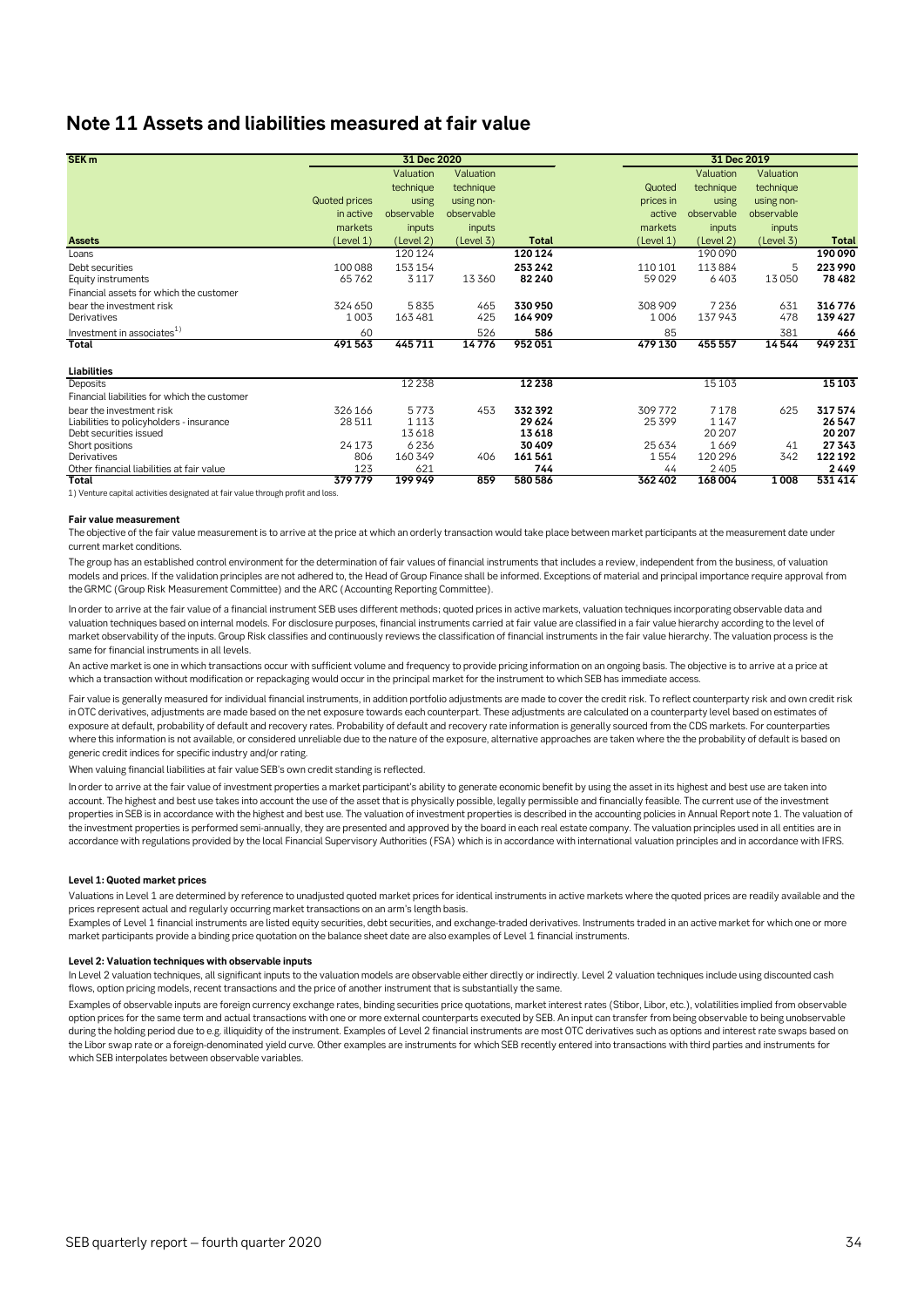# **Note 11, continued. Assets and liabilities measured at fair value**

#### **Level 3: Valuation techniques with significant unobservable inputs**

Level 3 valuation techniques incorporate significant inputs that are unobservable. These techniques are generally based on extrapolating from observable inputs for similar instruments, analysing historical data or other analytical techniques. Examples of Level 3 financial instruments are more complex OTC derivatives, long dated options for which the volatility is extrapolated or derivatives that depend on an unobservable correlation. Other examples are instruments for which there is currently no active market or binding quotes, such as unlisted equity instruments, private equity holdings and investment properties.

If the fair value of financial instruments includes more than one unobservable input, the unobservable inputs are aggregated in order to determine the classification of the entire instrument. The level in the fair value hierarchy within which a financial instrument is classified is determined on the basis of the lowest level of input that is significant to the fair value in its entirety.

#### **Significant transfers and reclassifications between levels**

Transfers between levels may occur when there are indications that market conditions have changed, e.g. a change in liquidity. The Valuation/Pricing committee of each relevant division decides on material shifts between levels. The largest open market risk within Level 3 financial instruments remains in the traditional life insurance investment portfolios within the insurance business.

|                                              |         |                         | Gain/loss in |           |                 |              |                  |                  |             |         |
|----------------------------------------------|---------|-------------------------|--------------|-----------|-----------------|--------------|------------------|------------------|-------------|---------|
|                                              | Opening |                         | Other        |           |                 |              |                  |                  |             | Closing |
|                                              | balance | Gain/loss in            | compre-      |           |                 |              | <b>Transfers</b> | <b>Transfers</b> | Exchange    | balance |
|                                              | 1 Jan   | <b>Income</b>           | hensive      |           |                 |              | into             | out of           | rate        | 31 Dec  |
| Changes in level 3, SEK m                    | 2020    | statement <sup>1)</sup> | income       | Purchases | <b>Sales</b>    | Settle-ments | Level 3          | Level 3          | differences | 2020    |
| Assets                                       |         |                         |              |           |                 |              |                  |                  |             |         |
| Debt securities                              | 5       |                         |              |           | $-5$            |              |                  |                  |             | 0       |
| Equity instruments                           | 13050   | $-912$                  |              | 3128      | $-1782$         |              |                  | $-7$             | $-116$      | 13360   |
| Financial assets for which the customer      |         |                         |              |           |                 |              |                  |                  |             |         |
| bear the investment risk                     | 631     | $-153$                  |              |           | $-10$           |              | 165              | $-158$           | $-17$       | 465     |
| Derivatives                                  | 478     | $-250$                  |              | 65        |                 | 132          |                  |                  |             | 425     |
| Investment in associates                     | 381     | 67                      |              | 78        |                 |              |                  |                  |             | 526     |
| Total                                        | 14544   | $-1248$                 |              | 3278      | $-1797$         | 132          | 165              | $-165$           | $-133$      | 14776   |
| Liabilities                                  |         |                         |              |           |                 |              |                  |                  |             |         |
| Financial liabilities for which the customer |         |                         |              |           |                 |              |                  |                  |             |         |
| bear the investment risk                     | 625     | $-154$                  |              |           | -8              |              | 165              | $-158$           | $-17$       | 453     |
| Short positions                              | 41      | $-53$                   |              |           | 11              |              |                  |                  |             | 0       |
| Derivatives                                  | 342     | 102                     |              | $-104$    | 69              | $-3$         |                  |                  |             | 406     |
| Total                                        | 1008    | $-105$                  |              | $-104$    | $\overline{72}$ | -3           | 165              | $-158$           | $-16$       | 859     |

1) Fair value gains and losses recognised in the income statement are included in Net financial income and Net other income.

#### **Sensitivity of Level 3 assets and liabilities to unobservable inputs**

The table below illustrates the potential Profit or Loss impact of the relative uncertainty in the fair value of assets and liabilities that for their valuation are dependent on unobservable inputs. The sensitivity to unobservable inputs is assessed by altering the assumptions to the valuation techniques, illustrated below by changes in index-linked swap spreads, implied volatilities, credit spreads or comparator multiples. It is unlikely that all unobservable inputs would be simultaneously at the extremes of their ranges of reasonably possible alternatives.

|                                                                   |        | 31 Dec 2020        |            |             | 31 Dec 2019 |        |                    |            |             |
|-------------------------------------------------------------------|--------|--------------------|------------|-------------|-------------|--------|--------------------|------------|-------------|
| SEK <sub>m</sub>                                                  | Assets | <b>Liabilities</b> | <b>Net</b> | Sensitivity |             | Assets | <b>Liabilities</b> | <b>Net</b> | Sensitivity |
| Derivative instruments <sup>2) 5)</sup>                           | 427    | -406               |            | 55          |             | 478    | $-342$             | 136        | 36          |
| Debt securities $1$                                               |        |                    |            |             |             |        |                    |            |             |
| Equity instruments <sup>3) 6) 7)</sup>                            | 3285   |                    | 3285       | 626         |             | 3187   | -40                | 3 147      | 632         |
| Insurance holdings - Financial instruments <sup>4) 5) 7) 8)</sup> | 10367  |                    | 10367      | 1230        |             | 9960   |                    | 9960       | 1110        |

1) Sensitivity quantified as the absolute value of range prices per maturity bucket multiplied by exposure in bps, and standard deviation multiplied by the confidence interval 1.28 and exposure in basis points. 2) Volatility valuation inputs for Bermudan swaptions are unobservable. Volatilities used for ordinary swaptions are adjusted further in order to reflect the additional uncertainty associated with the valuation of

Bermudan style swaptions. The sensitivity is calculated from shift in implied volatilities and aggregated from each currency and maturity bucket.

3) Valuation is estimated in a range of reasonable outcomes. Sensitivity analysis is based on 20 per cent shift in market values.

5) Shift in implied volatility by 10 per cent. 4) Sensitivity for debt securities is generally quantified as shift in market values of 5 per cent except for credit opportunity 10 per cent and for distressed debt and structured credits 15 per cent.

6) Sensitivity analysis is based on a shift in market values of hedge funds 5 per cent, private equity of 20 per cent, structured credits 15 per cent.

7) Sensitivity from a shift of investment properties/real estate funds market values of 10 per cent and infrastructure/infrastructure funds market values of 20 per cent.

8) The sensitivity show changes in the value of the insurance holdings which do not at all times affect the P/L of the Group since any surplus in the traditional life portfolios are consumed first.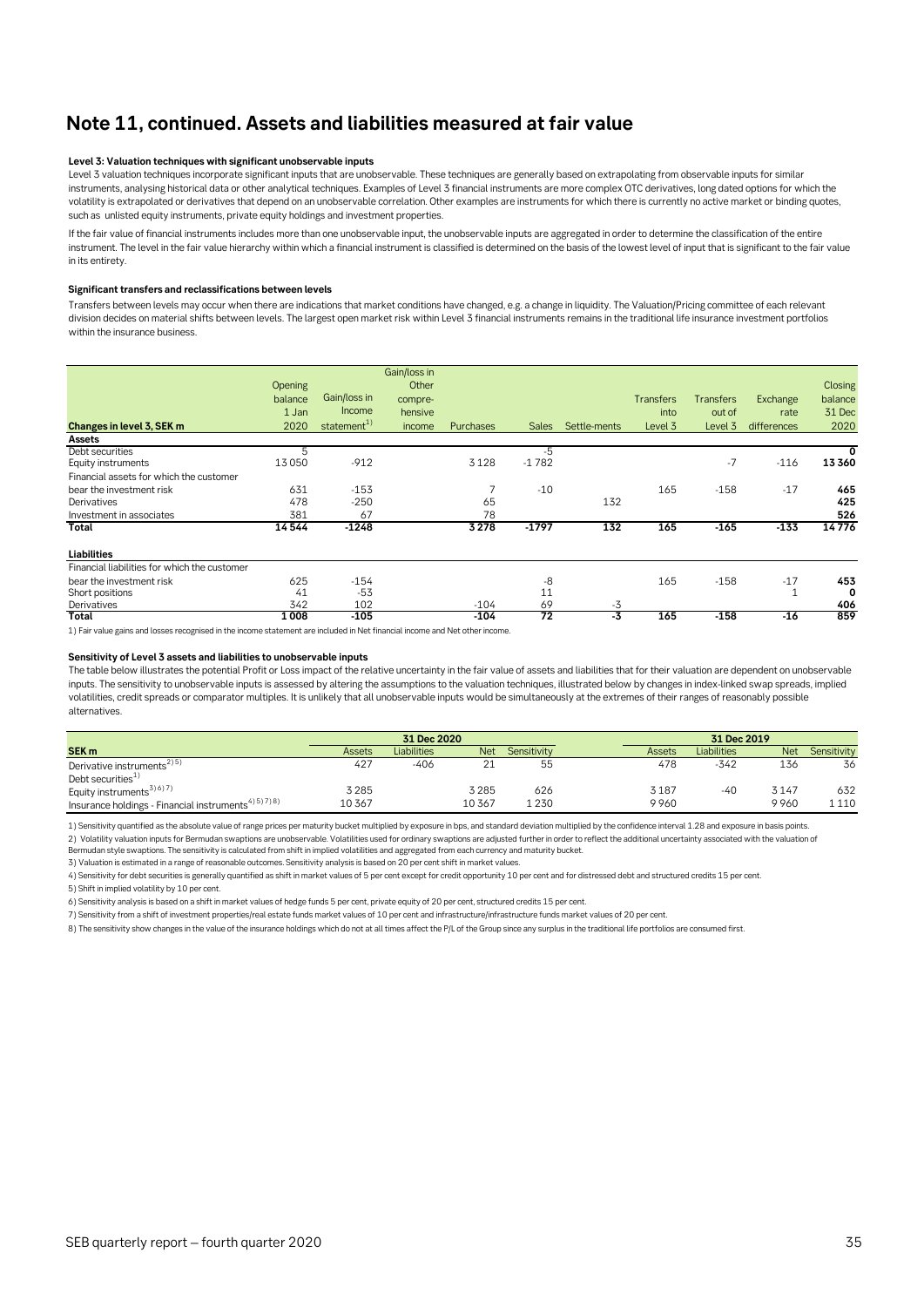# <span id="page-35-0"></span>**Note 12 Exposure and expected credit loss (ECL) allowances by stage**

| <b>SEK m</b>                                                 | <b>31 Dec</b><br>2020 | 30 Sep<br>2020 | <b>31 Dec</b><br>2019 |
|--------------------------------------------------------------|-----------------------|----------------|-----------------------|
|                                                              |                       |                |                       |
| Stage 1 (12-month ECL)                                       |                       |                |                       |
| Debt securities                                              | 12191                 | 13554          | 14589                 |
| Loans <sup>1</sup>                                           | 1641422               | 1661651        | 1623030               |
| Financial guarantees and Loan commitments                    | 740 472               | 773740         | 636 447               |
| Gross carrying amounts/Nominal amounts Stage 1               | 2394086               | 2 4 4 8 9 4 5  | 2 274 066             |
| Debt securities                                              | $\mathbf 0$           | 0              | -1                    |
| Loans <sup>1</sup>                                           | $-972$                | $-1039$        | $-643$                |
| Financial guarantees and Loan commitments                    | $-260$                | $-320$         | $-189$                |
| <b>ECL allowances Stage 1</b>                                | $-1232$               | $-1359$        | $-832$                |
| Debt securities                                              | 12191                 | 13554          | 14588                 |
| Loans <sup>1</sup>                                           | 1640449               | 1660612        | 1622387               |
| Financial guarantees and Loan commitments                    | 740 213               | 773420         | 636 258               |
| Carrying amounts/Net amounts Stage 1                         | 2 392 852             | 2 447 586      | 2 2 7 3 2 3 4         |
|                                                              |                       |                |                       |
| Stage 2 (lifetime ECL)<br>Loans <sup><math>1)2)</math></sup> | 61745                 | 64799          | 72459                 |
| Financial guarantees and Loan commitments                    | 16375                 | 16090          | 13900                 |
| <b>Gross carrying amounts/Nominal amounts Stage 2</b>        | 78 1 20               | 80890          | 86360                 |
| Loans <sup>1)2)</sup>                                        | $-1208$               | $-1009$        | $-1058$               |
| Financial guarantees and Loan commitments                    | $-176$                | $-243$         | $-127$                |
| <b>ECL allowances Stage 2</b>                                | $-1384$               | $-1253$        | $-1185$               |
| Loans $^{1/2)}$                                              | 60537                 | 63790          | 71401                 |
| Financial guarantees and Loan commitments                    | 16199                 | 15847          | 13773                 |
| <b>Carrying amounts/Net amounts Stage 2</b>                  | 76736                 | 79637          | 85174                 |
| Stage 3 (credit impaired/lifetime ECL)                       |                       |                |                       |
| Loans $^{1\overline{)3)}}$                                   | 14890                 | 16809          | 11396                 |
| Financial guarantees and Loan commitments <sup>3)</sup>      | 700                   | 496            | 441                   |
| Gross carrying amounts/Nominal amounts Stage 3               | 15590                 | 17 305         | 11836                 |
| Loans <sup>13</sup>                                          | $-7331$               | $-8119$        | $-5211$               |
| Financial guarantees and Loan commitments <sup>3)</sup>      | $-218$                | $-182$         | $-138$                |
| <b>ECL allowances Stage 3</b>                                | $-7549$               | $-8301$        | $-5349$               |
| Loans <sup>13)</sup>                                         | 7559                  | 8689           | 6184                  |
| Financial guarantees and Loan commitments <sup>3)</sup>      | 482                   | 315            | 303                   |
| Carrying amounts/Net amounts Stage 3                         | 8042                  | 9004           | 6487                  |

The note continues on the next page.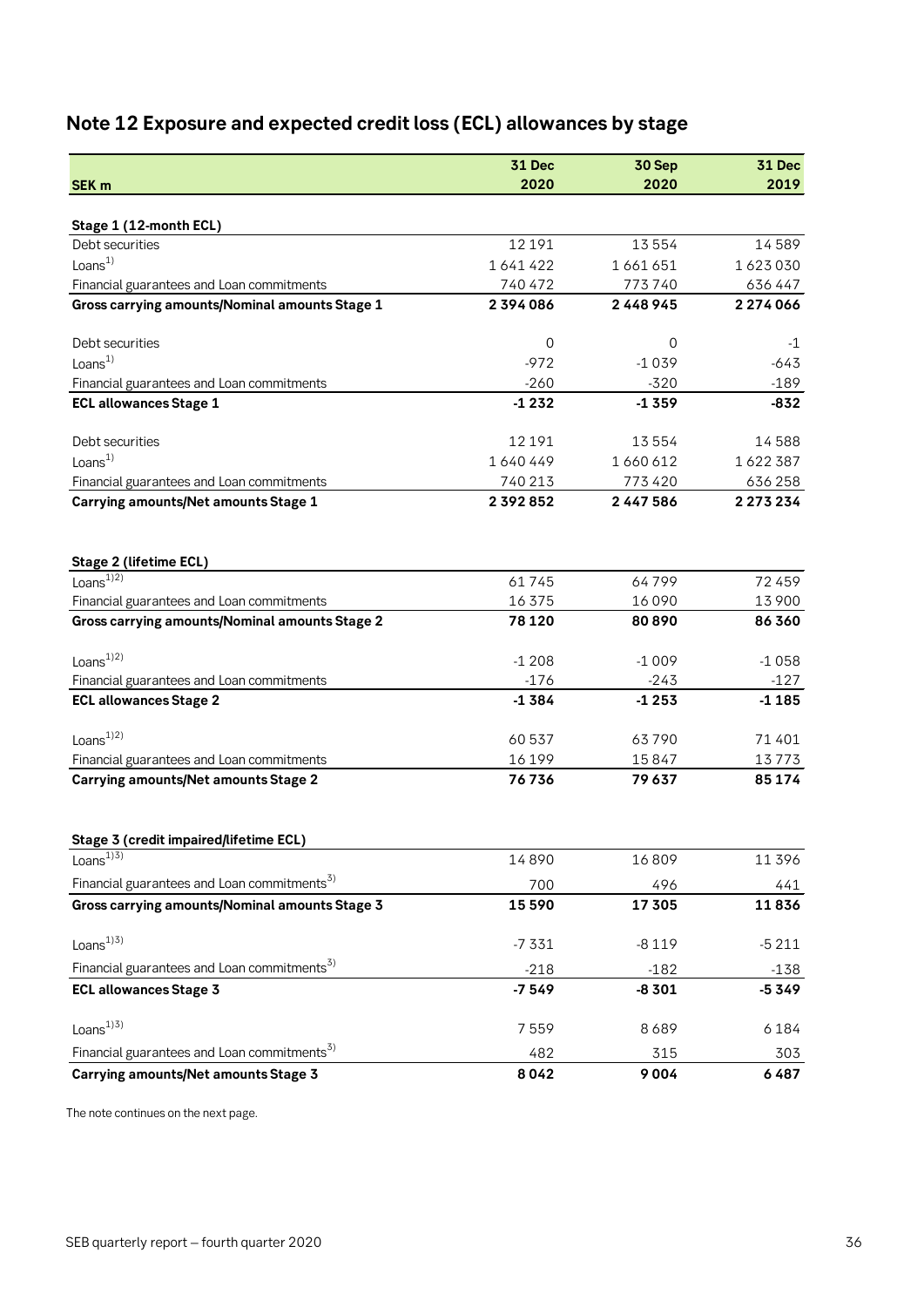|                                                         | <b>31 Dec</b> | 30 Sep   | <b>31 Dec</b> |
|---------------------------------------------------------|---------------|----------|---------------|
| <b>SEK m</b>                                            | 2020          | 2020     | 2019          |
|                                                         |               |          |               |
| Total                                                   |               |          |               |
| Debt securities                                         | 12191         | 13554    | 14589         |
| Loans <sup>1)2)3)</sup>                                 | 1718057       | 1743259  | 1706885       |
| Financial guarantees and Loan commitments <sup>5)</sup> | 757547        | 790327   | 650788        |
| Gross carrying amounts/Nominal amounts                  | 2487796       | 2547140  | 2372262       |
| Debt securities                                         | 0             | 0        | $-1$          |
| Loans <sup>1/2/3</sup>                                  | $-9512$       | $-10168$ | $-6912$       |
| Financial guarantees and Loan commitments <sup>3)</sup> | $-653$        | -745     | -454          |
| <b>ECL allowances</b>                                   | $-10165$      | $-10913$ | $-7367$       |
| Debt securities                                         | 12191         | 13554    | 14588         |
| Loans <sup>1)2)3)</sup>                                 | 1708545       | 1733091  | 1699972       |
| Financial guarantees and Loan commitments <sup>3)</sup> | 756895        | 789582   | 650 335       |
| <b>Carrying amounts/Net amounts</b>                     | 2477630       | 2536227  | 2364895       |

# **Note 12, continued. Exposure and expected credit loss (ECL) allowances by stage**

1) Excluding demand deposits credit institutions and including trade and client receivables presented as other assets.

2) Whereof gross carrying amounts SEK 1,327m (1,232; 1,372) and ECL allowances SEK 2m (2; 2) under Lifetime ECLs simplified approach for trade receivables.

3) Whereof gross carrying amounts SEK 2,274m (2,957; 2,309) and ECL allowances SEK 1,392m (1,895; 1,002) for Purchased or Originated Credit Impaired loans.

The table shows gross carrying amounts for exposures on balance and nominal amounts for exposures off-balance divided by stage as a mean to put ECL allowances in context to overall exposure levels. For trade receivables a simplified approach based on past-due information is used to calculate loss allowances.

| Stage 3 loans / Total loans, gross, % | 0.87  | 0.96  | 0.67  |
|---------------------------------------|-------|-------|-------|
| Stage 3 loans / Total loans, net, %   | 0.44  | 0.50  | 0.36  |
| ECL coverage ratio Stage 1, %         | 0.05  | 0.06  | 0.04  |
| ECL coverage ratio Stage 2, %         | 1.77  | 1.55  | 1.37  |
| ECL coverage ratio Stage 3, %         | 48.42 | 47.97 | 45.19 |
| ECL coverage ratio, %                 | 0.41  | 0.43  | 0.31  |
|                                       |       |       |       |

#### **Development of exposures and ECL allowances by stage**

In the fourth quarter, significant appreciation of the Swedish krona had a reducing effect on both gross exposures and ECL allowances. In addition, in Stage 3 gross exposures and ECL allowances were reduced by write-downs. This was partly offset by oil-related exposures migrating from Stage 2 to Stage 3 and increased provisioning for individual counterparties in the Large Corporates & Financial Institutions division, predominantly in the offshore segment of the oil portfolio. Stage 2 ECL allowances increased due to a net increase of model overlays in this stage and some migration from Stage 3.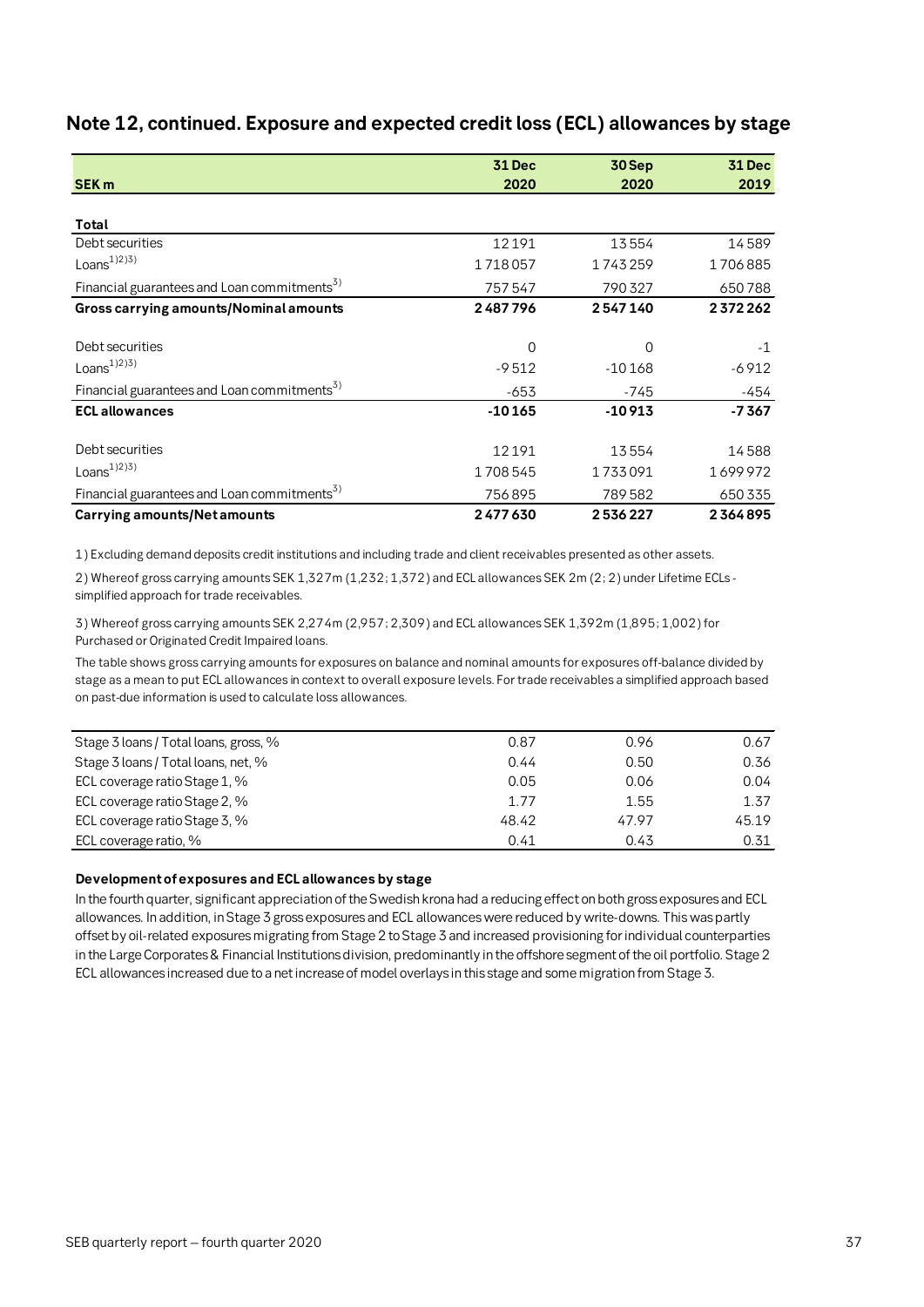# **Note 12, continued. Exposure and expected credit loss (ECL) allowances by stage**

#### **Measurement of ECL allowances**

SEB uses models and expert credit judgement (ECJ) for calculating ECL allowances. The degree of judgement depends on model outcome, materiality and information available and ECJ may be applied to incorporate factors not captured by the models. In the fourth quarter 2020, ECJ was used to estimate model overlays to capture potential negative effects on the asset quality arising from the uncertain economic outlook in light of the Covid-19-pandemic.The model overlays were determined through top-down scenario analysis combined with bottom-up customer analysis of larger corporate customers in the LC&FI, C&PC and Baltics divisions and exposed sector analysis for other customer segments.

#### **Significant increase in credit risk (SICR)**

SEB uses both quantitative and qualitative indicators for determining significant increase in credit risk. Following the Covid-19 pandemic, governments have enabled measures to support corporates and private individuals, including amortisation exemptions for household mortgages. In line with the SFSA's recommendations, such measures do not automatically trigger a significant increase in credit risk, and thereby a transfer to stage 2 and increased ECL allowances, under EBA's guidelines.

#### **Key macroeconomic variable assumptions for calculating ECL allowances**

Macroeconomic forecasts made by SEB Economic Research are used as the basis for the forward-looking information incorporated in the ECL measurement. Three scenarios – base, positive and negative - and their probability weightings are reviewed every quarter, or more frequently when appropriate due to rapid or significant changes in the economic environment.

The three scenarios that are currently used are based on different assumptions around how rapidly economies will reopen following the pandemic, which may depend both on strategic trade-offs between medical and economic aspects, but also on the continued spread of the coronavirus and the vaccination process. The base scenario assumes that the world must go through the winter without mass vaccinations and the risk of a worsening pandemic situation. Large scale vaccination is assumed to be available during the second half of 2021, reducing the need for restrictions.

The table below sets out the key assumptions of the base case scenario, used for estimating ECL allowances as of 31 December 2020. A further description of the scenarios is available in SEB's Nordic Outlook from November 2020.

| <b>Base scenario assumptions</b>         | 2021            | 2022            | 2023            |
|------------------------------------------|-----------------|-----------------|-----------------|
| Global GDP growth                        | 5.1%            | 3.9%            | 3.9%            |
| OECD GDP growth                          | 3.8%            | $3.4\%$         | 2.8%            |
| Sweden                                   |                 |                 |                 |
| GDP growth                               | 2.7%            | $4.4\%$         | 2.8%            |
| Household consumption expenditure growth | 2.5%            | $3.6\%$         | 2.7%            |
| Interest rate (STIBOR)                   | $-0.1%$         | $-0.1\%$        | $-0.1%$         |
| Residential real estate price growth     | 2.0%            | $2.0\%$         | 2.0%            |
| <b>Baltic countries</b>                  |                 |                 |                 |
| GDP growth                               | $3.0\% - 4.3\%$ | $3.3\% - 3.5\%$ | 3.5%            |
| Household consumption expenditure growth | $3.9\% - 5.7\%$ | $3.1\% - 3.5\%$ | $3.0\% - 3.5\%$ |
| Inflation rate                           | $1.8\% - 2.0\%$ | $2.3\% - 2.4\%$ | 2.5%            |
| Nominal wage growth                      | $2.1\% - 4.7\%$ | $4.5\% - 6.0\%$ | $4.5\% - 5.0\%$ |

The positive scenario assumes that large scale vaccinations start early 2021 and are more effective or that economic policy stimulus is more effective than estimated. The negative scenario reflects the risk that the pandemic will take off again during the winter in such a severe way and that vaccines are not as effective so that extensive new lockdowns and tougher restrictions are necessary resulting in a direct effect on GDP and a severe negative impact on confidence both in the real economy and in financial markets.

In the calculation of ECL allowances as of 31 December 2020, the probabilities of the three scenarios were 55 per cent for the base scenario, 20 per cent for the positive scenario, and 25 per cent for the negative scenario.

Should the positive and negative scenarios be assigned 100 per cent probability, the model calculated ECL allowances would decrease by 4 per cent and increase by 5 per cent respectively compared to the probability-weighted calculation.

SEB's measurement of ECL allowances and related assumptions according to IFRS 9 can be found on pages 88-89 and 122-123 in the Annual Report 2019.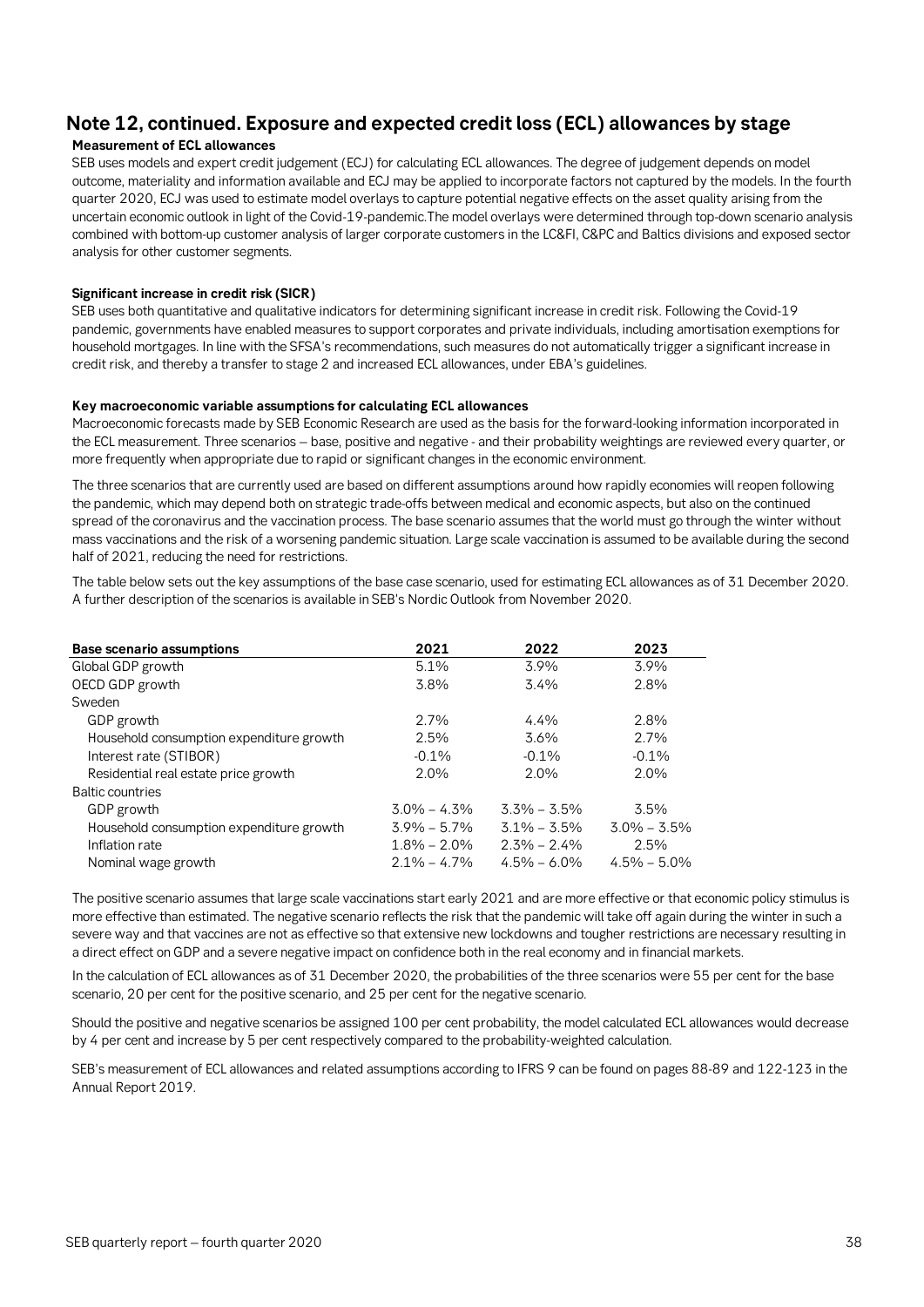# <span id="page-38-0"></span>**Note 13 Movements in allowances for expected credit losses (ECL)**

|                                                                         | Stage 1        |                | Stage 3<br>(credit impaired/ |              |
|-------------------------------------------------------------------------|----------------|----------------|------------------------------|--------------|
|                                                                         | (12-month      | <b>Stage 2</b> | lifetime                     |              |
| SEK <sub>m</sub>                                                        | ECL)           | (lifetime ECL) | ECL)                         | <b>Total</b> |
| <b>Loans and Debt securities</b>                                        |                |                |                              |              |
| ECL allowance as of 31 December 2019                                    | 644            | 1058           | 5 2 1 1                      | 6913         |
| New and derecognised financial assets, net                              | 300            | $-287$         | 846                          | 860          |
| Changes due to change in credit risk                                    | 99             | 428            | 4224                         | 4751         |
| Changes due to modifications                                            | 2              | 39             | $\mathbf{1}$                 | 41           |
| Changes due to methodology change                                       | $-35$          | 51             | $-2$                         | 14           |
| Decreases in ECL allowances due to write-offs                           |                |                | $-2364$                      | $-2364$      |
| Exchange rate differences                                               | $-37$          | $-82$          | $-585$                       | $-704$       |
| ECL allowance as of 31 December 2020                                    | 972            | 1 2 0 8        | 7331                         | 9512         |
|                                                                         |                |                |                              |              |
| <b>Financial guarantees and Loan commitments</b>                        |                |                |                              |              |
| ECL allowance as of 31 December 2019                                    | 189            | 127            | 138                          | 454          |
| New and derecognised financial assets, net                              | 77             | $-50$          | $-173$                       | $-147$       |
| Changes due to change in credit risk                                    | 42             | 102            | 271                          | 415          |
| Changes due to methodology change                                       | $-33$          | 9              | $\Omega$                     | $-23$        |
| Exchange rate differences                                               | $-15$          | $-12$          | $-18$                        | $-45$        |
| ECL allowance as of 31 December 2020                                    | 260            | 176            | 218                          | 653          |
|                                                                         |                |                |                              |              |
| Total Loans, Debt securities, Financial guarantees and Loan commitments |                |                |                              |              |
| ECL allowance as of 31 December 2019                                    | 832            | 1 1 8 5        | 5349                         | 7367         |
| New and derecognised financial assets, net                              | 377            | $-337$         | 673                          | 713          |
| Changes due to change in credit risk                                    | 141            | 530            | 4495                         | 5166         |
| Changes due to modifications                                            | $\overline{2}$ | 39             | $\mathbf{1}$                 | 41           |
| Changes due to methodology change                                       | $-68$          | 61             | $-2$                         | -9           |
| Decreases in ECL allowances due to write-offs                           |                |                | $-2364$                      | $-2364$      |
| Exchange rate differences                                               | $-52$          | $-94$          | $-603$                       | $-750$       |
| ECL allowance as of 31 December 2020                                    | 1232           | 1384           | 7549                         | 10 165       |

SEB's measurement of ECL allowances and related assumptions according to IFRS 9 can be found on pages 88-89 and 122-123 in the Annual Report 2019.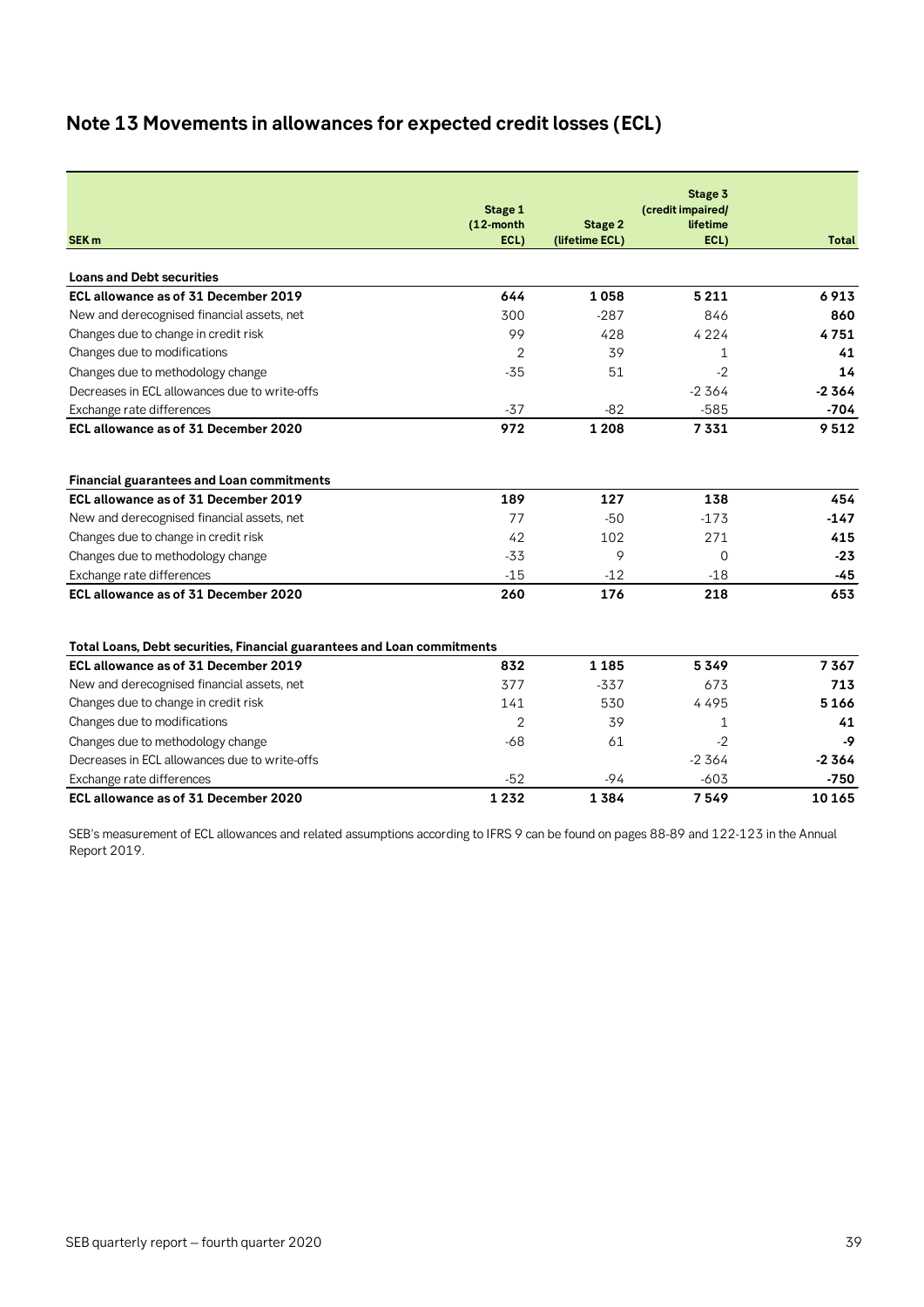# <span id="page-39-0"></span>**Note 14 Loans and expected credit loss (ECL) allowances by industry**

|                                                                         |                    |                               |                                   |                    |                  |                       |                    |                    | <b>Net carrying</b> |
|-------------------------------------------------------------------------|--------------------|-------------------------------|-----------------------------------|--------------------|------------------|-----------------------|--------------------|--------------------|---------------------|
|                                                                         |                    | <b>Gross carrying amounts</b> |                                   |                    |                  | <b>ECL allowances</b> |                    |                    | amount              |
|                                                                         | Stage 1            |                               | Stage 3<br>(credit                |                    | Stage 1          |                       | Stage 3<br>(credit |                    |                     |
|                                                                         | (12-month          | Stage 2                       | impaired/                         |                    | (12-month        | Stage 2               | impaired/          |                    |                     |
| SEK <sub>m</sub>                                                        |                    |                               | ECL) (lifetime ECL) lifetime ECL) | <b>Total</b>       |                  | ECL) (lifetime ECL)   | lifetime ECL)      | <b>Total</b>       | <b>Total</b>        |
|                                                                         |                    |                               |                                   |                    |                  |                       |                    |                    |                     |
| 31 Dec 2020<br><b>Banks</b>                                             | 86 112             | 1917                          | 14                                | 88043              | -6               | $-2$                  | -4                 | $-12$              | 88031               |
|                                                                         |                    |                               |                                   |                    |                  |                       |                    |                    |                     |
| Finance and insurance                                                   | 109 335            | 653                           | 25                                | 110014             | $-43$            | -4                    | $-7$               | $-54$              | 109959              |
| Wholesale and retail                                                    | 69523              | 2 2 1 5                       | 459                               | 72 196             | $-99$            | $-65$                 | $-198$             | $-362$             | 71835               |
| Transportation                                                          | 28 916             | 1671                          | 227                               | 30814              | -36              | $-49$                 | $-74$              | $-159$             | 30 656              |
| Shipping                                                                | 42 697             | 2895                          | 1480                              | 47073              | $-10$            | $-20$                 | $-530$             | $-560$             | 46513               |
| Business and household services                                         | 132841             | 6834                          | 1559                              | 141 234            | $-167$           | $-237$                | $-759$             | $-1164$            | 140070              |
| Construction                                                            | 10736              | 706                           | 356                               | 11799              | $-20$            | -35                   | $-188$             | $-243$             | 11555               |
| Manufacturing                                                           | 83313              | 3381                          | 2779                              | 89473              | $-89$            | $-98$                 | $-1372$            | $-1559$            | 87914               |
| Agriculture, forestry and fishing                                       | 22 5 5 8           | 916                           | 117                               | 23591              | $-19$            | $-13$                 | $-29$              | $-61$              | 23530               |
| Mining, oil and gas extraction                                          | 16797              | 1498                          | 4963                              | 23 258             | -8               | $-205$                | $-2873$            | $-3086$            | 20172               |
| Electricity, gas and water supply                                       | 45 216             | 608                           | 175                               | 46 000             | $-21$            | $-26$                 | $-85$              | $-131$             | 45869               |
| Other                                                                   | 44592              | 3034                          | 232                               | 47859              | $-33$            | $-34$                 | $-93$              | $-161$             | 47 698              |
| Corporates                                                              | 606 524            | 24 412                        | 12373                             | 643 310            | -546             | -785                  | $-6209$            | $-7539$            | 635771              |
|                                                                         |                    |                               |                                   |                    |                  |                       |                    |                    |                     |
| Commercial real estate management<br>Residential real estate management | 158 927<br>125844  | 3343<br>1528                  | 410<br>27                         | 162 680<br>127 399 | $-72$<br>-36     | -49<br>-6             | $-127$<br>0        | $-248$<br>-42      | 162432<br>127 357   |
| <b>Real Estate Management</b>                                           | 284771             | 4871                          | 437                               | 290 079            | $-108$           | $-55$                 | $-127$             | $-290$             | 289789              |
|                                                                         |                    |                               |                                   |                    |                  |                       |                    |                    |                     |
| Housing co-operative associations                                       | 55884              | 6615                          | 3                                 | 62 501             | 0                | 0                     | $-2$               | -2                 | 62498               |
| <b>Public Administration</b>                                            | 14989              | 72                            | 1                                 | 15061              | -1               | -4                    | $-1$               | -5                 | 15056               |
| Household mortgages                                                     | 554 967            | 20445                         | 971                               | 576 383            | $-86$            | $-154$                | $-307$             | $-547$             | 575836              |
| Other                                                                   | 38 1 7 6           | 3414                          | 1090                              | 42 680             | $-226$           | -209                  | $-682$             | $-1117$            | 41563               |
| Households                                                              | 593143             | 23859                         | 2062                              | 619063             | $-313$           | -363                  | -988               | $-1664$            | 617399              |
| <b>TOTAL</b>                                                            | 1641422            | 61745                         | 14890                             | 1718057            | -972             | $-1208$               | $-7331$            | $-9512$            | 1708545             |
|                                                                         |                    |                               |                                   |                    |                  |                       |                    |                    |                     |
| 31 Dec 2019<br><b>Banks</b>                                             | 64952              | 1665                          | 0                                 | 66 617             | -5               | $-2$                  | $\mathbf 0$        | $-7$               | 66 610              |
|                                                                         |                    |                               |                                   |                    |                  |                       |                    |                    |                     |
| Finance and insurance                                                   | 111 610            | 960                           | 57                                | 112627             | $-33$            | $-10$                 | $-5$               | $-49$              | 112579              |
| Wholesale and retail                                                    | 78 052             | 3080                          | 1092                              | 82 2 2 4           | -48              | -38                   | $-706$             | $-792$             | 81 433              |
| Transportation                                                          | 35 169             | 581                           | 41                                | 35791              | $-17$            | $-4$                  | $-14$              | $-35$              | 35757               |
| Shipping                                                                | 54 975             | 1871                          | 1771                              | 58 616             | $-24$            | $-11$                 | $-669$             | $-704$             | 57912               |
| Business and household services                                         | 136838             | 9673                          | 843                               | 147 354            | $-154$           | $-408$                | $-421$             | $-983$             | 146 372             |
| Construction                                                            | 11 201             | 1083                          | 201                               | 12484              | $-8$             | $-9$                  | $-83$              | $-101$             | 12 384              |
| Manufacturing                                                           | 97737              | 3 2 8 0                       | 2671                              | 103 688            | $-56$            | -44                   | $-1331$            | $-1431$            | 102 257             |
| Agriculture, forestry and fishing                                       | 21 654             | 1501                          | 190                               | 23 345             | $-8$             | -7                    | $-44$              | $-58$              | 23 287              |
| Mining, oil and gas extraction                                          | 26 608             | 5695                          | 1343                              | 33 645             | $-12$            | -53                   | $-558$             | $-624$             | 33021               |
| Electricity, gas and water supply                                       | 43 940             | 407                           | 211                               | 44558              | $-17$            | -34                   | $-78$              | $-129$             | 44429               |
| Other                                                                   | 39 564             | 2762                          | 151                               | 42 477             | $-22$            | -46                   | $-49$              | $-117$             | 42 360              |
| Corporates                                                              | 657 347            | 30894                         | 8571                              | 696812             | -398             | -666                  | -3959              | -5022              | 691789              |
| Commercial real estate management                                       | 150747             | 2 2 8 7                       | 377                               | 153 410            | $-14$            | $-12$                 | $-140$             | $-166$             | 153244              |
| Residential real estate management                                      | 114923             | 1804                          | 48                                | 116775             | -8               | $-1$                  | -1                 | $-10$              | 116 765             |
| <b>Real Estate Management</b>                                           | 265 670            | 4091                          | 425                               | 270 186            | $-22$            | $-13$                 | $-141$             | $-176$             | 270009              |
| Housing co-operative associations                                       | 52 598             | 7410                          | 3                                 | 60011              | 0                | 0                     | $\mathbf{-2}$      | -3                 | 60008               |
| <b>Public Administration</b>                                            | 15 2 8 4           | 276                           | 53                                | 15613              | $-1$             | -4                    | $-2$               | -6                 | 15607               |
|                                                                         |                    |                               |                                   |                    |                  |                       |                    |                    |                     |
| Household mortgages                                                     | 527 100            | 22765                         | 1 1 3 7                           | 551 003            | $-49$            | $-136$                | $-360$             | $-546$             | 550 457             |
| Other<br>Households                                                     | 40 0 79<br>567 179 | 5358<br>28 1 24               | 1 2 0 7<br>2344                   | 46 644<br>597 646  | $-167$<br>$-216$ | -239<br>$-375$        | $-747$<br>$-1107$  | $-1153$<br>$-1698$ | 45491<br>595948     |
|                                                                         |                    |                               |                                   |                    |                  |                       |                    |                    |                     |
| <b>TOTAL</b>                                                            | 1623030            | 72459                         | 11396                             | 1706885            | -643             | -1 059                | $-5212$            | -6913              | 1699972             |

The tables above show only the exposures and ECL allowances for Loans and excludes Debt securities, Financial guarantees and Loan commitments. Loans are excluding demand deposits from credit institutions and including trade and client receivables presented as other assets.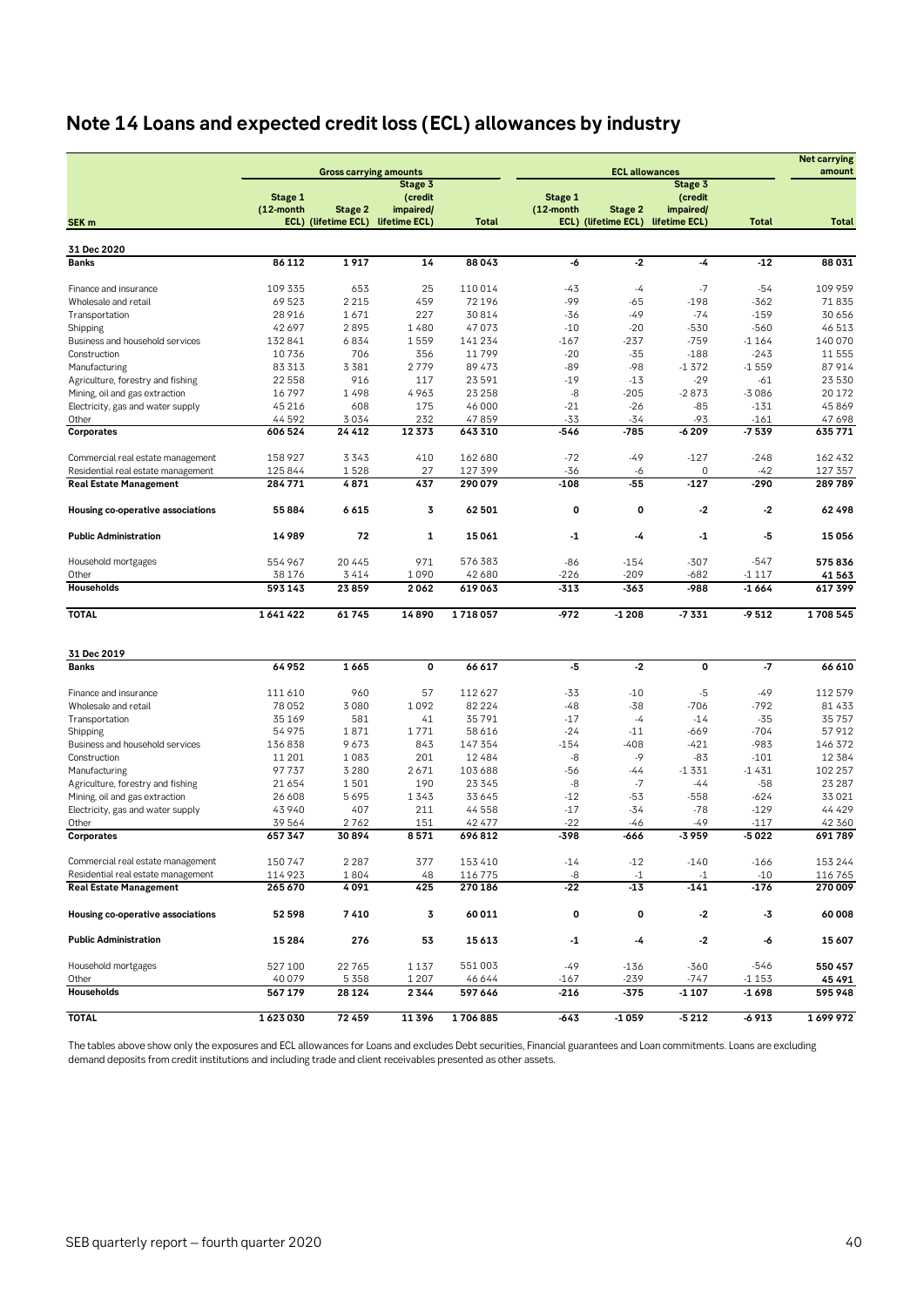# <span id="page-40-0"></span>**SEB consolidated situation**

# <span id="page-40-1"></span>**Note 15 Capital adequacy analysis**

| SEK <sub>m</sub>                                                             | 31 Dec 2020 | 30 Sep 2020   | 31 Dec 2019 |
|------------------------------------------------------------------------------|-------------|---------------|-------------|
|                                                                              |             |               |             |
| Own funds                                                                    |             |               |             |
| Common Equity Tier 1 capital                                                 | 152124      | 144934        | 131 155     |
| Tier 1 capital                                                               | 164 403     | 158 417       | 155 398     |
| Total own funds                                                              | 181835      | 176713        | 173 382     |
| Own funds requirement                                                        |             |               |             |
| Risk exposure amount                                                         | 725 560     | 746 308       | 745 637     |
| Expressed as own funds requirement                                           | 58045       | 59705         | 59 651      |
| Common Equity Tier 1 capital ratio                                           | 21.0%       | 19.4%         | 17.6%       |
| Tier 1 capital ratio                                                         | 22.7%       | 21.2%         | 20.8%       |
| Total capital ratio                                                          | 25.1%       | 23.7%         | 23.3%       |
| Own funds in relation to own funds requirement                               | 3.13        | 2.96          | 2.91        |
| Regulatory Common Equity Tier 1 capital requirement including buffer         | 11.1%       | 10.1%         | 11.5%       |
| of which capital conservation buffer requirement                             | 2.5%        | 2.5%          | 2.5%        |
| of which systemic risk buffer requirement                                    | 3.0%        | 3.0%          | 3.0%        |
| of which other systemically important institution buffer requirement (O-SII) | 1.0%        |               |             |
| of which countercyclical capital buffer requirement                          | 0.1%        | 0.1%          | 1.5%        |
| Common Equity Tier 1 capital available to meet buffer <sup>1)</sup>          | 16.5%       | 14.9%         | 13.1%       |
| Leverage ratio                                                               |             |               |             |
| Exposure measure for leverage ratio calculation                              | 3226866     | 3 4 2 2 0 3 5 | 3063481     |
| of which on balance sheet items                                              | 2678521     | 2861659       | 2554625     |
| of which off balance sheet items                                             | 548 345     | 560 376       | 508 856     |
| Leverage ratio                                                               | 5.1%        | 4.6%          | 5.1%        |
|                                                                              |             |               |             |

 $1)$  CET1 ratio excluding buffers and minimum capital requirement of 4.5%.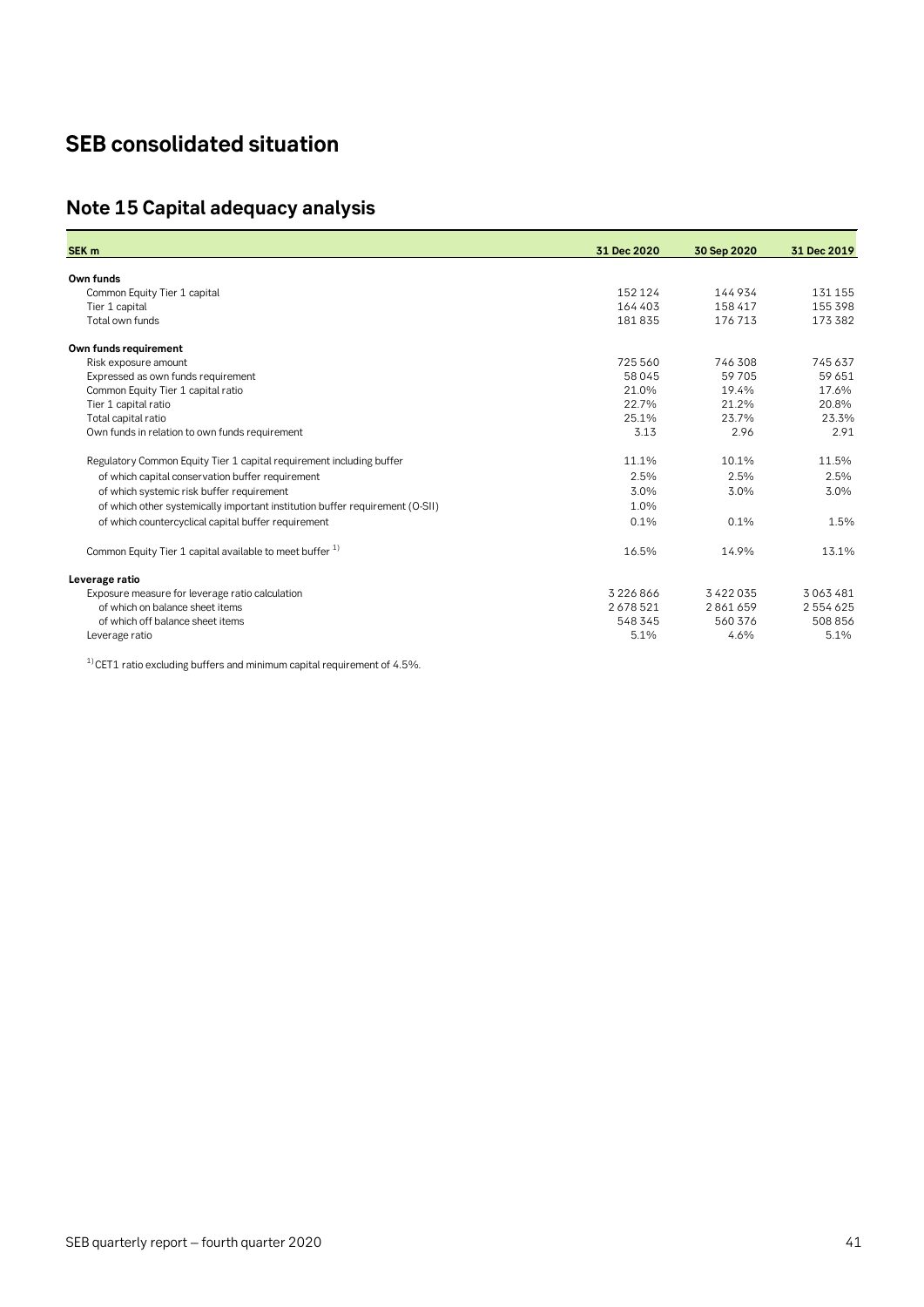# <span id="page-41-0"></span>**Note 16 Own funds**

| SEK <sub>m</sub>                                                                                  | 31 Dec 2020 | 30 Sep 2020 | 31 Dec 2019 |
|---------------------------------------------------------------------------------------------------|-------------|-------------|-------------|
|                                                                                                   |             |             |             |
| Shareholders equity according to balance sheet 1)                                                 | 171943      | 165625      | 155700      |
| Accrued dividend                                                                                  | $-8864$     | $-10183$    | $-13517$    |
| Deconsolidation of insurance companies and other foreseeable charges                              | $-988$      | $-936$      | $-558$      |
| Common Equity Tier 1 capital before regulatory adjustments <sup>2)</sup>                          | 162091      | 154505      | 141626      |
| Additional value adjustments                                                                      | $-894$      | $-1071$     | $-1033$     |
| Goodwill                                                                                          | $-4378$     | $-4390$     | $-4471$     |
| Intangible assets                                                                                 | $-1557$     | $-2136$     | $-2217$     |
| Deferred tax assets that rely on future profitability                                             | $-11$       | -8          |             |
| Fair value reserves related to gains or losses on cash flow hedges                                | 47          | 57          | $-15$       |
| Negative amounts resulting from the calculation of expected loss amounts                          | $\Omega$    | $-101$      | $-816$      |
| Gains or losses on liabilities valued at fair value resulting from changes in own credit standing | 3           | 14          | 19          |
| Defined-benefit pension fund assets                                                               | $-3008$     | $-1776$     | $-1761$     |
| Direct and indirect holdings of own CET1 instruments                                              | $-169$      | $-159$      | $-176$      |
| Total regulatory adjustments to Common Equity Tier 1                                              | $-9967$     | $-9572$     | $-10471$    |
| <b>Common Equity Tier 1 capital</b>                                                               | 152 124     | 144934      | 131 155     |
| Additional Tier 1 instruments                                                                     | 12 2 7 9    | 13484       | 24 2 4 3    |
| <b>Tier 1 capital</b>                                                                             | 164 403     | 158 417     | 155 398     |
| Tier 2 instruments                                                                                | 18606       | 19497       | 19326       |
| Net provisioning amount for IRB-reported exposures                                                | 476         | 449         | 309         |
| Holdings of Tier 2 instruments in financial sector entities                                       | $-1650$     | $-1650$     | $-1650$     |
| Tier 2 capital                                                                                    | 17432       | 18 2 9 5    | 17985       |
| <b>Total own funds</b>                                                                            | 181835      | 176713      | 173382      |

 $^{\rm 1)}$  The Swedish Financial Supervisory Authority has approved SEB's application to use the quarterly net profit in measuring own funds on condition that the responsible auditors have reviewed the surplus and that the surplus is calculated in accordance with applicable accounting frameworks.

 $^{2)}$  The Common Equity Tier 1 capital is presented on a consolidated basis, and differs from total equity according to IFRS. The insurance business contribution to equity is excluded.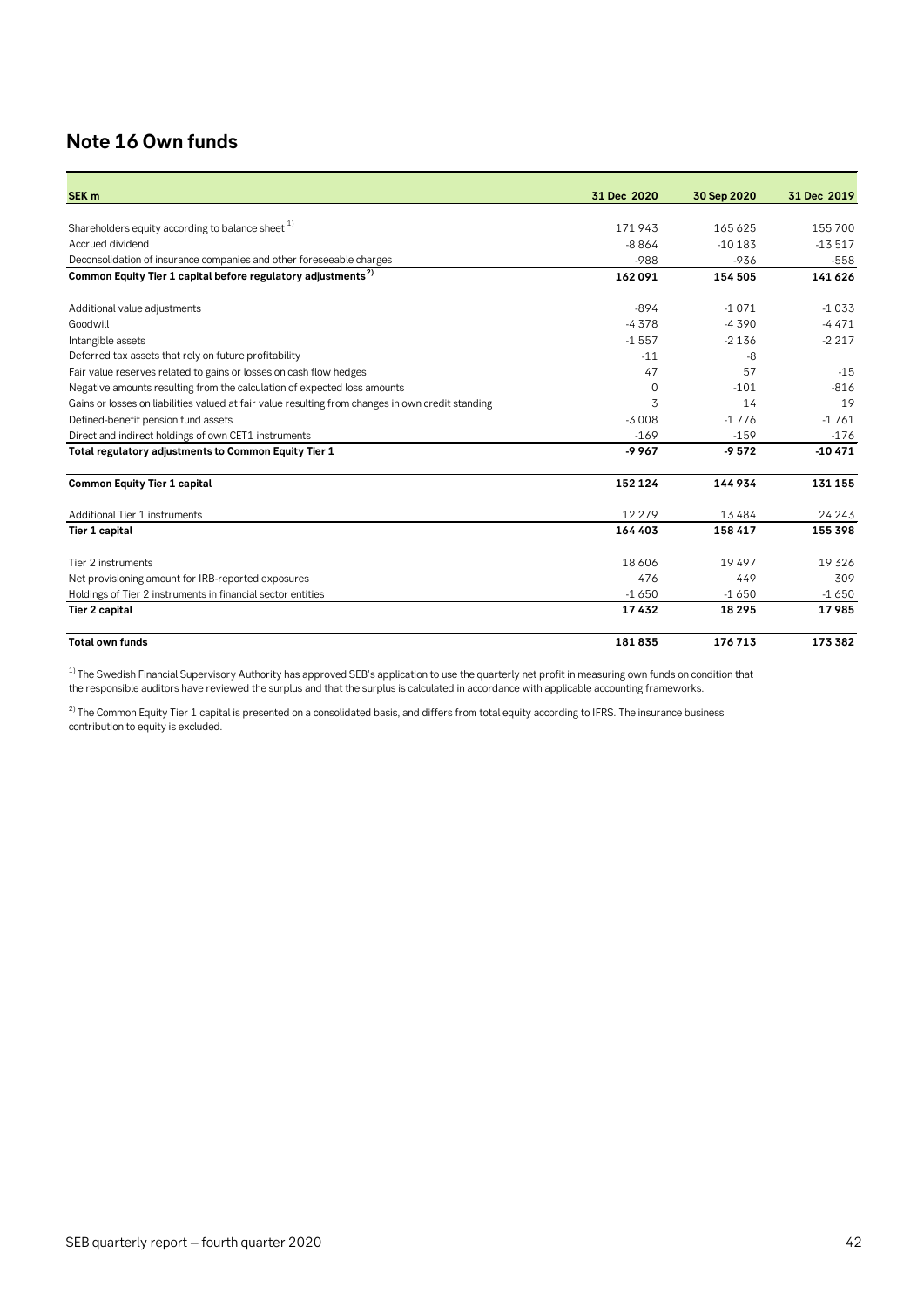# <span id="page-42-0"></span>**Note 17 Risk exposure amount**

| SEK <sub>m</sub>                                                  | 31 Dec 2020          |                           | 30 Sep 2020          |                           | 31 Dec 2019          |                           |  |
|-------------------------------------------------------------------|----------------------|---------------------------|----------------------|---------------------------|----------------------|---------------------------|--|
|                                                                   | <b>Risk exposure</b> | Own funds                 | <b>Risk exposure</b> | Own funds                 | <b>Risk exposure</b> | Own funds                 |  |
| Credit risk IRB approach                                          | amount               | requirement <sup>1)</sup> | amount               | requirement <sup>1)</sup> | amount               | requirement <sup>1)</sup> |  |
| Exposures to central governments or central banks                 | 13893                | 1 1 1 1                   | 14512                | 1 1 6 1                   | 12 2 8 3             | 983                       |  |
| Exposures to institutions                                         | 46522                | 3722                      | 46 465               | 3717                      | 54 4 21              | 4354                      |  |
| Exposures to corporates                                           | 342199               | 27376                     | 364062               | 29125                     | 369 055              | 29524                     |  |
| Retail exposures                                                  | 63740                | 5099                      | 64 981               | 5198                      | 67 255               | 5380                      |  |
| of which secured by immovable property                            | 40817                | 3265                      | 41 3 2 9             | 3306                      | 39 616               | 3169                      |  |
| of which retail SME                                               | 5278                 | 422                       | 5478                 | 438                       | 7094                 | 567                       |  |
| of which other retail exposures                                   | 17644                | 1412                      | 18174                | 1454                      | 20546                | 1644                      |  |
| Securitisation positions                                          | 1973                 | 158                       | 2259                 | 181                       | 1195                 | 96                        |  |
| <b>Total IRB approach</b>                                         | 468326               | 37466                     | 492 280              | 39 382                    | 504 210              | 40337                     |  |
| Credit risk standardised approach                                 |                      |                           |                      |                           |                      |                           |  |
| Exposures to central governments or central banks                 | 966                  | 77                        | 381                  | 31                        | 1361                 | 109                       |  |
| Exposures to institutions                                         | 909                  | 73                        | 904                  | 72                        | 1 0 5 7              | 85                        |  |
| Exposures to corporates                                           | 4905                 | 392                       | 5694                 | 456                       | 6505                 | 520                       |  |
| Retail exposures                                                  | 13528                | 1082                      | 13464                | 1077                      | 13691                | 1095                      |  |
| Exposures secured by mortgages on immovable property              | 1935                 | 155                       | 1893                 | 151                       | 2 2 7 8              | 182                       |  |
| Exposures in default                                              | 52                   | 4                         | 80                   | 6                         | 82                   | $\overline{7}$            |  |
| Exposures associated with particularly high risk                  | 1043                 | 83                        | 1017                 | 81                        | 933                  | 75                        |  |
| Exposures in the form of collective investment undertakings (CIU) | 57                   | 5                         | 57                   | 5                         | 58                   | 5                         |  |
| Equity exposures                                                  | 4139                 | 331                       | 4125                 | 330                       | 3589                 | 287                       |  |
| Other items                                                       | 10327                | 826                       | 10814                | 865                       | 10735                | 859                       |  |
| <b>Total standardised approach</b>                                | 37860                | 3029                      | 38 4 29              | 3074                      | 40 290               | 3223                      |  |
| <b>Market risk</b>                                                |                      |                           |                      |                           |                      |                           |  |
| Trading book exposures where internal models are applied          | 28088                | 2247                      | 23 2 3 3             | 1859                      | 21 195               | 1696                      |  |
| Trading book exposures applying standardised approaches           | 8742                 | 699                       | 10777                | 862                       | 6913                 | 553                       |  |
| <b>Total market risk</b>                                          | 36830                | 2946                      | 34009                | 2721                      | 28 107               | 2249                      |  |
| Other own funds requirements                                      |                      |                           |                      |                           |                      |                           |  |
| Operational risk advanced measurement approach                    | 50 483               | 4039                      | 50421                | 4034                      | 47 444               | 3796                      |  |
| Settlement risk                                                   | 3                    | $\Omega$                  | $\mathbf{1}$         | $\Omega$                  | $\Omega$             | $\Omega$                  |  |
| Credit value adjustment                                           | 7336                 | 587                       | 8519                 | 682                       | 7932                 | 635                       |  |
| Investment in insurance business                                  | 16633                | 1331                      | 16633                | 1331                      | 16 633               | 1331                      |  |
| Other exposures                                                   | 5237                 | 419                       | 4234                 | 339                       | 4870                 | 390                       |  |
| Additional risk exposure amount <sup>2)</sup>                     | 102851               | 8228                      | 101782               | 8143                      | 96 151               | 7692                      |  |
| Total other own funds requirements                                | 182544               | 14 6 0 4                  | 181590               | 14527                     | 173030               | 13842                     |  |
| Total                                                             | 725 560              | 58045                     | 746 308              | 59705                     | 745637               | 59 651                    |  |

 $1)$  Own funds requirement 8% of risk exposure amount according to Regulation (EU) No 575/2013 (CRR).

 $^{2)}$ Additional risk exposure amount according to Article 458, Regulation (EU) No 575/2013 (CRR), for risk-weight floors in the Swedish mortgage portfolio.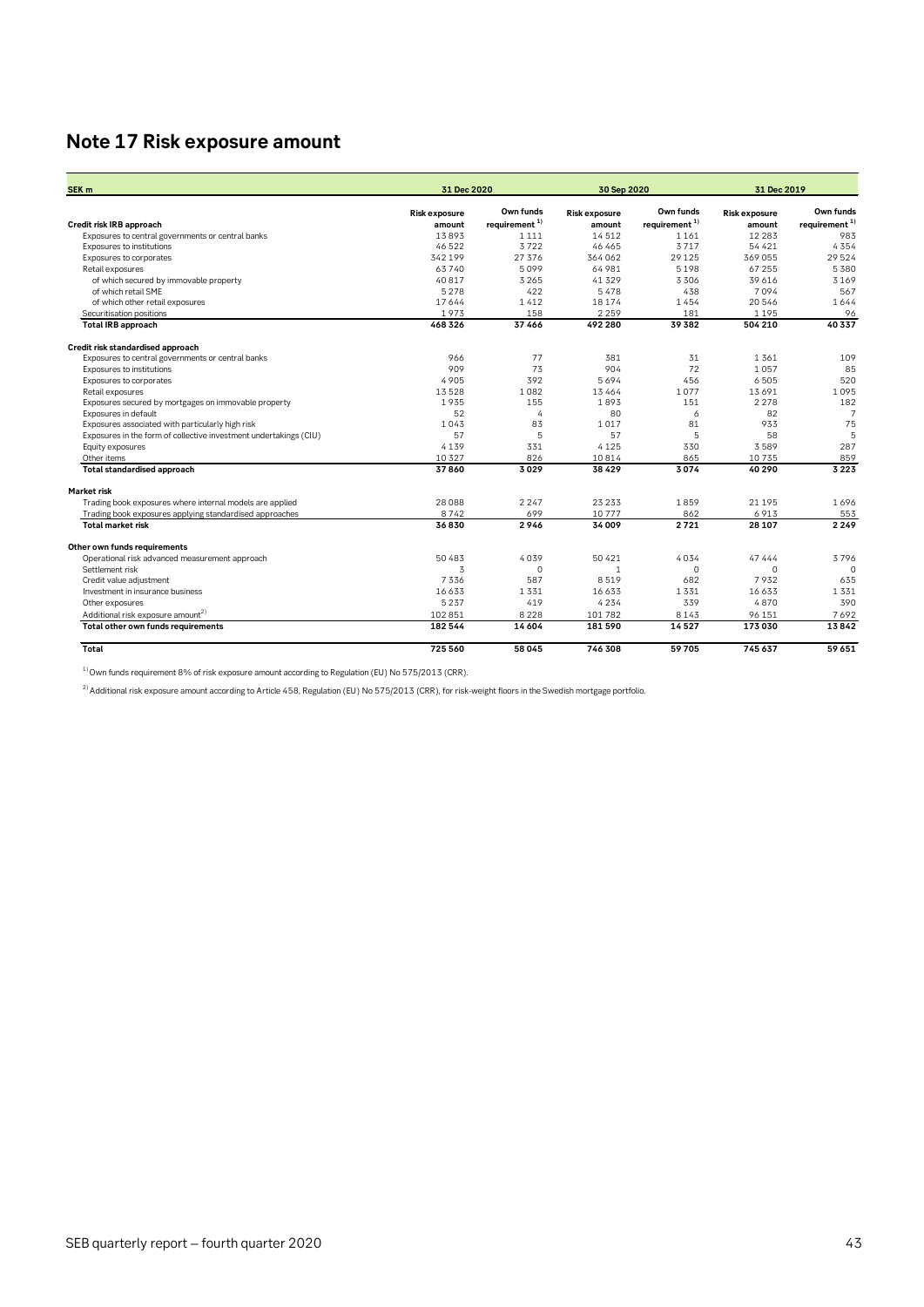# <span id="page-43-0"></span>**Note 18 Average risk-weight**

The following table summarises average risk-weights (risk exposure amount divided by exposure at default, EAD) for exposures, where the risk exposure amount is calculated according to the internal ratings based (IRB) approach. Repos and securities lending transactions are excluded from the analysis, since they carry low risk-weights, and can vary considerably in volume, thus making numbers less comparable.

| IRB reported credit exposures (less repos and securities lending) |             |             |             |
|-------------------------------------------------------------------|-------------|-------------|-------------|
| Average risk-weight                                               | 31 Dec 2020 | 30 Sep 2020 | 31 Dec 2019 |
|                                                                   |             |             |             |
| Exposures to central governments or central banks                 | 2.9%        | 2.7%        | $3.7\%$     |
| Exposures to institutions                                         | 21.7%       | 21.4%       | 24.9%       |
| Exposures to corporates                                           | 27.5%       | 28.1%       | 30.2%       |
| Retail exposures                                                  | 9.4%        | 9.6%        | 10.3%       |
| of which secured by immovable property                            | $6.7\%$     | 6.8%        | 6.9%        |
| of which retail SME                                               | 49.6%       | 50.7%       | 57.3%       |
| of which other retail exposures                                   | 29.6%       | 30.3%       | 31.8%       |
| Securitisation positions                                          | 16.4%       | 16.9%       | 9.6%        |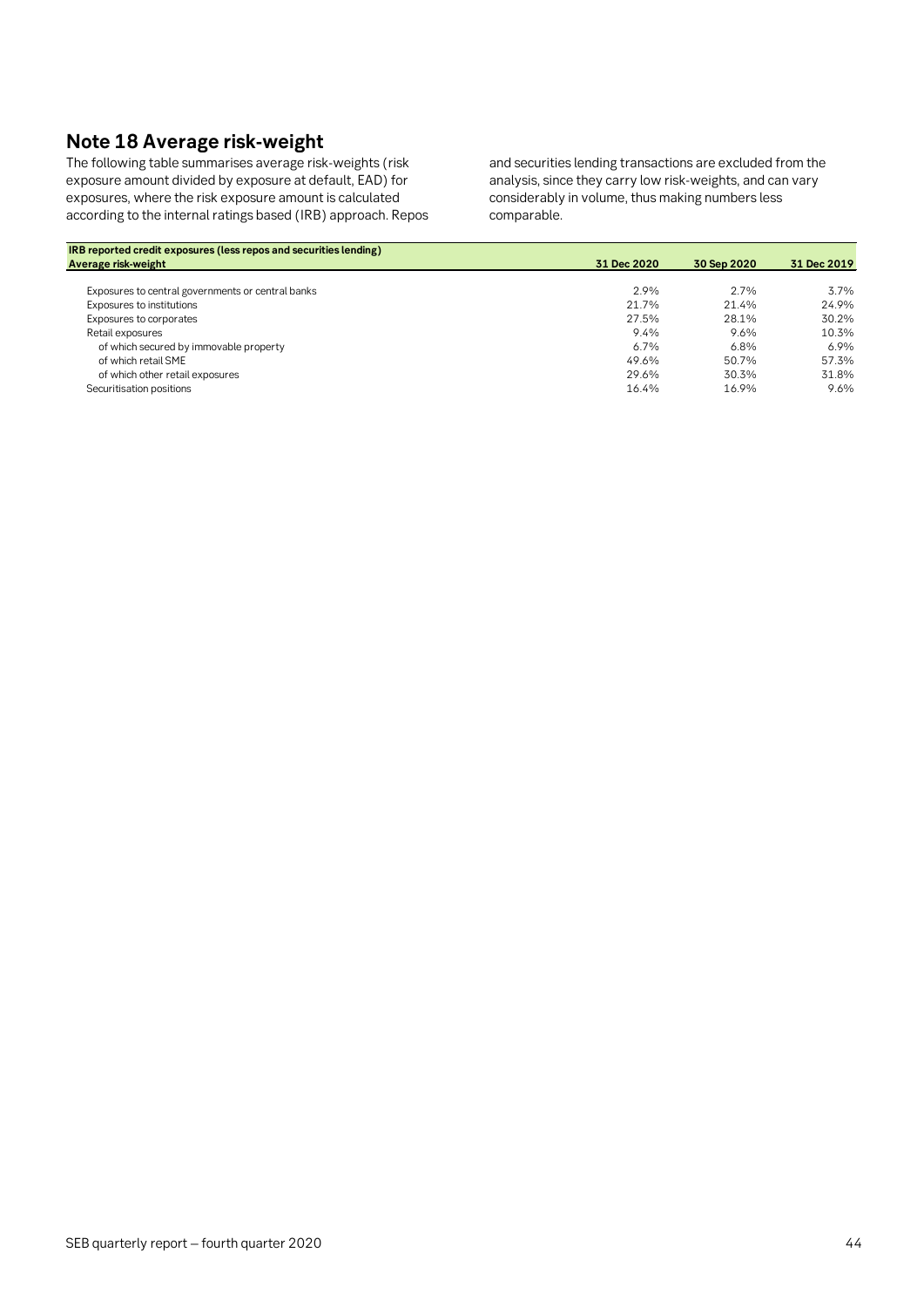# <span id="page-44-0"></span>**Skandinaviska Enskilda Banken AB (publ) – parent company**

#### <span id="page-44-1"></span>**Income statement**

| In accordance with FSA regulations        | Q <sub>4</sub> | Q3      |                | Q4       |               |          | Jan-Dec  |       |
|-------------------------------------------|----------------|---------|----------------|----------|---------------|----------|----------|-------|
| <b>SEK m</b>                              | 2020           | 2020    | %              | 2019     | %             | 2020     | 2019     | $\%$  |
| Interest income                           | 7322           | 7376    | $-1$           | 8744     | $-16$         | 31 460   | 34826    | $-10$ |
| Leasing income                            | 1317           | 1312    | $\overline{O}$ | 1459     | $-10$         | 5365     | 5792     | $-7$  |
| Interest expense                          | $-1864$        | $-2220$ | $-16$          | $-4213$  | $-56$         | $-11118$ | $-17217$ | $-35$ |
| <b>Dividends</b>                          | 1895           | 607     |                | 748      | 153           | 3 1 2 1  | 5168     | -40   |
| Fee and commission income                 | 3595           | 3142    | 14             | 3585     | 0             | 13734    | 13544    | 1     |
| Fee and commission expense                | $-697$         | $-690$  | $\mathcal{I}$  | $-750$   | $-7$          | $-3036$  | $-3083$  | $-2$  |
| Net financial income                      | 1464           | 1327    | 10             | 2 1 8 2  | $-33$         | 5297     | 5838     | $-9$  |
| Other income                              | - 50           | 157     |                | 540      |               | 411      | 1762     | -77   |
| <b>Total operating income</b>             | 12982          | 11011   | 18             | 12 2 9 6 | 6             | 45 234   | 46 631   | $-3$  |
|                                           |                |         |                |          |               |          |          |       |
| Administrative expenses                   | $-4394$        | $-3904$ | 13             | $-4345$  | $\mathcal{I}$ | $-17372$ | $-16345$ | 6     |
| Depreciation, amortisation and impairment |                |         |                |          |               |          |          |       |
| of tangible and intangible assets         | $-1378$        | $-1369$ | 1              | -1 464   | -6            | $-5683$  | $-5749$  | $-1$  |
| <b>Total operating expenses</b>           | $-5772$        | $-5272$ | 9              | $-5809$  | $-1$          | $-23055$ | $-22094$ | 4     |
| <b>Profit before credit losses</b>        | 7210           | 5739    | 26             | 6487     | 11            | 22 179   | 24 537   | -10   |
| Net expected credit losses                | $-652$         | $-1087$ | $-40$          | $-901$   | $-28$         | $-5550$  | $-2044$  | 172   |
| Impairment of financial assets            |                |         |                |          |               | $-220$   | $-741$   | -70   |
| <b>Operating profit</b>                   | 6559           | 4651    | 41             | 5586     | 17            | 16409    | 21752    | $-25$ |
|                                           |                |         |                |          |               |          |          |       |
| Appropriations                            | 1352           | 454     | 198            | 1520     | $-11$         | 2390     | 2694     | $-11$ |
| Income tax expense $^{1)}$                | $-2014$        | $-927$  | 117            | $-1657$  | 21            | $-4636$  | $-4189$  | 11    |
| Other taxes <sup>1)</sup>                 | 297            | 0       |                | 52       |               | 451      | 48       |       |
| <b>NET PROFIT</b>                         | 6193           | 4178    | 48             | 5501     | 13            | 14614    | 20 30 5  | $-28$ |

<span id="page-44-2"></span>1) Comparative numbers have been restated.

### **Statement of comprehensive income**

|                                       | Q4<br>Q <sub>3</sub><br>Q4 |         |       |      |     |        | Jan-Dec |       |
|---------------------------------------|----------------------------|---------|-------|------|-----|--------|---------|-------|
| <b>SEK m</b>                          | 2020                       | 2020    | %     | 2019 | %   | 2020   | 2019    | %     |
| <b>NET PROFIT</b>                     | 6193                       | 4178    | 48    | 5501 | 13  | 14614  | 20 305  | $-28$ |
|                                       |                            |         |       |      |     |        |         |       |
| Cash flow hedges                      | 10                         | $-11$   |       | 58   | -83 | $-62$  | $-298$  | -79   |
| Translation of foreign operations     | $-32$                      | $-17$   | 88    | - 9  |     | $-158$ | 33      |       |
| Items that may subsequently be        |                            |         |       |      |     |        |         |       |
| reclassified to the income statement: | $-22$                      | - 28    | $-21$ | 50   |     | $-220$ | $-265$  | $-17$ |
| <b>OTHER COMPREHENSIVE INCOME</b>     | $-22$                      | $-28$   | $-21$ | 50   |     | $-220$ | $-265$  | $-17$ |
| <b>TOTAL COMPREHENSIVE INCOME</b>     | 6 1 7 1                    | 4 1 5 0 | 49    | 5550 | 11  | 14394  | 20040   | $-28$ |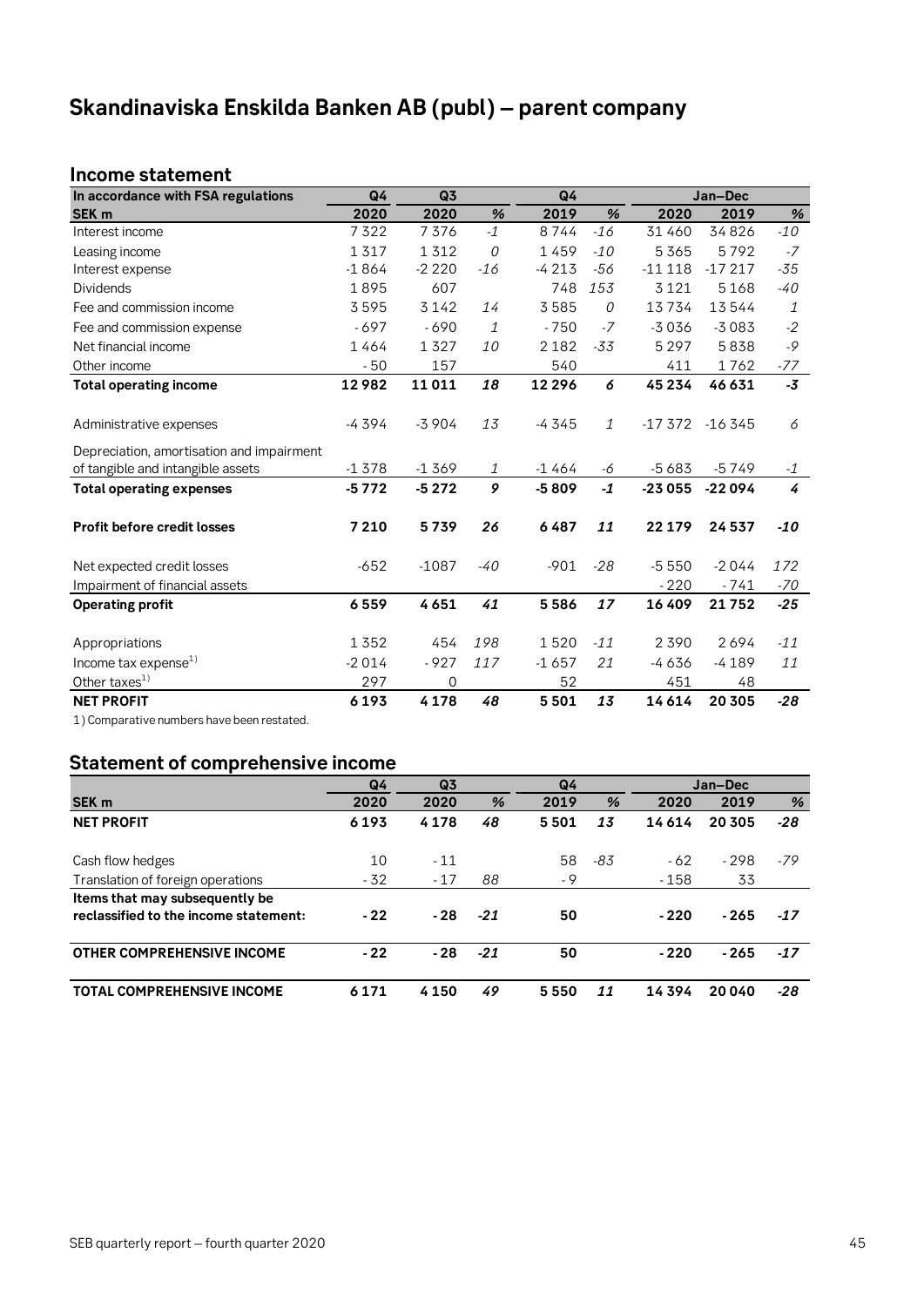# <span id="page-45-0"></span>**Balance sheet, condensed**

|                                                           | 31 Dec  | 30 Sep    | <b>31 Dec</b> |
|-----------------------------------------------------------|---------|-----------|---------------|
| <b>SEK m</b>                                              | 2020    | 2020      | 2019          |
| Cash and cash balances with central banks                 | 294 391 | 301970    | 110 104       |
| Loans to central banks                                    | 3537    | 2223      | 2904          |
| Loans to credit institutions                              | 67490   | 84 2 9 8  | 89546         |
| Loans to the public                                       | 1569310 | 1646462   | 1601243       |
| Debt securities                                           | 239928  | 328 343   | 211417        |
| Equity instruments                                        | 63825   | 49579     | 61802         |
| Derivatives                                               | 159 380 | 143279    | 135713        |
| Other assets                                              | 99 248  | 116 367   | 105 943       |
| <b>TOTAL ASSETS</b>                                       | 2497110 | 2672521   | 2318672       |
|                                                           |         |           |               |
| Deposits from central banks and credit institutions       | 147831  | 209 020   | 126891        |
| Deposits and borrowings from the public <sup>1)</sup>     | 1198833 | 1 257 943 | 973834        |
| Debt securities issued                                    | 749415  | 824 626   | 857968        |
| Short positions                                           | 30 40 9 | 33 451    | 27 343        |
| Derivatives                                               | 157529  | 124829    | 119511        |
| Other financial liabilities                               | 744     | 2050      | 2449          |
| Other liabilities                                         | 59853   | 73230     | 72 267        |
| Untaxed reserves                                          | 18628   | 19875     | 19875         |
| Equity                                                    | 133868  | 127497    | 118 535       |
| TOTAL LIABILITIES, UNTAXED RESERVES                       |         |           |               |
| <b>AND EQUITY</b>                                         | 2497110 | 2672521   | 2318672       |
| 1) Private and SME deposits covered by deposit guarantee  | 232375  | 227968    | 210576        |
| Private and SME deposits not covered by deposit guarantee | 134 315 | 132044    | 110625        |
| All other deposits                                        | 832143  | 897931    | 652633        |
| Total deposits from the public                            | 1198833 | 1257943   | 973834        |

# <span id="page-45-1"></span>**Pledged assets and obligations**

|                                    | <b>31 Dec</b> | 30 Sep  | 31 Dec  |
|------------------------------------|---------------|---------|---------|
| <b>SEK m</b>                       | 2020          | 2020    | 2019    |
| Pledged assets for own liabilities | 490032        | 486088  | 486823  |
| Other pledged assets               | 106 252       | 122083  | 86088   |
| <b>Pledged assets</b>              | 596 284       | 608 172 | 572911  |
| Contingent liabilities             | 141769        | 148075  | 146 166 |
| Commitments                        | 667824        | 698 800 | 578 619 |
| <b>Obligations</b>                 | 809 592       | 846875  | 724786  |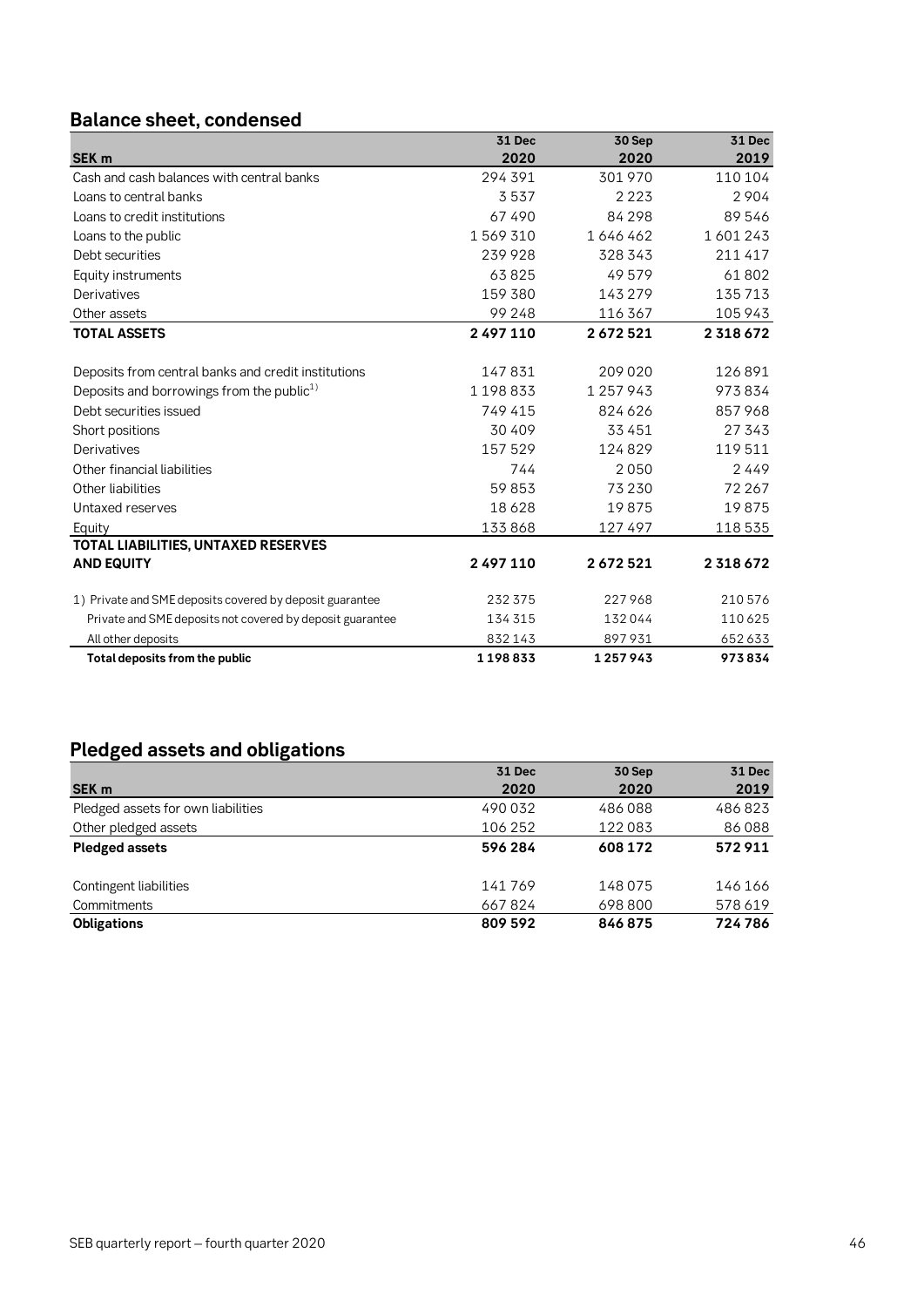<span id="page-46-0"></span>

| Statement of equity - Skandinaviska Enskilda Banken AB (publ.) |  |  |  |
|----------------------------------------------------------------|--|--|--|
|----------------------------------------------------------------|--|--|--|

|                                      | <b>31 Dec</b> | 30 Sep  | <b>31 Dec</b> |
|--------------------------------------|---------------|---------|---------------|
| SEK <sub>m</sub>                     | 2020          | 2020    | 2019          |
| Share capital                        | 21942         | 21942   | 21942         |
| Other restricted reserves            | 13734         | 13664   | 13651         |
| Equity, restricted                   | 35676         | 35 605  | 35 5 9 2      |
| Holdings of own shares               | $-2841$       | $-2962$ | $-2765$       |
| Other reserves                       | $-480$        | $-459$  | $-259$        |
| Other non-restricted equity          | 86899         | 86892   | 65 661        |
| Net profit for the year              | 14614         | 8421    | 20 30 5       |
| Equity, non-restricted <sup>1)</sup> | 98 192        | 91891   | 82942         |
| <b>TOTAL</b>                         | 133868        | 127497  | 118535        |

1) The closing balance is equivalent to Distributable items according to Regulation (EU) No 575/2013 (CRR).

# <span id="page-46-1"></span>**Capital adequacy**

| SEK <sub>m</sub>                                                      | 31 Dec 2020 | 30 Sep 2020 | 31 Dec 2019 |
|-----------------------------------------------------------------------|-------------|-------------|-------------|
|                                                                       |             |             |             |
| Own funds                                                             |             |             |             |
| Common Equity Tier 1 capital                                          | 134 055     | 128438      | 113893      |
| Tier 1 capital                                                        | 146 334     | 141921      | 138 136     |
| Total own funds                                                       | 163 646     | 160059      | 155921      |
| Own funds requirement                                                 |             |             |             |
| Risk exposure amount                                                  | 659 989     | 676 205     | 668708      |
| Expressed as own funds requirement                                    | 52799       | 54096       | 53 497      |
| Common Equity Tier 1 capital ratio                                    | 20.3%       | 19.0%       | 17.0%       |
| Tier 1 capital ratio                                                  | 22.2%       | 21.0%       | 20.7%       |
| Total capital ratio                                                   | 24.8%       | 23.7%       | 23.3%       |
| Own funds in relation to capital requirement                          | 3.10        | 2.96        | 2.91        |
| Regulatory Common Equity Tier 1 capital requirement including buffers | 7.1%        | 7.1%        | 8.6%        |
| of which capital conservation buffer requirement                      | 2.5%        | 2.5%        | 2.5%        |
| of which countercyclical capital buffer requirement                   | 0.1%        | 0.1%        | 1.6%        |
| Common Equity Tier 1 capital available to meet buffers <sup>1)</sup>  | 15.8%       | 14.5%       | 12.5%       |

 $1)$  CET1 ratio excluding buffers and minimum capital requirement of 4.5%.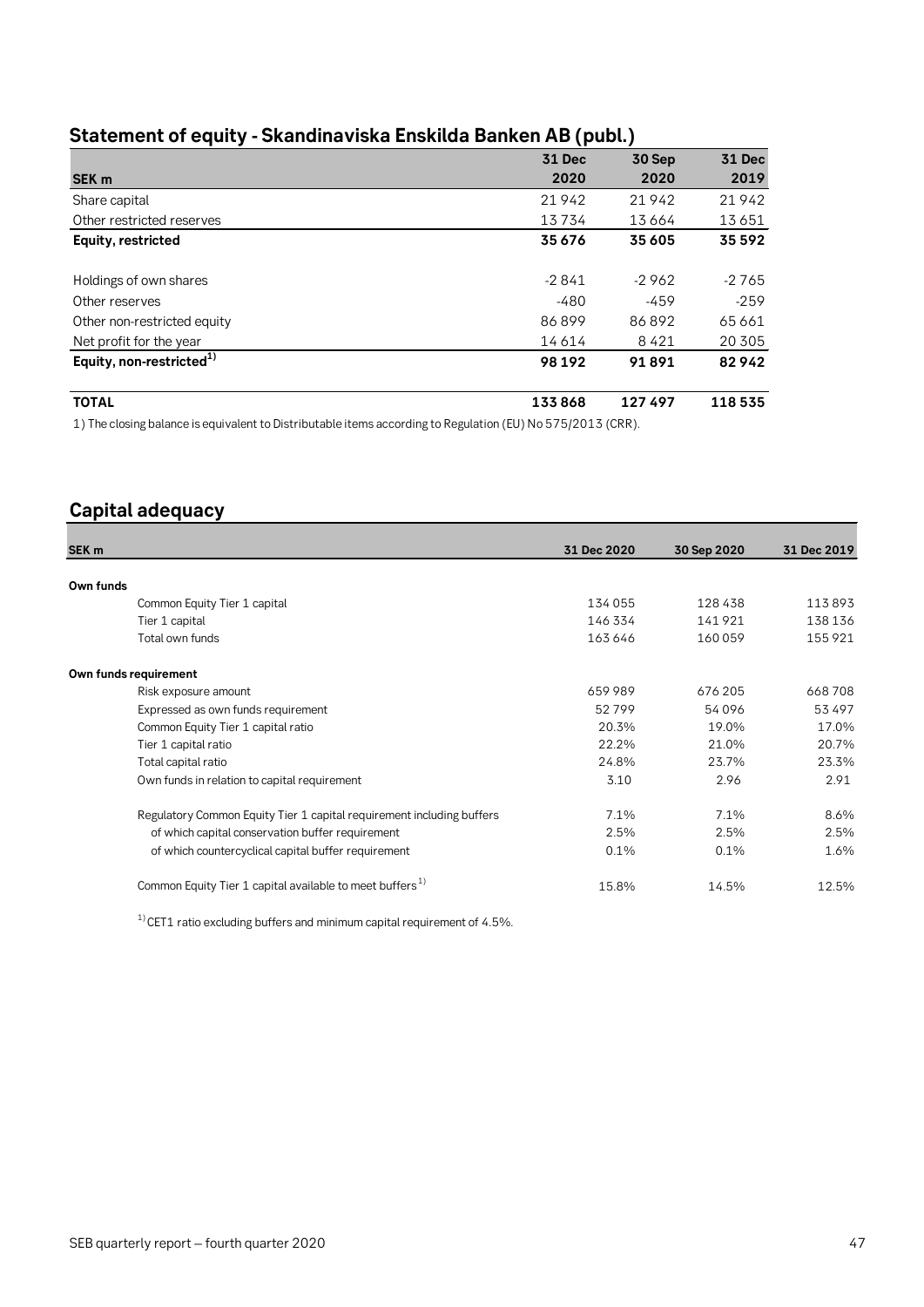# <span id="page-47-0"></span>**Signature of the President**

*The President declares that this financial report for the period 1 January 2020 through 31 December 2020 provides a fair overview of the parent company's and the group's operations, their financial position and results and describe material risks and uncertainties facing the parent company and the group.*

#### **Stockholm, 27 January 2021**

Johan Torgeby *President and Chief Executive Officer*

# <span id="page-47-1"></span>**Auditor's review report**

To the Board of Directors in Skandinaviska Enskilda Banken AB (publ), 502032-9081

#### **Introduction**

We have reviewed the condensed financial report for Skandinaviska Enskilda Banken AB (publ) as at December 31, 2020 and for the twelve-month period ending as at this date. The Board of Directors, the President and the Chief Executive Officer are responsible for the preparation and presentation of this condensed financial report in accordance with IAS 34 and the Annual Accounts Act for Credit Institutions and Securities Companies. Our responsibility is to express a conclusion on this condensed financial report based on our review.

#### **Scope of review**

We conducted our review in accordance with the International Standard on Review Engagements, ISRE 2410 *Review of Interim Financial Statements Performed by the Independent Auditor of the Entity*. A review consists of making inquiries, primarily of persons responsible for financial and accounting matters, and applying analytical and other review procedures. A review differs from and is substantially less in scope than an audit conducted in accordance with International Standards on Auditing and other generally accepted auditing standards in Sweden. The procedures performed in a review do not enable us to obtain assurance that we would become aware of all significant matters that might be identified in an audit. Accordingly, we do not express an audit opinion.

#### **Conclusion**

Based on our review, nothing has come to our attention that causes us to believe that the condensed financial report is not prepared, in all material respects, in accordance with IAS 34 and the Annual Accounts Act for Credit Institutions and Securities Companies regarding the Group, and in accordance with the Annual Accounts Act for Credit Institutions and Securities Companies regarding the Parent Company.

#### **Stockholm, 27 January 2021**

Ernst & Young AB

Hamish Mabon *Authorised Public Accountant*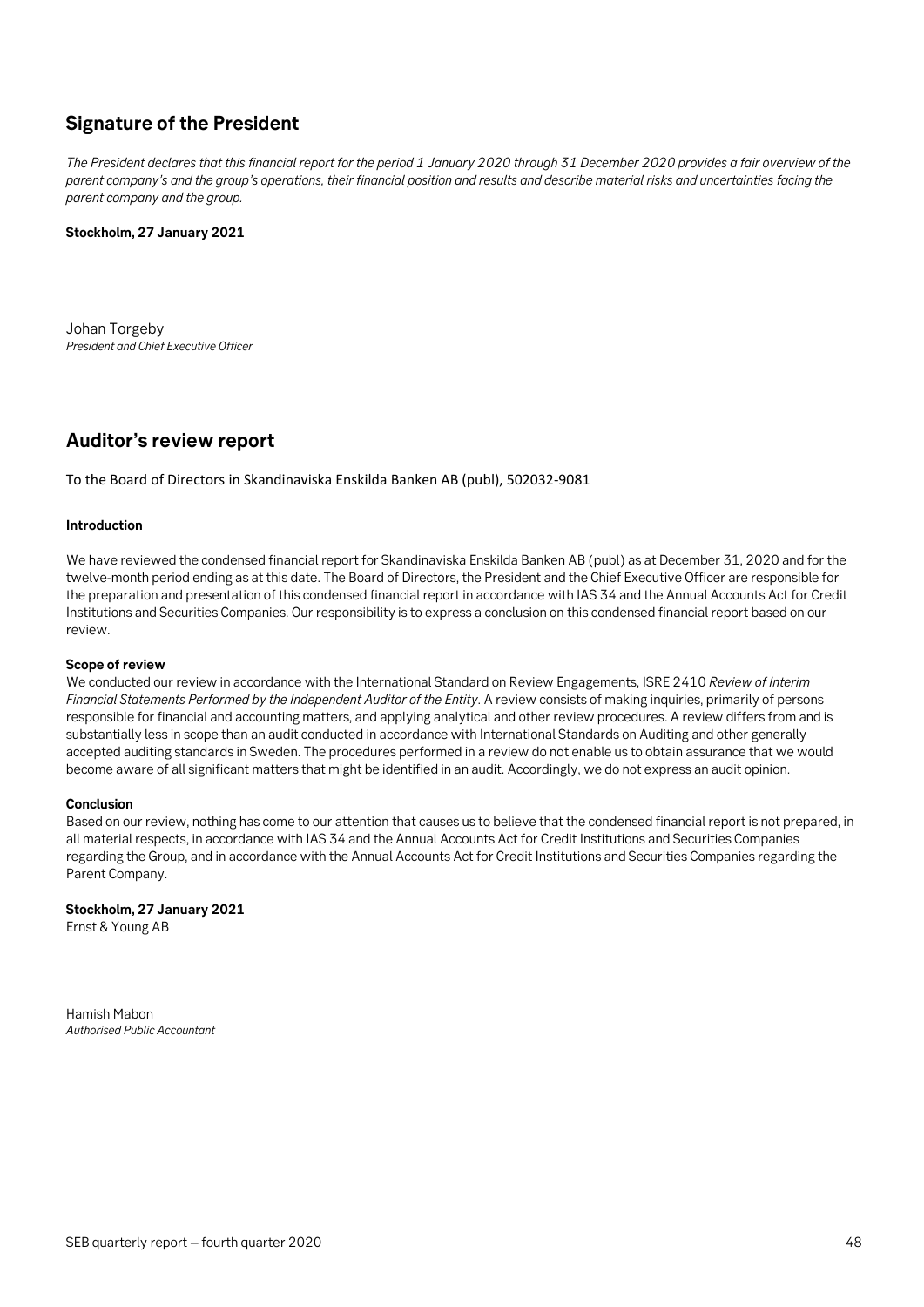# <span id="page-48-0"></span>**Contacts and calendar**

#### **Results presentation at telephone conference**

The presentation of the results will be held (in English) at 9 a.m., Swedish time, on 27 January 2020 at a conference call. Please call, at least 10 minutes in advance, +44 (0)2071 928 000 and quote conference id: 8780761. The conference can be followed live on sebgroup.com/ir where a replay will also be available afterwards.

The President and CEO, Johan Torgeby, and the Chief Financial Officer, Masih Yazdi, will present and comment upon the results, followed by a Q&A session with Johan Torgeby, Masih Yazdi and Pawel Wyszynski, Head of Investor Relations.

#### **Further information is available from:**

Masih Yazdi, Chief Financial Officer Tel: +46 771 621 000 Pawel Wyszynski, Head of Investor Relations Tel: +46 70 462 21 11 Karin Lepasoon, Head of Marketing and Communications Tel: +46 771 621 000 Frank Hojem, Head of Corporate Communication Tel: +46 70 763 99 47

**Skandinaviska Enskilda Banken AB (publ.)** SE-106 40 Stockholm, Sweden Tel: +46 771 621 000

sebgroup.com Corporate organisation number: 502032-9081

#### **Further financial information is available in SEB's Fact Book and in the additional Pillar 3 disclosures which are published quarterly on sebgroup.com/ir.**

#### **Financial information calendar 2021**

| Annual Report 2020 published            |  |
|-----------------------------------------|--|
| <b>Annual General Meeting</b>           |  |
| The SEB share traded ex-dividend        |  |
| Proposed record date for the dividend   |  |
| Dividend payment                        |  |
| Quarterly report January-March 2021     |  |
| Quarterly report January-June 2021      |  |
| Quarterly report January-September 2021 |  |
|                                         |  |

The silent period starts on 1 April 2021 The silent period starts on 1 July 2021 The silent period starts on 1 October 2021

The financial information calendar for 2022 will be published in conjunction with the Quarterly Report for January-September 2021.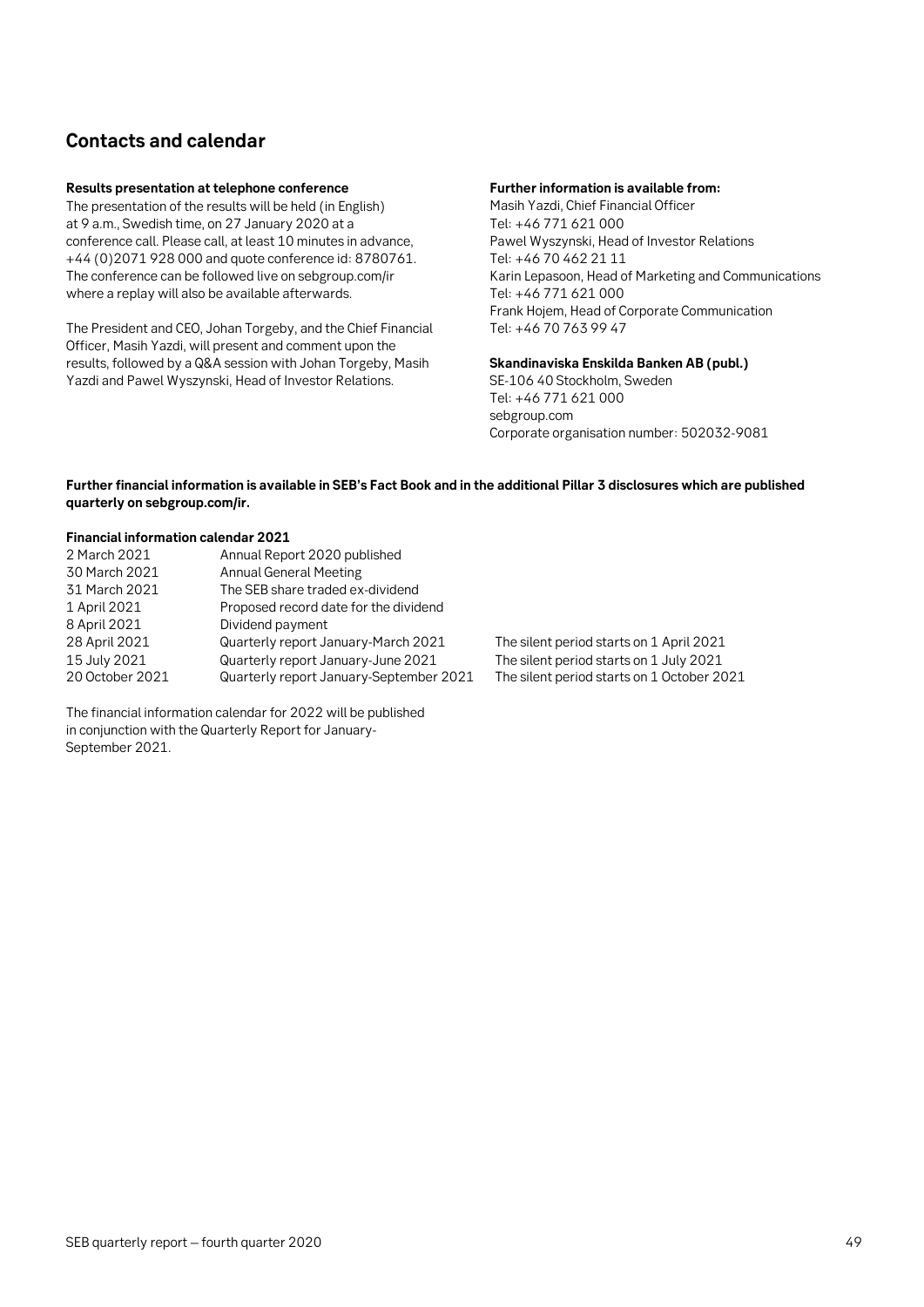# <span id="page-49-0"></span>**Definitions**

#### **Including Alternative Performance Measures**1)

#### **Items affecting comparability**

To facilitate the comparison of operating profit between current and previous periods, items with significant impact that management considers affect the comparability or are relevant for the understanding of the financial result, are identified and presented separately, for example impairment of goodwill, restructuring, gains and losses from divestments and other income or costs that are not recurring.

#### **Operating profit**

Total profit before tax.

#### **Operating profit before items affecting comparability**

Total profit before items affecting comparability and tax.

#### **Net profit**

Total profit after tax.

#### **Return on equity**

Net profit attributable to shareholders in relation to average<sup>2)</sup> shareholders' equity.

#### **Return on equity excluding items affecting comparability**

Net profit attributable to shareholders, excluding items affecting comparability and their related tax effect, in relation to average<sup>2)</sup> shareholders' equity.

#### **Return on tangible equity**

Net profit attributable to shareholders in relation to average<sup>2)</sup> shareholders' equity less intangible assets.

#### **Return on tangible equity excluding items affecting comparability**

Net profit attributable to shareholders, excluding items affecting comparability and their related tax effect, in relation to average<sup>2)</sup> shareholders' equity less intangible assets and items affecting comparability.

1) *Alternative Performance Measures, APMs, are financial measures of historical or future financial performance, financial position, or cash flows, other than those defined in the applicable financial reporting framework (IFRS) or in the EU Capital Requirements Regulation and Directive CRR/CRD IV. APMs are used by SEB when relevant to assess and describe SEB's financial situation and provide additional relevant information and tools to enable analysis of SEB's performance. APMs on basic earnings per share, diluted earnings per share, net worth per share, equity per share, return on equity, return on tangible equity, return on total assets and return on risk exposure amount provide relevant information on the performance in relation to different investment measurements. The cost/income ratio provides information on SEB's cost efficiency. APMs related to lending provide information on provisions in relation to credit risk. All these measures may not be comparable to similarly titled measures used by other companies.* 

2)*Average year-to-date, calculated on month-end figures.*

3)*Average, calculated on a daily basis.*

#### **Return on business equity**

Operating profit by division, reduced by a standard tax rate, in relation to the divisions' average<sup>2)</sup> business equity (allocated capital).

#### **Return on total assets**

Net profit attributable to shareholders, in relation to average<sup>2)</sup> total assets.

#### **Return on risk exposure amount**

Net profit attributable to shareholders in relation to average<sup>2)</sup> risk exposure amount.

#### **Cost/income ratio**

Total operating expenses in relation to total operating income.

#### **Basic earnings per share**

Net profit attributable to shareholders in relation to the weighted average<sup>3)</sup> number of shares outstanding before dilution.

#### **Diluted earnings per share**

Net profit attributable to shareholders in relation to the weighted average<sup>3)</sup> diluted number of shares. The calculated dilution is based on the estimated economic value of the longterm equity-based programmes.

#### **Net worth per share**

The total of shareholders' equity, the equity portion of any surplus values in the holdings of debt securities and the surplus value in life insurance operations in relation to the number of shares outstanding.

#### **Equity per share**

Shareholders' equity in relation to the number of shares outstanding.

#### **Core gap ratio**

Structural liquidity risk measure defined as total liabilities deemed to mature beyond one year in relation to total assets deemed to mature beyond one year.

#### **Expected credit losses, ECL**

Probability-weighted credit losses with the respective risk of a default.

#### **ECL allowances**

The allowance for expected credit losses on financial assets, contract assets, loan commitments and financial guarantee contracts.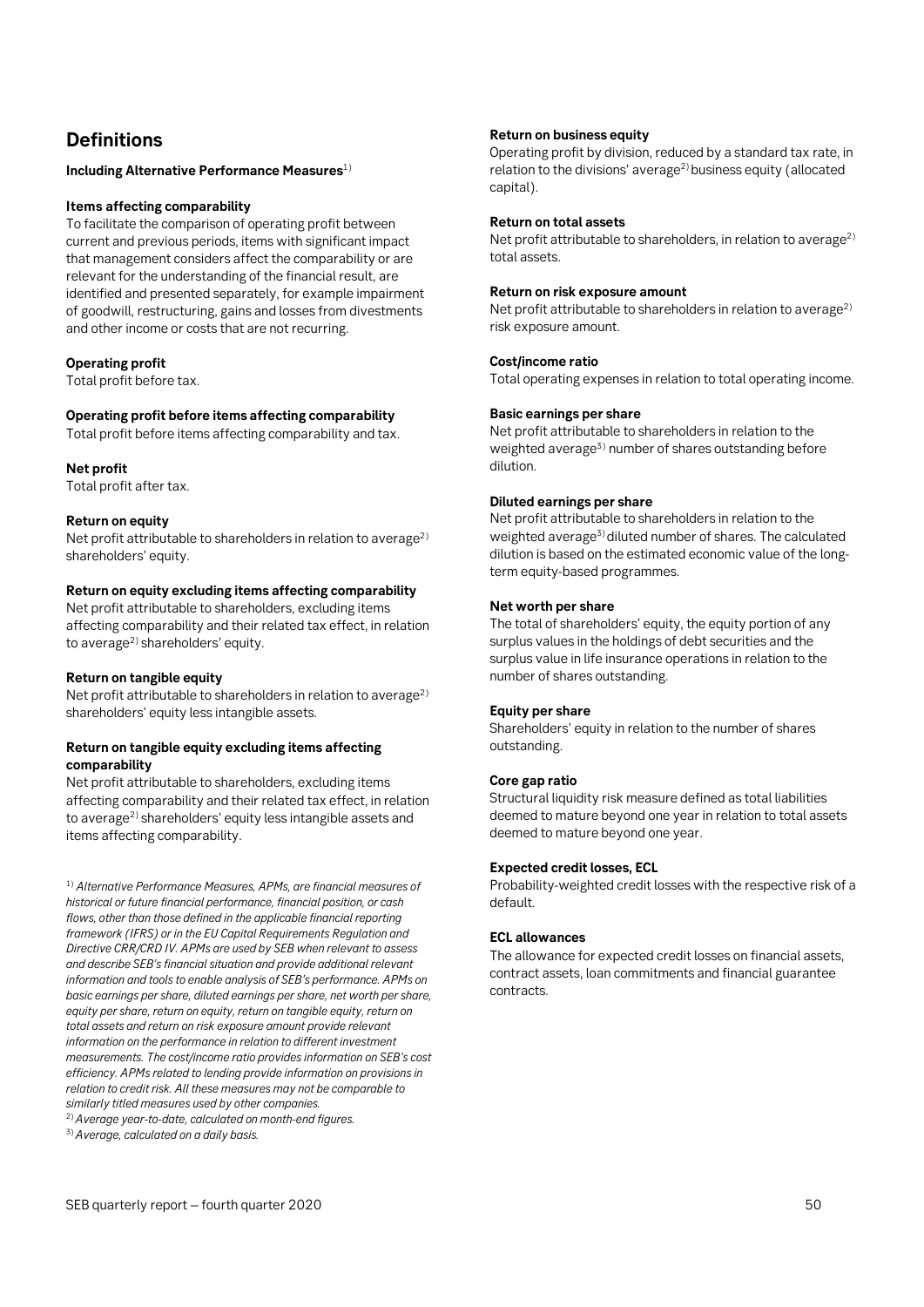#### **Net ECL level**

Net credit impairments in relation to the opening balance of the year of debt securities, loans to the public and loans to credit institutions measured at amortised cost, financial guarantees and loan commitments, net of ECL allowances.

#### **ECL coverage ratio**

ECL allowances in relation to underlying gross carrying amounts for loans and debt securities as well as nominal amounts of financial guarantees and loan commitments.

#### **Stage 3 loans / Total loans, gross**

Gross carrying amount for stage 3 loans (credit-impaired loans) in relation to gross carrying amount for total loans measured at amortised cost (excluding demand deposits credit institutions and including trade and client receivables presented as other assets).

#### **Stage 3 loans / Total loans, net**

Carrying amount for stage 3 loans (credit-impaired loans) in relation to carrying amounts for total loans measured at amortised cost (excluding demand deposits credit institutions and including trade and client receivables presented as other assets).

#### **Definitions**

**According to the EU Capital Requirements Regulation no 575/2013 (CRR)**

#### **Risk exposure amount**

Total assets and off-balance sheet items, risk-weighted in accordance with capital adequacy regulations for credit risk and market risk. The operational risks are measured and added as risk exposure amount. Risk exposure amounts are only defined for the consolidated situation, excluding insurance entities and exposures deducted from own funds.

#### **Common Equity Tier 1 capital**

Shareholders' equity excluding dividend, deferred tax assets, intangible assets and certain other regulatory adjustments defined in EU Regulation no 575/2013 (CRR).

#### **Tier 1 capital**

Common Equity Tier 1 capital plus qualifying forms of subordinated loans liabilities, so-called additional tier 1 instruments.

#### **Tier 2 capital**

Mainly subordinated loans liabilities not qualifying as Tier 1 capital contribution.

#### **Own funds**

The sum of Tier 1 and Tier 2 capital.

#### **Common Equity Tier 1 capital ratio**

Common Equity Tier 1 capital as a percentage of risk exposure amount.

#### **Tier 1 capital ratio**

Tier 1 capital as a percentage of risk exposure amount.

#### **Total capital ratio**

Total own funds as a percentage of risk exposure amount.

#### **Leverage ratio**

Tier 1 capital as a percentage of total assets including off balance sheet items with conversion factors according to the standardised approach.

#### **Liquidity Coverage Ratio (LCR)**

High-quality liquid assets in relation to the estimated net liquidity outflow over the next 30 calendar days.

**The excel file Alternative Performance Measures, available on sebgroup.com/ir, provides information on how the measures are calculated.**